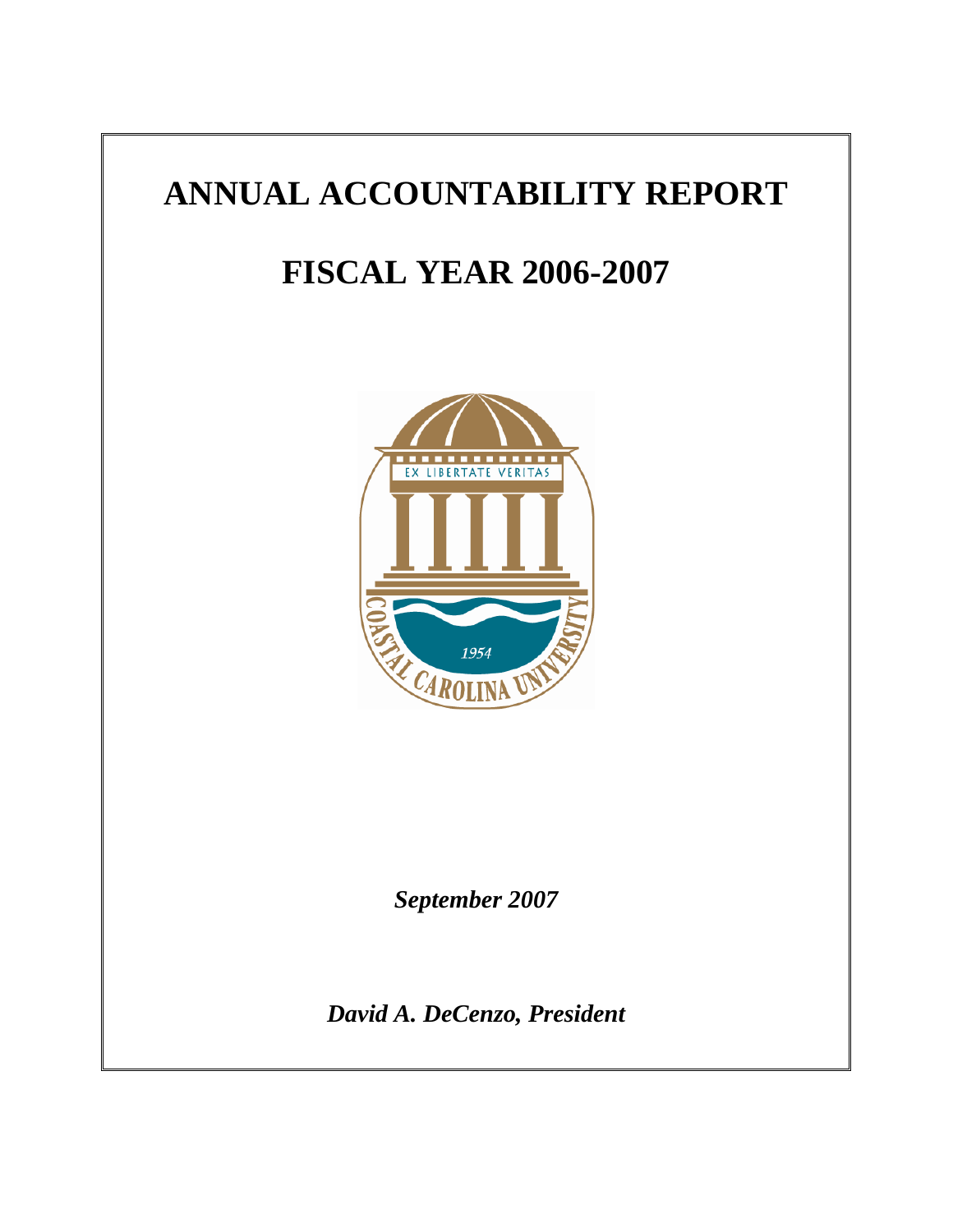# **Accountability Report Transmittal Form**

| <b>Agency Name:</b>                                 | <b>Coastal Carolina University</b> |
|-----------------------------------------------------|------------------------------------|
| Date of Submission:                                 | <b>September 14, 2007</b>          |
| <b>Agency Director:</b>                             | David A. DeCenzo                   |
| <b>Agency Contact Person:</b>                       | <b>Christine Mee</b>               |
| <b>Agency Contact's</b><br><b>Telephone Number:</b> | $(843)$ 349-2091                   |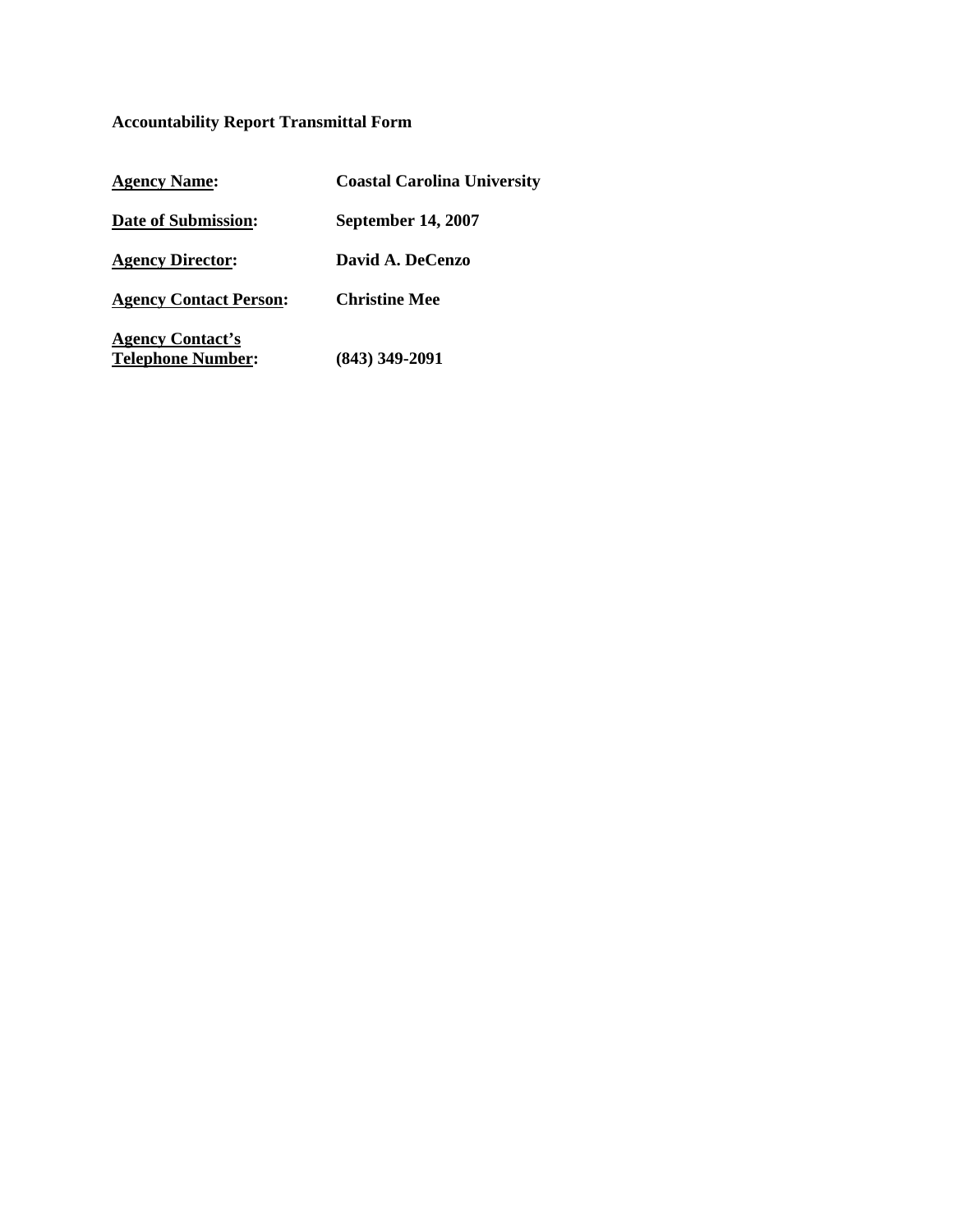# **Glossary of Terms and Abbreviations**

| <b>AACRO</b>  | American Association of<br>Collegiate Registrars and<br><b>Admissions Officers</b> | IR&A          | Institutional Research &<br>Assessment                                   |
|---------------|------------------------------------------------------------------------------------|---------------|--------------------------------------------------------------------------|
|               |                                                                                    | <b>ITS</b>    | <b>Information Technology Services</b>                                   |
| <b>AACSB</b>  | Association for the Advancement<br>of Collegiate Schools of Business               | <b>MAPP</b>   | Measure of Academic Proficiency<br><b>And Progress</b>                   |
| <b>ABET</b>   | Accreditation Board of<br><b>Engineering and Technology</b>                        | <b>NASAD</b>  | National Association of Schools of<br>Art and Design                     |
| <b>CAFR</b>   | Comprehensive Annual Financial<br>Report                                           | <b>NCAA</b>   | National Collegiate Athletic<br>Association                              |
| <b>CCU</b>    | Coastal Carolina University                                                        |               |                                                                          |
| <b>CETL</b>   | Center for Effective Teaching<br>And Learning                                      | <b>NCATE</b>  | National Council for Accreditation<br>Of Teacher Education               |
|               |                                                                                    | <b>NESA</b>   |                                                                          |
| <b>CHEMIS</b> | Commission on Higher Education<br><b>Management Information Systems</b>            | <b>SACRAO</b> | Southern Association of Collegiate<br>Registrars and Admissions Officers |
| <b>CIO</b>    | <b>Chief Information Officer</b>                                                   |               |                                                                          |
| <b>CIRP</b>   | Cooperative Institutional Research<br>Program                                      | <b>SACS</b>   | Southern Association Of Colleges<br>and Schools                          |
| <b>CSRDE</b>  | <b>Consortium for Student Retention</b><br>Data Exchange                           | <b>SBDC</b>   | <b>Small Business Development</b><br>Center                              |
| <b>CUPA</b>   | College and University Personnel<br>Association                                    | <b>SC CHE</b> | South Carolina Commission of<br><b>Higher Education</b>                  |
|               |                                                                                    | <b>SCS</b>    | <b>Student Computing Services</b>                                        |
| <b>EPMS</b>   | <b>Employee Performance</b><br>Management System                                   | <b>SOTL</b>   | Scholarship of Teaching and<br>Learning                                  |
| <b>ETS</b>    | <b>Educational Testing Service</b>                                                 |               |                                                                          |
| <b>FERPA</b>  | Family Educational Rights and<br>Privacy Act                                       | <b>SRAC</b>   | <b>Student Retention and Assessment</b><br>Committee                     |
| <b>FTE</b>    | Full-time Equivalency                                                              | <b>SREB</b>   | Southern Regional Education<br>Board                                     |
| <b>FYE</b>    | First-Year Experience                                                              | <b>SWOT</b>   | Strengths, Weaknesses,<br><b>Opportunities and Threats</b>               |
| <b>GPA</b>    | <b>Grade Point Average</b>                                                         | <b>TEAL</b>   | Technology in Education to<br><b>Advance Learning</b>                    |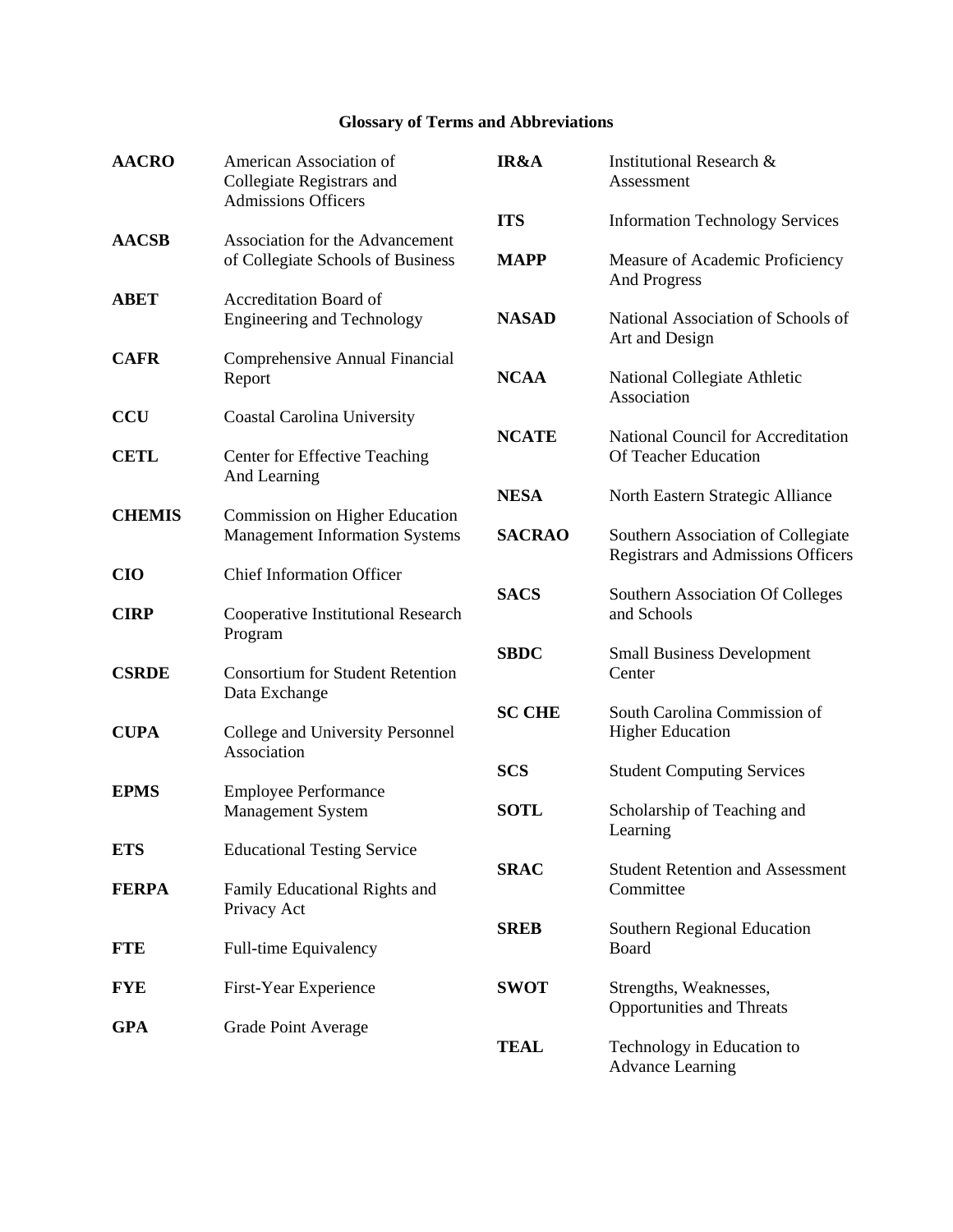#### **Stated purpose, mission, and values**

#### *Mission Statement*

*Coastal Carolina University is a public mid-sized (4,000-6,500 students), comprehensive liberal arts institution offering baccalaureate degrees in the traditional liberal arts and sciences, interdisciplinary studies, and professional schools, along with Master's degrees in several specialized areas. Located in one of the fastest-growing metropolitan areas in the nation, the campus primarily serves its immediate five-county area, while honoring its commitment to the citizens of Horry County who founded the University and continue to provide funding to it. Recognizing its responsibility to ensure a student population that is diverse both culturally and geographically, the institution also aggressively recruits statewide, out-of-state, and internationally.* 

*Coastal Carolina is a community of students and teacher-scholars dedicated to the pursuit of wisdom and goodness in an environment where intellectual understanding is encouraged, individual dignity respected, and creativity stimulated. The University seeks to provide a rational view of the world and human experience through student-centered participatory learning to help students make intelligent and informed decisions as free and active citizens in modern society. To this end, the institution affords opportunities for personal development and provides a common grounding in the Western intellectual tradition. Anticipated acquired skills and knowledge include the ability to express oneself effectively both orally and in writing, to locate and process information, to reason analytically and abstractly, to interpret and evaluate scientific evidence, to demonstrate competency in the use of modern technology, and to appreciate accomplishments in the arts. Attitudes ideally to be developed embrace a sense of ethics, honesty, truth, and justice, a willingness to accept responsibility for one's own actions and choices, an appreciation for work and self-discipline, an appreciation of and desire for lifelong learning, and a respect and tolerance for the ideas, values, and opinions of others.* 

*As a major intellectual and cultural center for the Waccamaw region, the University enriches the quality of life through the performing and fine arts, community service, external programs, distance learning, continuing education programs, and the encouragement of faculty development and research, especially in problem areas that are indigenous. Recognizing regional needs, the campus provides Master's degrees in several areas for professional advancement. In its public service role, the institution is a major resource in the economic and intellectual development of the region, urging faculty participation on local boards and councils, and providing research and consulting services to local businesses, non-profit agencies, and governmental bodies. The University facilitates student participation in the community through internships, community service, and cooperative learning, as part of a comprehensive educational experience that renders students competitive for entry-level jobs or graduate and professional training leading to practical and productive careers in business, the public service, the professions, and education.* 

*Toward this accomplishment of its mission, Coastal Carolina covenants its cooperation with its sister public institutions, with the public schools, with the business community, and with elected and appointed officials who are responsible to the voting public for the oversight and governance of post-secondary education. The University understands that such cooperation necessarily includes coordination of programs and activities, along with a duty to use public funding efficiently and effectively to make its offerings both affordable and accessible. The institution also recognizes the fact that any public funds appropriated to it must be considered as an investment in the betterment of society, with the anticipated returns being an enlightened populace and economic growth. (Approved by the Board of Trustees at the April 18, 1997 Meeting)*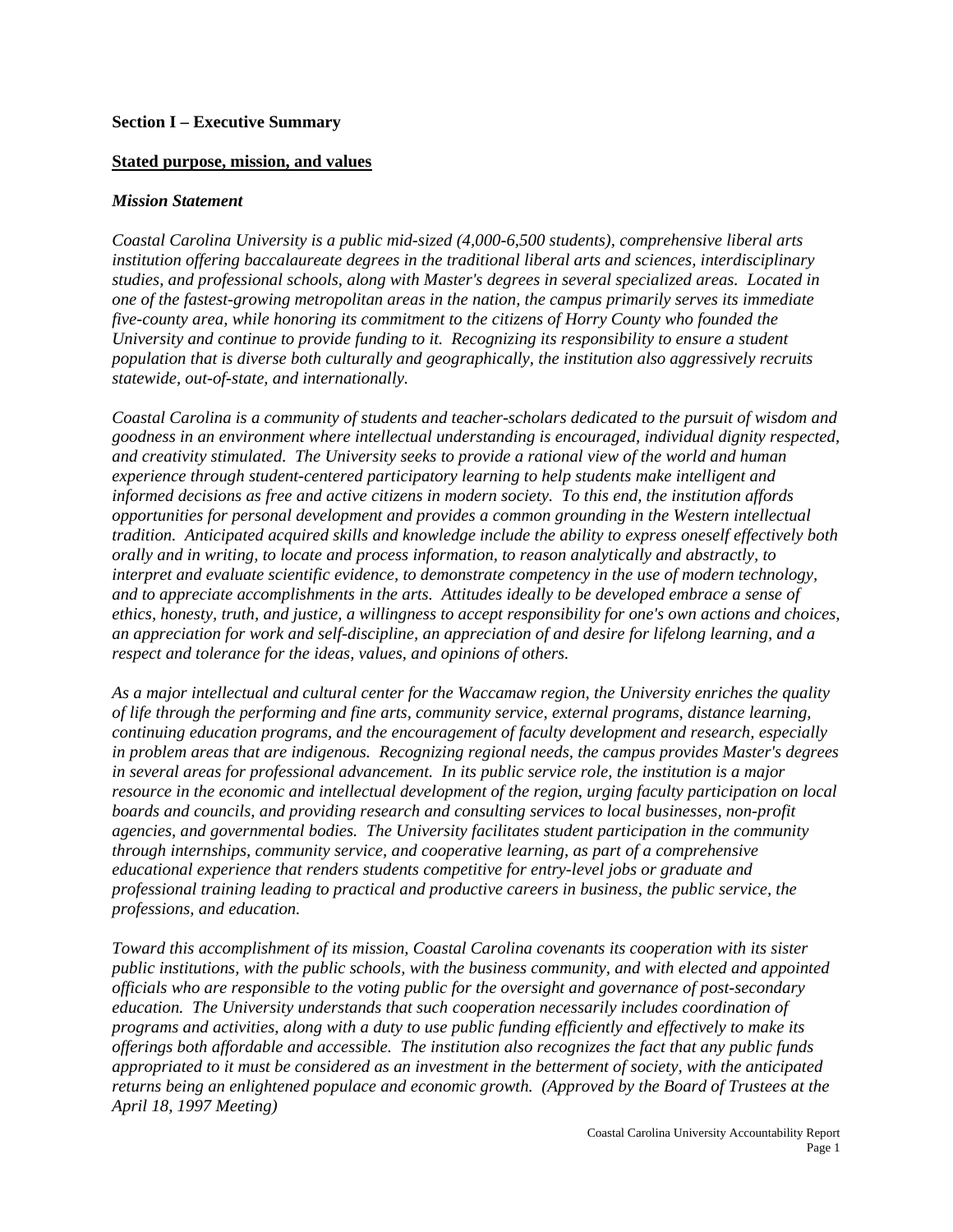#### *Value Statements*

*Coastal Carolina University, a community of students and teacher-scholars dedicated to the pursuit of wisdom and virtue in an environment where intellectual understanding is encouraged, individual dignity respected, and creativity stimulated, will engage in planning and assessment activities that result in continuous improvement of the institution. Attitudes will embrace a sense of ethics, honesty, truth, and justice, a willingness to accept responsibility for one's own actions and choices, an appreciation for work and self-discipline, an appreciation of and desire for lifelong learning, and a respect and tolerance for the ideas, values, and opinions of others. The University will enrich the quality of life through performing and fine arts, community service, external programs, distance learning, and continuing education programs, and encourage student and faculty development and research, especially in problem areas that are indigenous. Working in collaboration with other higher education institutions, the public schools, the business community, and local constituents, the University will afford opportunities for personal development and provide a common grounding in intellectual traditions.* 

## **Major achievements from past year**

Coastal Carolina University's mission is to serve the region …. During the past year, the University has achieved the following successes.

- Enrollment has increased to 8,049 students.
- Minority enrollment has increased by 15 percent.
- Average total SAT score among new Coastal freshmen exceeded the average scores for high school students in South Carolina and the nation.
- First-Year Experience program implemented.
- Revised Core Curriculum implemented with eight goals.
- Spadoni College of Education received re-accreditation by the National Council for Accreditation of Teacher Education (NCATE), a professional organization that oversees teacher education.
- More than 300 Coastal students served as mentors to elementary and middle school students in 20 Horry County elementary and middle schools over the course of the 2006-2007 school year.
- Coastal Carolina University was approved by the South Carolina Commission on Higher Education to establish a master's degree program in business administration (MBA) beginning in the fall of 2006.
- An emergency response system was established.

## **Key strategic goals for present and future years**

Coastal Carolina University's key strategic goals include the following. They are in line with Coastal's mission to ….

- Build a predominantly undergraduate university with a reputation for excellence in teaching.
- Coastal Carolina is embarking upon a new Strategic Planning Process, effective fall 2007.
- Promote a learning process that is inquiry-based, participatory, and includes current and emerging technologies.
- Offer high quality academic programs founded on the arts and sciences that prepare graduates to become contributing members of a global community.
- Support a teacher-scholar model for faculty performance with emphasis on student-faculty interaction and mentoring.
- Develop graduate programs based upon strong undergraduate programming and on meeting regional needs.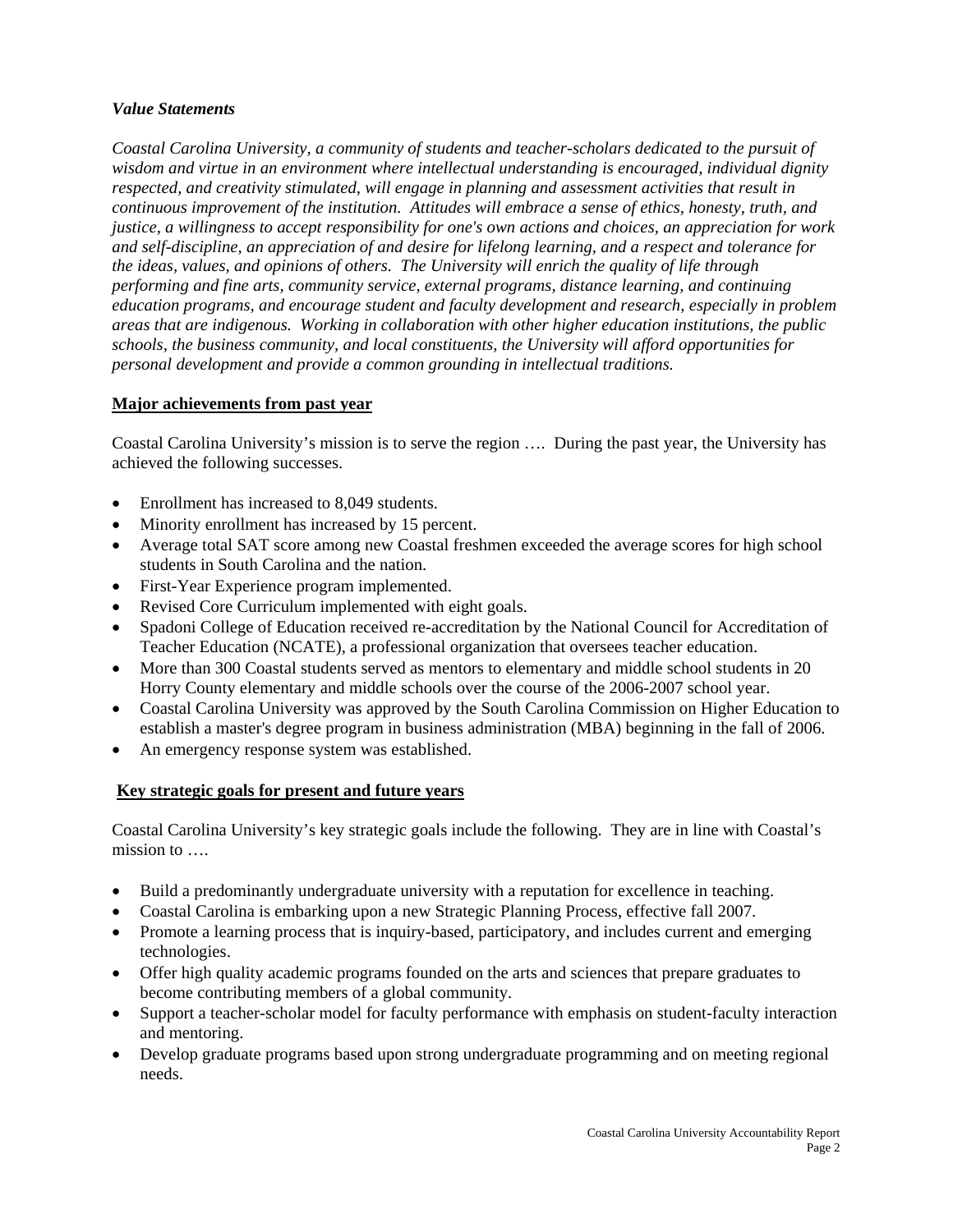- Promote programs and initiatives that encourage collaboration with other higher education institutions, public schools, local citizens, and the business community.
- Recruit qualified students and provide a learning environment and quality of life for these students that enhance all facets of their development and campus community experience.
- Direct administrative processes that are informed by management data, integrating financial considerations with institutional planning for maximum effectiveness and service.

# **Opportunities and barriers that may affect the University's success in fulfilling its mission and achieving its strategic goals**

Coastal is affected by each of the following main challenges external to the institution. Coastal will effectively deliver on its mission by responsively identifying and prioritizing opportunities from among those mentioned below. The university's strategic goals are uniquely tied to these opportunities.

# **Challenges:**

- Increasing competition for in-state students.
- Increasing competition from non-traditional and private higher education alternatives.
- Rising student indebtedness and increasing tuition growth rates is making accessibility of higher education more difficult.
- Increasing oversight of public higher education resource utilization.
- Level of preparation for college of in-state students versus out of state students.
- Increasing competition to derive a diversity of students, faculty, and staff on university campuses.
- Limited state funding access challenges CCU's ability to maintain the quality of the campus experience.
- Attracting and retaining a diverse, highly qualified, and student centered faculty and staff.
- Limited external funding resource base in the local environment.
- Increased need to actively manage reputations among all university stakeholders.
- Increasingly globalized economic system which demands knowledge of foreign cultures and practices.

# **Opportunities**:

- Development of high-quality, challenging academic programs that influence and respond to a changing society.
- Ability to piggyback on state adopted initiatives (e.g., Baldrige) and accrediting bodies' insights (e.g., SACS, AACSB, NCATE, etc.) to develop ongoing commitment to continuous improvement.
- Development of a more transparent, open, and connected communications systems throughout the university system.
- Commitment to clear linkages between planning, resource allocation, and assessment and the institutionalization of changes to policy and practice to support these linkages.
- Commitment to the development of a campus sustainability plan consistent with the university mission and clearly tied to resource allocation.
- Development of a more extensive resource support base to enable program and infrastructure development and funding.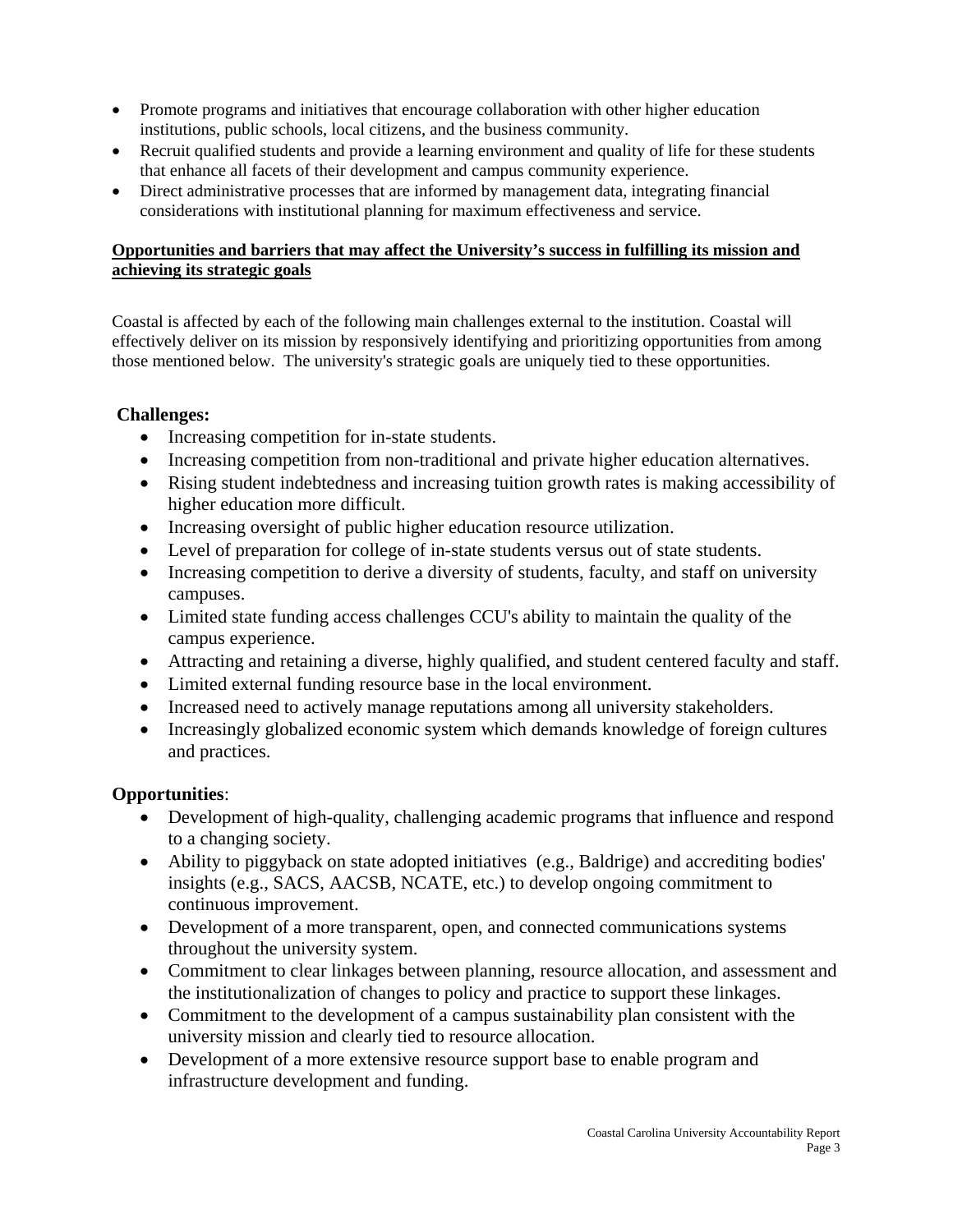- Commit resources to enable competitive information technology infrastructure focused on program development and faculty and staff needs and concurrent with the most up-todate standards on data security.
- Commit to the exploration, championing, and support of innovative teaching and learning processes throughout the university system which respond to changing and conflicting generational needs and wants.
- Commitment to a system of student centered relationship beginning prior to the freshman year and extending to alumni.
- Commitment to the development of programs which increase campus diversity and expose students, faculty, and staff more intensively to the global environment.
- More effectively exploit community relationships to support academic program and campus life initiatives.

# **How accountability report is used to improve organizational performance**

The accountability report serves as an annual assessment tool and measures organizational performance against strategic goals and action plans. This assessment "feeds" into the University's strategic planning process.

# **Section II – Organizational Profile**

## **Main educational programs, offerings, and services and the primary methods by which these are delivered**

- Coastal Carolina's main educational programs, offerings, and services are the following. The primary methods by which the University's educational programs are delivered include classroom instruction, distance learning, internships, cooperatives, independent studies, and student/faculty research.
	- o Baccalaureate Programs:
		- Business Administration: Accounting; Economics; Finance; Management; Marketing; Resort Tourism Management
		- Education: Early Childhood Education; Elementary Education; Health Promotion; Interdisciplinary Studies; Middle Grades Education; Physical Education; Recreation and Sports Management; Special Education-Learning Disabilities
		- Humanities and Fine Arts: Art Studio; Communication; Dramatic Arts; English; History; Music; Musical Theatre; Philosophy; Political Science; Spanish
		- Natural and Applied Sciences: Biology; Chemistry; Computer Science; Marine Science; Mathematics (Applied); Physics (Applied); Psychology; Sociology
		- Special Programs: Honors Program; Humanities and Fine Arts Fellows Program; Jackson Fellows Program; Wall Fellows Program
		- **EXECUTE:** Certificate Program: Gerontology Certificate
		- Baccalaureate Cooperative Programs: Engineering with Clemson University
	- o Graduate Programs:
		- Master of Arts in Teaching; Master of Business Administration; Master of Education (Early Childhood, Elementary, Secondary); Master of Science in Coastal Marine and Wetland Studies
		- Cooperative Graduate Degree Programs: Ph.D. in Educational Leadership, K-12 School Administration, Clemson University
	- o Services and Offerings: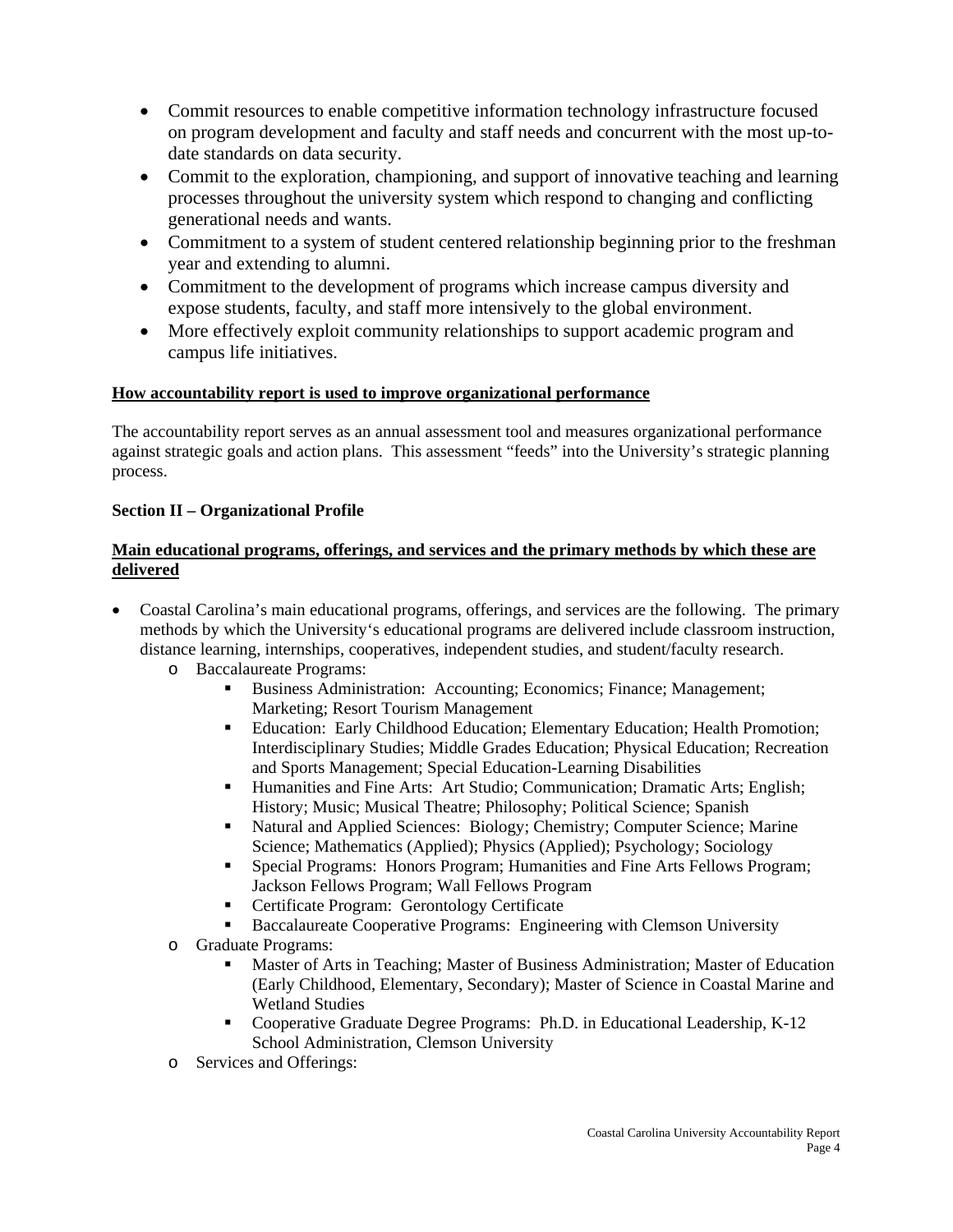Academic Advising Center; Campus Recreation Services; Career Services; Counseling Center; Disabilities Services; Honors Program; Multicultural Student Services; Student Health Services

## **Key student segments, stakeholder groups, and market segments**

- Coastal Carolina's key student segments, stakeholder groups, and market segments include:
	- o Students
	- o Alumni
	- o Business and industry
	- o Local and regional community
	- o K-12 public school districts
	- o Regional technical colleges

## **Operating locations**

• Coastal Carolina University comprises 52 main buildings on 302 acres including the Burroughs  $\&$ Chapin Center for Marine and Wetland Studies and the Coastal Science Center, located on the East Campus at the Atlantic Center off Highway 501. The University also offers courses at off-campus sites in Myrtle Beach and through the two Coastal Carolina Higher Education Centers at Georgetown and Waccamaw. Waties Island, 1,062 acres of pristine barrier island on the Atlantic coast, provides a natural laboratory for extensive study in marine science and biology.

#### **Number of employees, segmented by faculty and staff or other appropriate categories**

| Category                               | Full-time | Part-time | Total |
|----------------------------------------|-----------|-----------|-------|
| <b>Full-time Instructional Faculty</b> | 248       | 132       | 380   |
| Executive/Administrative and           | 38        | 6         | 44    |
| Managerial                             |           |           |       |
| <b>Other Professionals</b>             | 196       | 28        | 224   |
| <b>Technical and Paraprofessionals</b> | 153       | 34        | 187   |
| Clerical and Secretarial               | 53        | 44        | 97    |
| <b>Skilled Craft</b>                   | 35        |           | 36    |
| Service/Maintenance                    | 66        | 23        | 89    |
| Total                                  | 789       | 268       | 1057  |

#### **Regulatory environment under which the University operates**

- The regulatory environment under which the University operates includes the following:
	- o The University is a public institution governed by a 17-member Board of Trustees.
	- o Coastal Carolina University is accredited by the Commission on Colleges of the Southern Association of Colleges and Schools (SACS) to award the baccalaureate and master's degrees.
	- o The Spadoni College of Education is nationally accredited by the National Council for Accreditation of Teacher Education (NCATE) and approved by the South Carolina State Board of Education.
	- o The E. Craig Wall, Sr. College of Business Administration is accredited by the Association for the Advancement of Collegiate Schools of Business (AACSB-International).
	- o Coastal Carolina University is an accredited institutional member of the National Association of Schools of Art and Design (NASAD).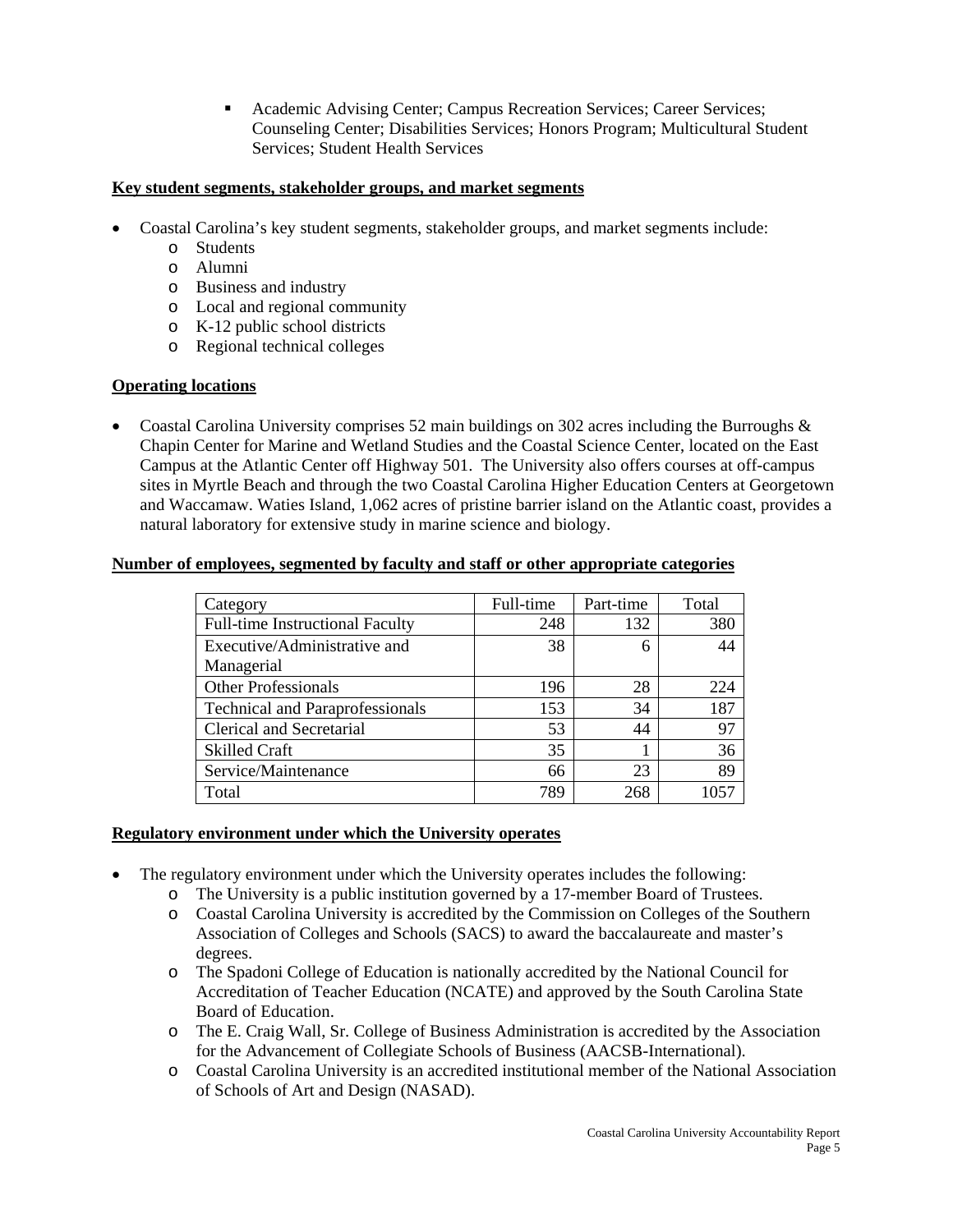- o The Department of Computer Science is accredited by the Accreditation Board of Engineering and Technology (ABET).
- o The University is monitored by the South Carolina Commission of Higher Education, the South Carolina Legislature, and the citizens of South Carolina.

#### **Governance system and organizational structure**



#### **Key suppliers and partners**

- Coastal Carolina's key suppliers and partners include:
	- o Horry and Georgetown County Public Schools and all other secondary schools within South Carolina
	- o Horry-Georgetown Technical College and the other Technical Colleges within South Carolina
	- o Out-of-State secondary schools, community colleges, and other institutions of higher education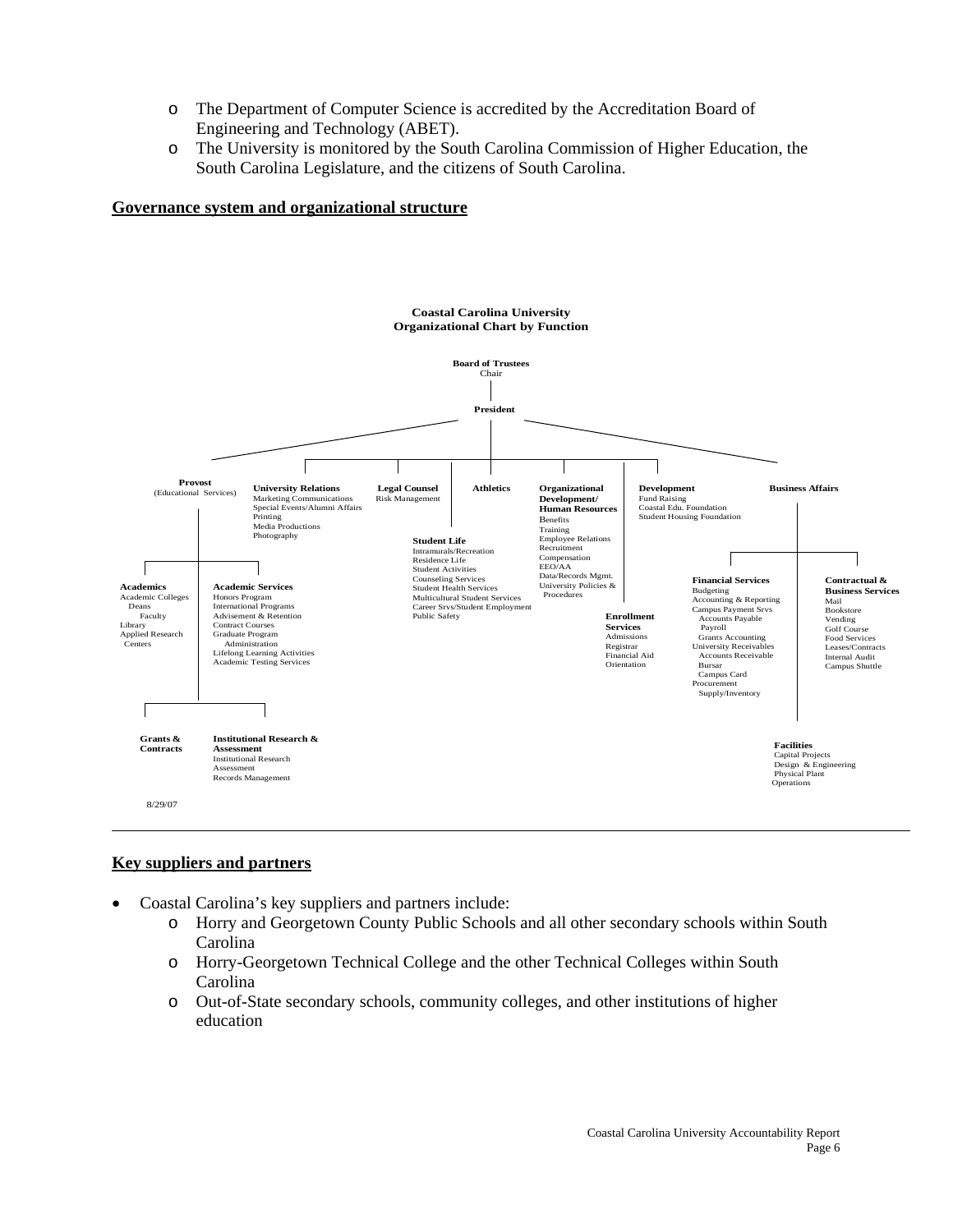## **Key competitors**

- Coastal Carolina's key competitors include:
	- o Other higher education institutions in South Carolina and numerous out-of-state institutions

## **Principal factors that determine Coastal's competitive success; key changes that are taking place that significantly impact Coastal's competitive situation**

• See Section I, Opportunities and Barriers.

## **Key strategic challenges**

- Key strategic challenges include enrollment growth and student life, academic programs, space issues, and resource priorities.
	- o Enrollment growth will have an impact on the University's dependence on tuition revenues in the absence of adequate state funding while fulfilling the institutional mission to serve the state and local region. As more students opt for university housing, there is a need for special attention to be given to student support services such as counseling, health services, an interactive campus life environment, and athletics.
	- o Academic programs must enhance student learning and serve the changing personal and professional needs of students. The delivery of off-campus programs, with their attendant technology support and needs, will create a major impact on enrollment growth and service to the community.
	- o With enrollment growth and the increased need for academic and social support services to students, the *Campus Master Plan* must monitor the changing campus environment and be flexible enough to respond to adverse impacts.
	- o Student retention and graduation rates are continually monitored, due to their impact on financial resources and on the University's reputation. They are still low compared to our South Carolina and peer higher education institutions. Other resource priorities include faculty and staff salaries, technology equipment and support personnel, increasing the ratio of full-time to part-time faculty, and campus attractiveness and safety.

#### **Performance improvement systems**

- Coastal Carolina's performance improvement systems include:
	- o **Regional accreditation**: The University undergoes SACS accreditation every ten years. Our next reaffirmation of accreditation will be in 2012.
	- o **Program accreditation**: AACSB-International, ABET, NCATE, and NASAD.
	- o **Assessment Plan Composer**: Each academic department participates in the University's assessment process.
	- o **Institutional Effectiveness Report**: The University submits an annual Institutional Effectiveness Report to the South Carolina Commission on Higher Education that addresses academic assessment outcomes, professional examinations scores, alumni placement data, and various other items.
	- o **Employee Performance Management System**: Process for annual staff planning and evaluation.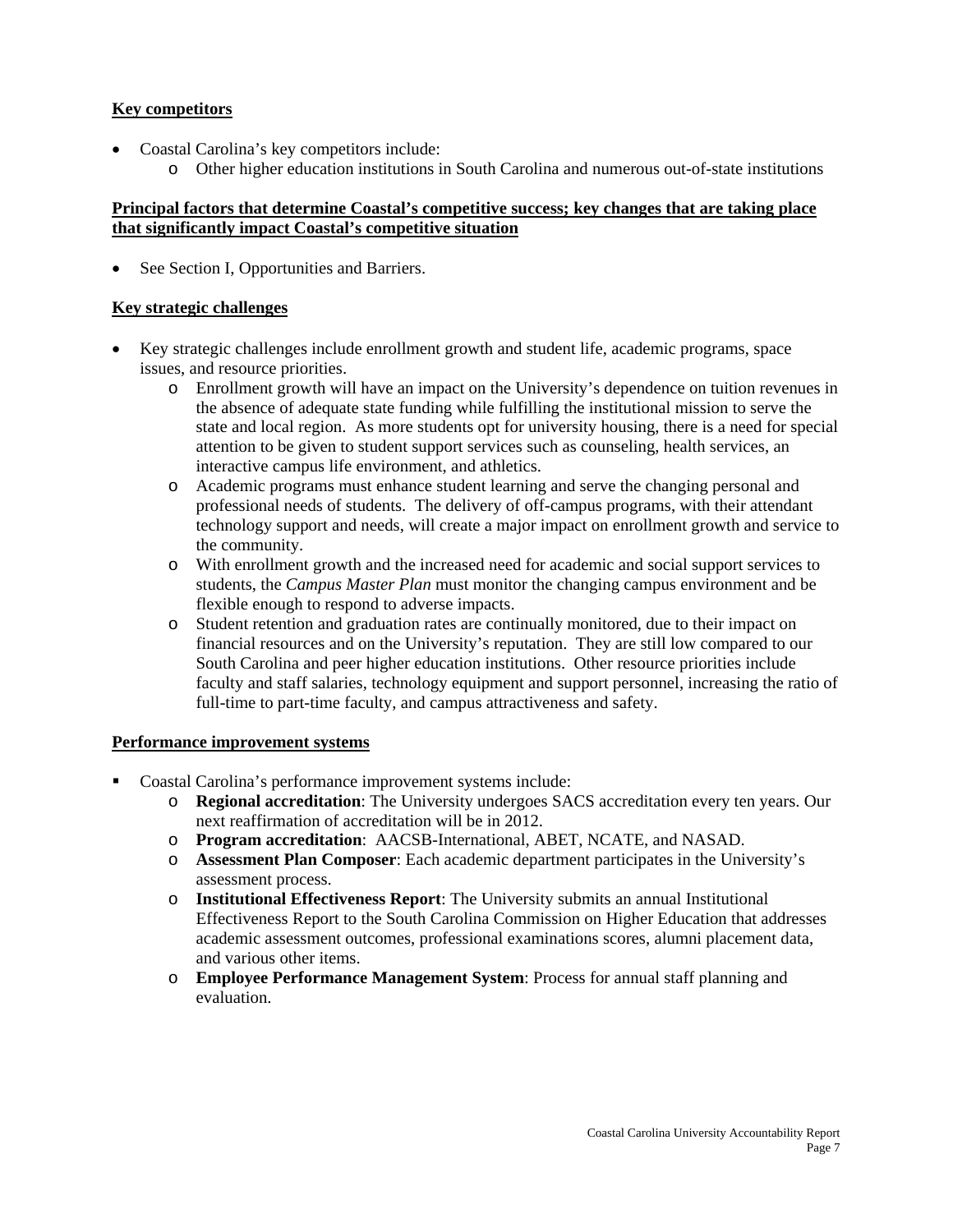# **Expenditures/Appropriations and Major Program Areas Charts**

# **Coastal Carolina University Accountability Report Appropriations/Expenditures Chart**

|                                          | FY 05-06 Actual Expenditures |                         | FY 06-07 Actual Expenditures |                         | FY 07-08 Appropriations Act |      |                         |
|------------------------------------------|------------------------------|-------------------------|------------------------------|-------------------------|-----------------------------|------|-------------------------|
| <b>Major Budget</b><br><b>Categories</b> | <b>Total Funds</b>           | General<br><b>Funds</b> | <b>Total Funds</b>           | General<br><b>Funds</b> | <b>Total Funds</b>          |      | General<br><b>Funds</b> |
| <b>Personal Service</b>                  | \$<br>41,297,666             | \$<br>10,006,249        | \$<br>49,853,314             | \$<br>12,278,975        | \$<br>48,508,378            | \$   | 10,536,812              |
| <b>Other Operating</b>                   | \$<br>34,075,248             | \$<br>500,000           | \$<br>26,084,569             | \$<br>500,000           | \$<br>33,666,562            | \$   | 3,500,000               |
| Special Items                            | \$<br>18,118,560             |                         | \$<br>19,036,410             |                         | \$<br>24,570,784            |      |                         |
| Permanent<br>Improvements                | \$<br>4,258,774              |                         | \$<br>2,684,093              |                         | \$<br>11,695,384            |      |                         |
| <b>Case Services</b>                     |                              |                         |                              |                         |                             |      |                         |
| Distributions to<br>Subdivisions         |                              |                         |                              |                         |                             |      |                         |
| <b>Fringe Benefits</b>                   | \$<br>10,014,548             | \$<br>2,246,718         | \$<br>11,690,386             | \$<br>2,246,718         | \$<br>12,499,945            | \$   | 2,322,310               |
| Non-recurring                            |                              |                         |                              |                         |                             |      |                         |
| Total                                    | \$<br>107,764,796            | \$<br>12,752,967        | \$<br>109,348,772            | \$<br>15,025,693        | \$<br>130,941,053           | - \$ | 16,359,122              |

#### **Base Budget Expenditures and Appropriations**

#### **Other Expenditures**

| Sources of<br><b>Funds</b>      | FY 05-06 Actual<br><b>Expenditures</b> | FY 06-07 Actual<br><b>Expenditures</b> |  |
|---------------------------------|----------------------------------------|----------------------------------------|--|
| Supplemental Bills              | \$<br>500,000                          | \$<br>2,358,122                        |  |
| <b>Capital Reserve</b><br>Funds |                                        |                                        |  |
| <b>Bonds</b>                    |                                        |                                        |  |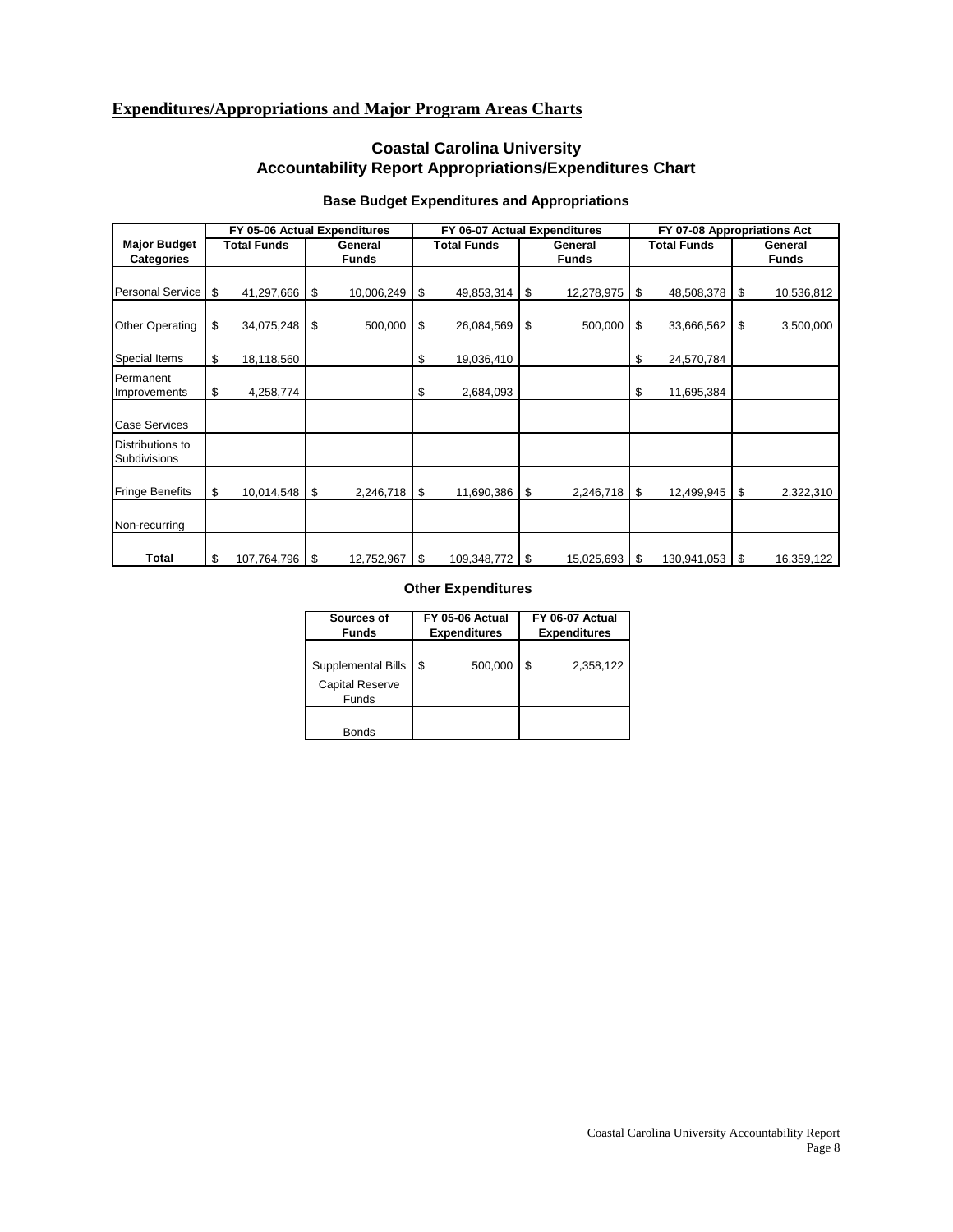#### **Major Program Areas Coastal Carolina University**

| <b>Major Program Area</b><br>Program |                                                                                           |                        | FY 05-06                   |                       | FY 06-07                   | <b>Key Cross</b>                     |
|--------------------------------------|-------------------------------------------------------------------------------------------|------------------------|----------------------------|-----------------------|----------------------------|--------------------------------------|
| <b>Number</b>                        | <b>Purpose</b>                                                                            |                        | <b>Budget Expenditures</b> |                       | <b>Budget Expenditures</b> | <b>References for</b>                |
| and Title                            | (Brief)                                                                                   |                        |                            |                       |                            | <b>Financial Results*</b>            |
|                                      | Instructional and scholarly activities of faculty                                         | State:                 | 2,542,491                  | State:                | 2,628,521                  | Table 7.1.3, Charts 7.1.1 -          |
|                                      | and students. Curricular development                                                      | Federal:               |                            | Federal:              |                            | 7.1.3, 7.2.1 - 7.2.2, 7.3.1 - 7.3.2, |
| I) College of                        | implementation, research activities of student                                            | Other:                 | 5.114.901                  | Other:                | 6.709.698                  | Table 7.3.1 - 7.3.2, 7.3.8           |
| <b>Business</b>                      | and faculty and for providing academic expertise                                          | Total:                 | 7,657,392                  | Total:                | 9,338,219                  | Chart 7.3.3, 7.3.5 - 7.3.6, 7.4.1    |
|                                      | & resource to the community                                                               |                        | % of Total Budget: 7%      | % of Total Budget: 9% |                            | Figures 7.5 - 7.6                    |
|                                      | Instructional and scholarly activities of faculty                                         | State:                 | 1,670,079                  | State:                | 1,726,589                  | Table 7.1.3, Charts 7.1.1 -          |
|                                      | and students. Curricular development                                                      | Federal:               |                            | Federal:              |                            | 7.1.3, 7.2.1 - 7.2.2, 7.3.1 - 7.3.2, |
| College of                           | implementation, research activities of student                                            | Other:                 | 4,606,802                  | Other:                | 3,393,133                  | Table 7.3.1 - 7.3.2, 7.3.8           |
| Education                            | and faculty and for providing academic expertise                                          | Total:                 | 6.276.881                  | Total:                | 5,119,722                  | Chart 7.3.3, 7.3.5 - 7.3.6, 7.4.1    |
|                                      | & resource to the community                                                               |                        | % of Total Budget: 6%      | % of Total Budget: 5% |                            | Figures 7.5 - 7.6                    |
|                                      | Instructional and scholarly activities of faculty<br>and students. Curricular development | State:                 | 4,116,997                  | State:                | 4,256,304                  | Table 7.1.3, Charts 7.1.1 -          |
| I) College of                        |                                                                                           | Federal:               |                            | Federal:              |                            | 7.1.3, 7.2.1 - 7.2.2, 7.3.1 - 7.3.2, |
| Humanities                           | implementation, research activities of student                                            | Other:                 | 8,347,456                  | Other:                | 8,347,459                  | Table 7.3.1 - 7.3.2, 7.3.8           |
| and Fine Arts                        | and faculty and for providing academic expertise Total:                                   |                        | 12,464,453                 | Total:                | 12,603,763                 | Chart 7.3.3, 7.3.5 - 7.3.6, 7.4.1    |
|                                      | & resource to the community                                                               | % of Total Budget: 12% |                            |                       | % of Total Budget: 12%     | Figures 7.5 - 7.6                    |
|                                      |                                                                                           | State:                 | 3,923,400                  | State:                | 4,056,157                  | Table 7.1.3, Charts 7.1.1 -          |
| I) College of                        | Instructional and scholarly activities of faculty                                         | Federal:               |                            | Federal:              |                            | 7.1.3, 7.2.1 - 7.2.2, 7.3.1 - 7.3.2, |
| Natural and                          | and students. Curricular development                                                      | Other:                 | 10,482,204                 | Other:                | 7.939.675                  | Table 7.3.1 - 7.3.2, 7.3.8           |
| Applied                              | implementation, research activities of student                                            | Total:                 | 14,405,604                 | Total:                | 11,995,832                 | Chart 7.3.3, 7.3.5 - 7.3.6, 7.4.1    |
| <b>Sciences</b>                      | and faculty and for providing academic expertise                                          |                        |                            |                       |                            |                                      |
|                                      | & resource to the community                                                               | % of Total Budget: 13% |                            |                       | % of Total Budget: 11%     | Figures 7.5 - 7.6                    |
|                                      |                                                                                           | State:                 |                            | State:                |                            |                                      |
|                                      |                                                                                           | Federal:               |                            | Federal:              |                            |                                      |
|                                      |                                                                                           | Other:                 |                            | Other:                |                            |                                      |
|                                      |                                                                                           | Total:                 |                            | Total:                |                            |                                      |
|                                      |                                                                                           | % of Total Budget:     |                            | % of Total Budget:    |                            |                                      |

**Below: List any programs not included above and show the remainder of expenditures by source of funds.**

Administration, Research, Public Service, Academic Support, Student Services, Athletics, Instructional Support, Operations and Maintenance of Plant, Scholarships & Fellowship,<br>Residence Halls, Book Store, Food services, an

| <b>Remainder of Expenditures:</b> | State:   | 500.000                | <b>State:</b>    | 2,358,122              |
|-----------------------------------|----------|------------------------|------------------|------------------------|
|                                   | Federal: | 5.775.448              | <b>IFederal:</b> | 5.775.448              |
|                                   | Other:   | 60,685,018             | <b>IOther:</b>   | 62.157.666             |
|                                   | Total:   | 66.960.466             | Total:           | 70.291.236             |
|                                   |          | % of Total Budget: 62% |                  | % of Total Budget: 63% |

\* Key Cross-References are a link to the Category 7 - Organizational Performance Results. These References provide a Chart number that is included in the 7th section of this document.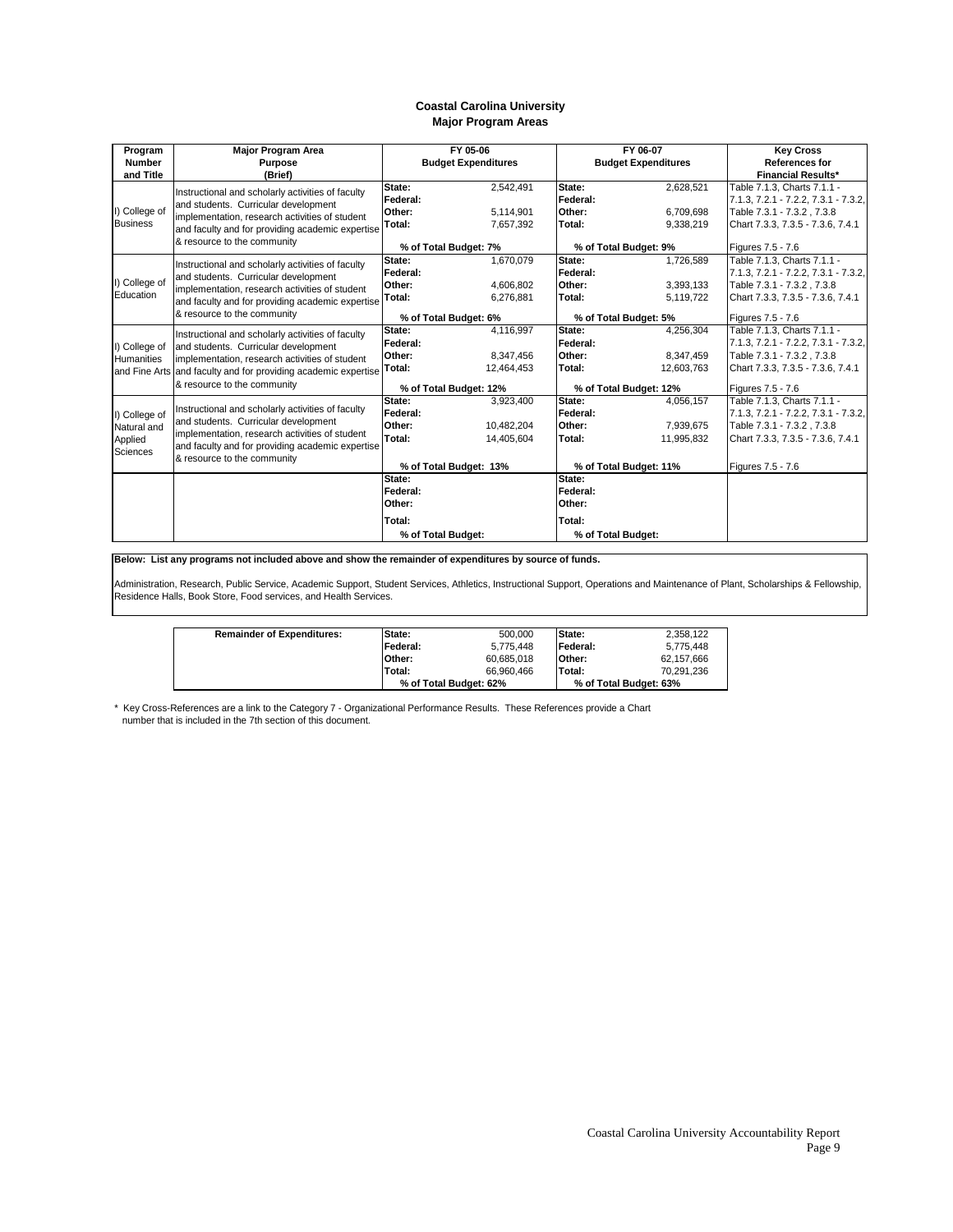# **Coastal Carolina University Strategic Planning**

| Program                                                 | <b>Supported Organization</b>                                                                                                                                                                                                                                        | Related FY 06-07                                                                                                                                                                                                                                                    | <b>Key Cross</b>                                                                                                                                      |
|---------------------------------------------------------|----------------------------------------------------------------------------------------------------------------------------------------------------------------------------------------------------------------------------------------------------------------------|---------------------------------------------------------------------------------------------------------------------------------------------------------------------------------------------------------------------------------------------------------------------|-------------------------------------------------------------------------------------------------------------------------------------------------------|
| <b>Number</b>                                           | <b>Strategic Planning</b>                                                                                                                                                                                                                                            | Key                                                                                                                                                                                                                                                                 | References for                                                                                                                                        |
| and Title                                               | Goal/Objective                                                                                                                                                                                                                                                       | <b>Action Plan/Initiative(s)</b>                                                                                                                                                                                                                                    | Performance Measures*                                                                                                                                 |
| I) College<br>Admin.                                    | Excellence in teaching and learning processes;<br>high quality academic programs; student-faculty<br>of Business interaction and mentoring; selected graduate<br>programs; public engagement initiatives; excellent<br>university experiences for qualified students | Enhance academic quality, college reputation, and student<br>learning by developing a strong curriculum resulting in higher<br>retention and graduation of majors. Foster student research by<br>providing resources for student participation at scholarly events. | Table 7.1.3, 7.3.3, Charts 7.1.1 -<br>7.1.3, Charts 7.2.1 - 7.2.2,<br>Charts 7.3.1 - 7.3.4,<br>Charts 7.3.5- 7.3.6, 7.3.8<br><b>Figures 7.5 - 7.6</b> |
| I) College<br>Education                                 | Excellence in teaching and learning processes;<br>high quality academic programs; student-faculty<br>interaction and mentoring; selected graduate<br>programs; public engagement initiatives; excellent<br>university experiences for qualified students             | Continued  Provide a balanced array of degree programs that<br>meets students' changing needs and enhances the University's<br>mission. Develop a comprehensive enrollment projection plan<br>for the colleges and University.                                      | Table 7.1.3, 7.3.3, Charts 7.1.1 -<br>7.1.3, Charts 7.2.1 - 7.2.2,<br>Charts 7.3.1 - 7.3.4,<br>Charts 7.3.5- 7.3.6, 7.3.8<br>Figures 7.5 - 7.6        |
| College<br>and Fine<br>Arts                             | Excellence in teaching and learning processes;<br>high quality academic programs; student-faculty<br>Humanities linteraction and mentoring; selected graduate<br>programs; public engagement initiatives; excellent<br>university experiences for qualified students | See above                                                                                                                                                                                                                                                           | Table 7.1.3, 7.3.3, Charts 7.1.1 -<br>7.1.3, Charts 7.2.1 - 7.2.2,<br>Charts 7.3.1 - 7.3.4,<br>Charts 7.3.5- 7.3.6, 7.3.8<br>Figures 7.5 - 7.6        |
| I) College<br>of Natural<br>land<br>Applied<br>Sciences | Excellence in teaching and learning processes;<br>high quality academic programs; student-faculty<br>interaction and mentoring; selected graduate<br>programs; public engagement initiatives; excellent<br>university experiences for qualified students             | See above                                                                                                                                                                                                                                                           | Table 7.1.3, 7.3.3, Charts 7.1.1 -<br>7.1.3, Charts 7.2.1 - 7.2.2,<br>Charts 7.3.1 - 7.3.4,<br>Charts 7.3.5- 7.3.6, 7.3.8<br>Figures 7.5 - 7.6        |

\* Key Cross-References are a link to the Category 7 - Organizational Performance Results. These References provide a Chart number that is included in the 7th section of this document.

## **Section III – Elements of Malcolm Baldrige Criteria**

#### **Category 1 – Senior Leadership, Governance, and Social Responsibility**

#### **1. How do senior leaders develop and deploy their organization's vision and values throughout the leadership system, to all faculty and staff, to key suppliers and partners, and to students and stakeholders, as appropriate? How do their personal actions reflect a commitment to the organizational values?**

Coastal Carolina's mission and values statements are developed through a collaborative process that seeks and encourages input from all constituencies. The University's leadership fosters these values through the annual strategic planning, assessment, and budgeting process. The University's values are also addressed in the *Strategic Plan,* a document currently being revised, that will guide the institution through the next 10 years. Annual Institutional Effectiveness reports that are required by the South Carolina Commission of Higher Education re-affirm the University's values, as does the assessment reported in the annual Higher Education Accountability Report. The annual Agency Head Report that is the President's plan for the University, with goals, outcomes, and assessments, is filed with the South Carolina State Budget and Control Board. Accreditation criteria of SACS, AACSB-International, NCATE, ABET, and NASAD, require continual assessment and dissemination of the University's and individual colleges' values. *Coastal Today*, another forum for expressing the University's values, is broadcast on public television to a regional audience. Finally, the University's values are relayed through student recruitment efforts, through the various links on Coastal's website, and through visitations by administrators, faculty, and staff to various conference sites in the nation.

Senior leaders' personal actions reflect a commitment to organizational values through each individual's dedication to fostering creativity, respecting diversity, and modeling intellectual honesty. These values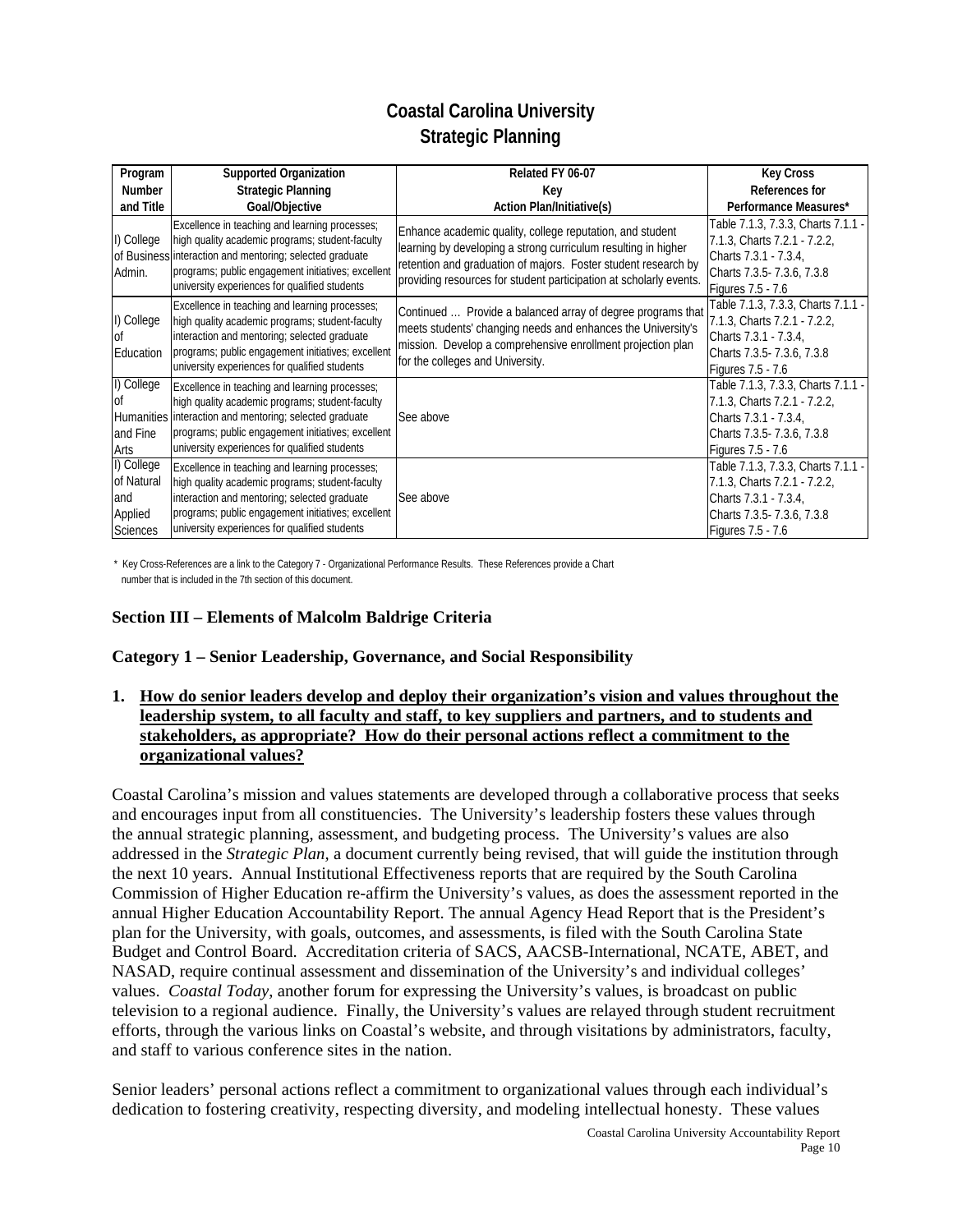are reflected in the implementation of initiatives such as public engagement, through participation in the annual Celebration of Inquiry Conference presentations and activities, through presentations at state, national, and international organizations, through the President's, Provost's, and vice presidents' preference to engage in open debate with the campus and area community as the University grows, and through the annual administrative evaluation processes. Finally, the hiring process for senior leaders includes conversations with the candidates about commitment to organizational values, to student learning, and to assessment and planning.

#### **2. How do senior leaders create a focus on action to accomplish the organization's objectives, improve performance, and attain your vision?**

Coastal Carolina is committed to continuous improvement of the institution, to accountability to its stakeholders, and to planning for all contingencies. Senior leaders create an environment for performance improvement, accomplishment of strategic objectives, innovation, and organizational agility through the process of the annual assessment of the University's *Strategic Plan*, through the coordination of annual planning, assessment, and budgeting processes, through application for and implementation of external research and program development funds, through implementation of teaching excellence grants, and through participation in annual Celebration of Inquiry conferences.

The strategic planning, assessment, and budgeting process allows the University to respond to present and future initiatives with flexibility and with the innovative approaches that are required due to limited resources. Planning for the future and accomplishment of strategic objectives is paired with annual fundraising events and long-term campaigns. Several programs, including the promotion and tenure process, the student evaluation of faculty, teaching excellence grants and awards, travel awards, and the professional and Academic Enhancement Awards promote performance improvement among the faculty. Professional and support staff performance is encouraged through the annual Employee Performance Management System (EPMS) process. Exceptional performance of staff is recognized through the annual staff awards for excellence.

## **3. How do senior leaders promote and support an environment that fosters and requires: legal and ethical behavior; and, fiscal, legal, and regulatory accountability? How are these monitored?**

The executive team members are individually and collectively committed to operating at the highest standard of legal and ethical behavior. The executive team includes University Counsel in all meetings, discussions and decisions, including the establishment of new policies. The President and Executive Vice President are required, by provisions in their respective contracts, to work closely and cooperatively with the Audit Committee of the Board of Trustees; which, in concert with the institution's Director of Internal Auditing, conducts ongoing reviews of University spending and management practices with respect to compliance with federal, state and local statutes, ordinances and regulations. Additionally, periodic opinions on management practice are sought by CCU's legal counsel from relevant regulatory bodies.

#### **4. How do senior leaders create an environment for organizational, faculty, and staff learning?**

Senior leaders create an environment for organizational, faculty, and staff learning through several programs and organizational initiatives.

• For faculty, there is a faculty mentoring program that pairs experienced faculty with new faculty members in the first year of employment. New faculty are also required to attend a year-long orientation program that introduces these faculty to the campus culture.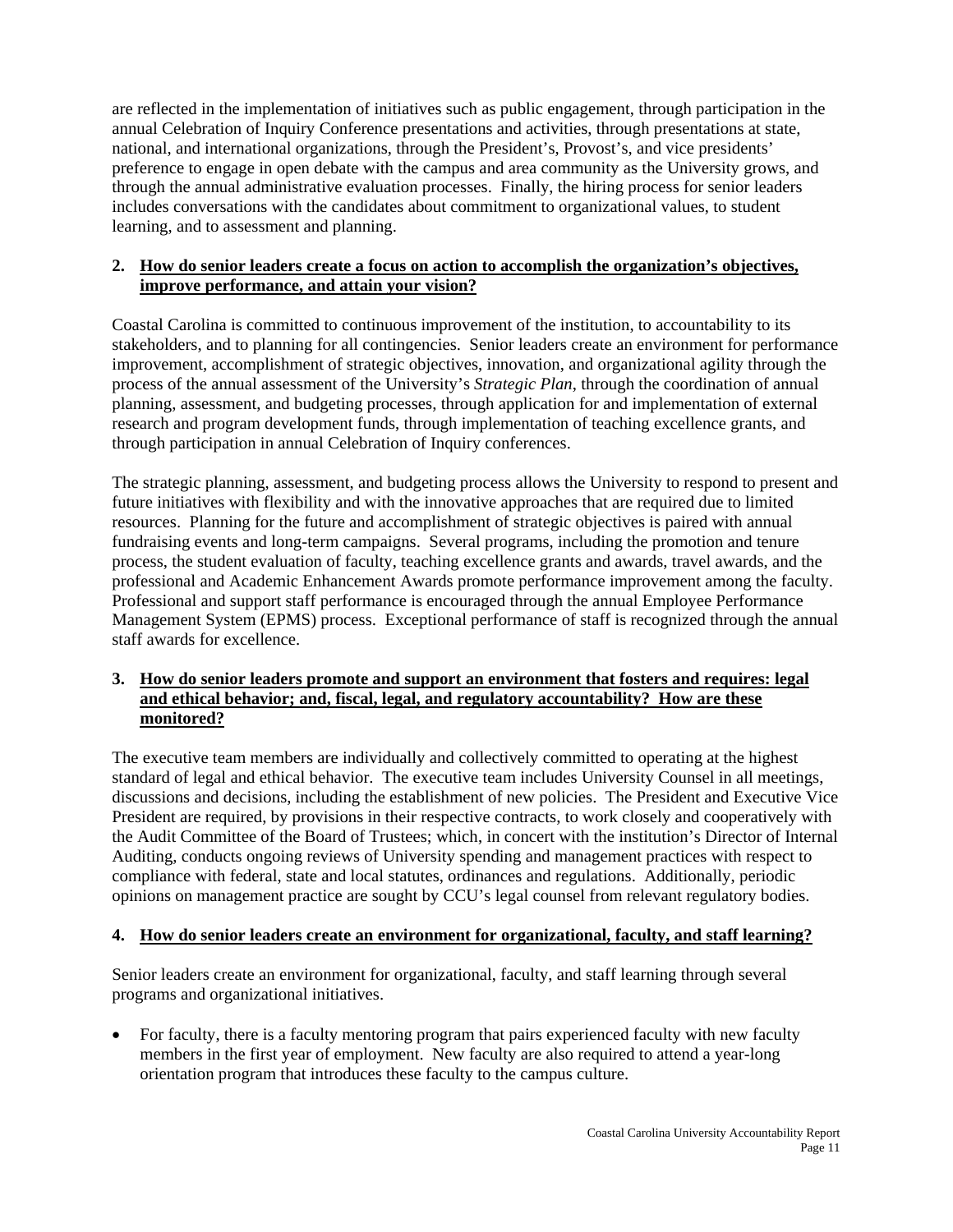- Effective teaching strategies are honed for all faculty through programs offered at the Center for Effective Teaching and Learning (CETL). The CETL Center also offers technology instruction to faculty and staff. Each college houses a center that offers opportunities to faculty and staff for developing research projects.
- Funds are available for faculty and staff to attend and participate in professional development meetings and activities.
- Support for garnering external research and grant funds is available to faculty and staff through the Office of Grants and Sponsored Research.
- Financial support is provided to staff members who wish to continue their undergraduate or graduate education through tuition waivers.
- Organizational initiatives include annual Celebration of Inquiry conferences that invite participation by students, faculty, staff, and community members in intellectual discussions and forums.
- Wellness, health, and benefits workshops are sponsored by the Office of Human Resources.
- Academic departments and administrative units regularly invite the campus community to attend lectures, concerts, performances, and other scheduled programs that the University sponsors.

## **5. How do senior leaders promote and personally participate in succession planning and the development of future organizational leaders?**

Succession planning and development of future organizational leaders is promoted through senior leader participation in the annual EPMS process for staff and through the annual review, promotion, and tenure process, and/or post-tenure review process for faculty. These processes set forth goals, standards, and outcomes for the employee, along with performance assessment. Detailed organization charts, including names and reporting structure for all employees at Coastal Carolina, indicate succession planning by showing management levels in academic and administrative units. Duties of the President and other administrative officials who report directly to the President are defined in the *Faculty Manual* and distributed annually to all faculty. New staff members receive an orientation packet that includes a description of the duties and responsibilities of the President and other administrators. All senior administrative officials are well qualified with respect to credentials and experience, as well as having demonstrated competence in their area of responsibility.

## **6. How do senior leaders communicate with, empower, and motivate all faculty and staff throughout the organization? How do senior leaders take an active role in faculty and staff reward and recognition processes to reinforce high performance throughout the organization?**

Senior leaders communicate with, empower, and motivate faculty and staff through several venues. Each semester, there are faculty and staff "welcome back" meetings. These meetings allow senior leaders (i.e., President, Provost, vice presidents, and deans) to update faculty and staff about new initiatives occurring at the University, to introduce new faculty and staff members, to promote networking and camaraderie among faculty and staff, to thank faculty and staff for their contributions to continuous improvement at the University, and to boost morale. To promote empowerment, faculty complete annual administrator evaluations for their chair, dean, provost, and president, and the Faculty Senate is active in promoting faculty views to the administration. The Faculty Welfare and Development Committee, a sub-committee of the Faculty Senate, is focused on issues of salary, governance, and due process that are critical to faculty morale. Communication with the campus community occurs through the local television program, *Coastal Today*, through the weekly *Coastal Newsletter*, and through email and campus memos.

To reinforce and reward excellence, the University solicits nominations for professional and support staff excellence awards that are conducted annually. Special faculty and staff activities are recognized in the Coastal Carolina University *Newsletter* and on *Coastal Today*. Faculty are recognized through the promotion and tenure process and through various awards, including the Distinguished Teacher-Scholar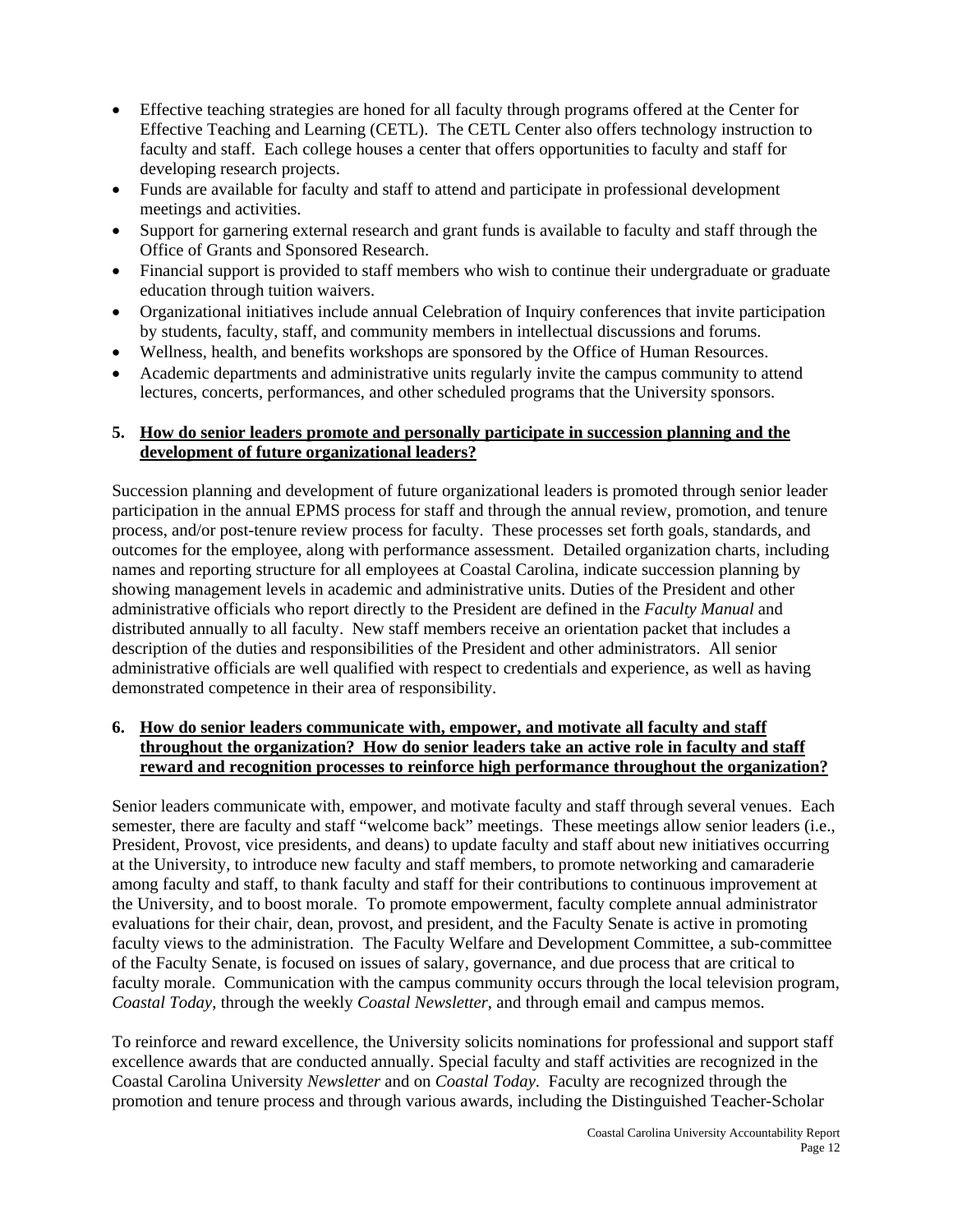Lecturer Award sponsored by Horry Telephone Cooperative, Inc., the Outstanding Teacher of the Year, sabbatical awards, and professional enhancement grants. Yearly, the University has an established faculty and staff service award ceremony.

## **7. How does your organization evaluate the performance of your senior leaders, and the governance board/policy making body? How do senior leaders use these performance reviews to improve their own leadership effectiveness and that of the board and leadership system, as appropriate?**

The governing body of Coastal Carolina University, the Board of Trustees, is responsible for overseeing the effective governance of the University. The Board defines the mission, role, and scope of the University, establishes the general policies of the University, approves the budget, and provides accountability to the public and the General Assembly. The Board is comprised of the Governor of the State or his or her designee who is an ex-officio member of the Board and 16 members, with 15 of those elected by the South Carolina General Assembly and one member appointed from the state at-large by the Governor. Board actions are reflected in official Board meeting minutes. Board members must stand for reelection by members of the legislature, and the governor may dismiss a Board member. Through this public process, members of the Board are accountable. In addition, the Board holds an annual retreat to which external facilitators are invited in order to address the Board on special issues of governance.

Several performance evaluation strategies are implemented at the University. The President must submit an annual Agency Head Report to the South Carolina Budget and Control Board. This Report has goals, outcomes, and assessments, and is reviewed and approved by the Board of Trustees prior to submission. The President is evaluated annually by the Board of Trustees. All academic administrators are evaluated annually by the faculty and by their immediate supervisors. All directors and other administrators who are classified employees are evaluated annually using the EPMS form that is on file with the Office of Human Resources. Senior leaders use the annual assessments to help them develop goals and action plans for the next year. A key component of the annual self-evaluation of each administrator is an analysis of the feedback from various campus constituencies.

#### **8. How does your organization address and anticipate any adverse impacts of its programs, offerings, services, and operations? What are the key compliance related processes, goals, and measures?**

The University's *Strategic Plan* addresses and anticipates adverse impacts through the annual planning, assessment, and budgeting process. Part of the annual process includes developing a Strengths-Weaknesses-Opportunities-Threats (SWOT) analysis and identifying strategies for addressing weaknesses and threats. The colleges are responsible for anticipating adverse impacts related to academic programs and offerings through their annual planning, assessment, and budgeting process, while the administrative units are responsible for anticipating adverse impacts related to their services and operations through their annual planning, assessment, and budgeting process. Campus-wide plans have been developed to deal with adverse impacts on operations, including a *Technology Plan* and a *Campus Master Plan*. The Office of Risk Management is responsible for anticipating adverse impacts related to insurance matters. Coastal's Institutional Review Board is responsible for anticipating adverse impacts related to research and human subjects. The Office of Administration and Finance is responsible for anticipating adverse impacts related to administrative and financial matters. Preparation for accreditation processes with SACS, AACSB-International, NCATE, ABET, and NASAD highlight adverse impacts of programs, services, and operations in terms of fulfilling the University's mission.

The key compliance-related processes, goals, and measures are: Enrollment growth and student life; academic programs; space issues; and resource priorities. Enrollment growth will have an impact on the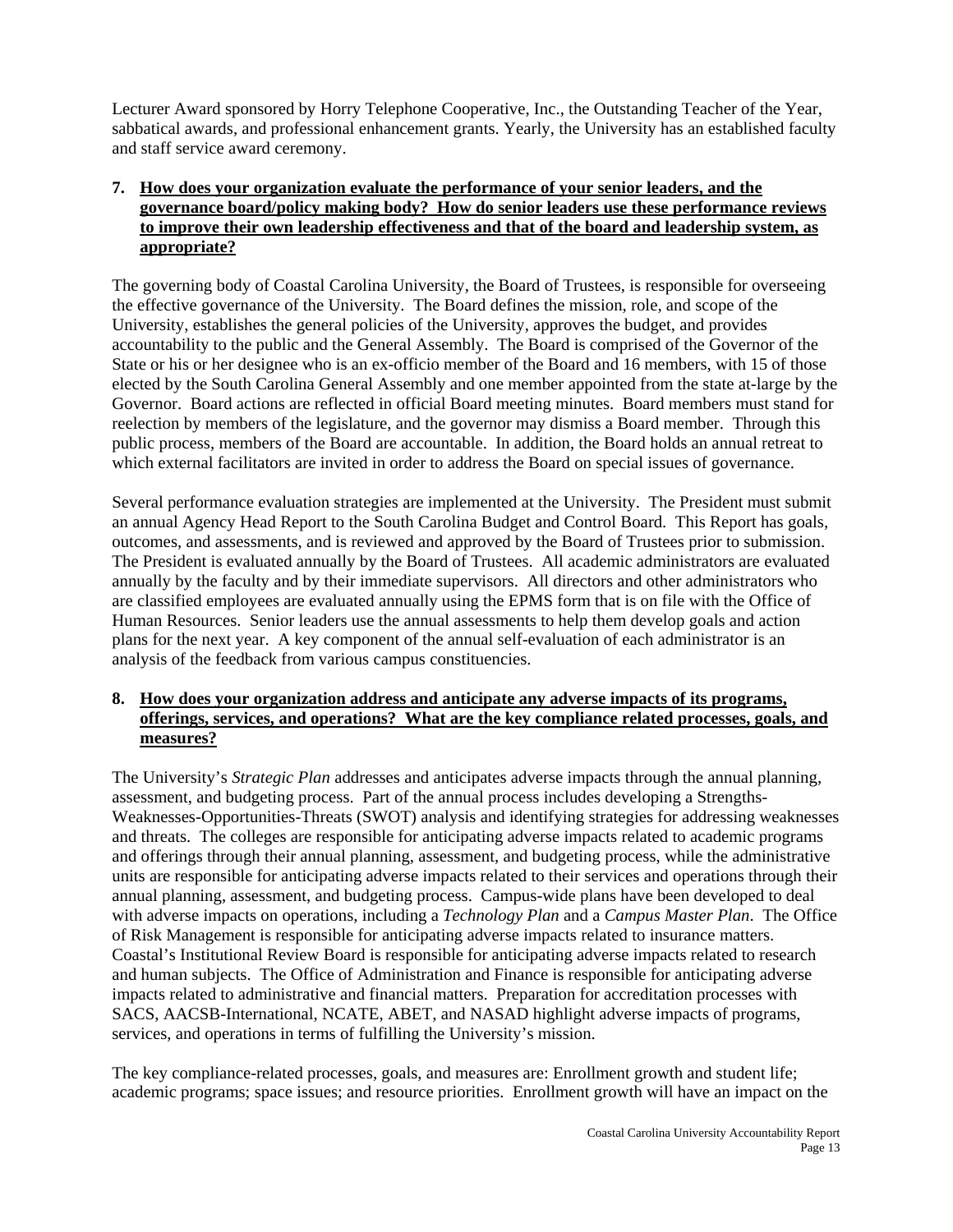University's dependence on tuition revenues in the absence of adequate state funding while fulfilling the institutional mission to serve the state and local region. As more students opt for university housing, there is a need for special attention to be given to student support services such as counseling, health services, an interactive campus life environment, and athletics. The delivery of off-campus programs, with their attendant technology support and needs, will create a major impact on enrollment growth and service to the community. With enrollment growth and the increased need for academic and social support services to students, the *Campus Master Plan* must monitor the changing campus environment and be flexible enough to respond to adverse impacts. Student retention and graduation rates are continually monitored, due to their impact on financial resources and on the University's reputation. They are still low compared to our South Carolina and peer higher education institutions. Academic programs must enhance student learning and serve the changing personal and professional needs of students. Space issues continue to dominate strategic planning. Resource priorities, such as faculty and staff salaries, technology equipment and support personnel, increasing the ratio of full-time to part-time faculty, and campus attractiveness and safety, must be reflected in the goals, objectives/outcomes, and action plans of the University's *Strategic Plan*.

#### **9. How do senior leaders actively support and strengthen the communities in which your organization operates? Include how senior leaders determine areas of emphasis for organizational involvement and support, and how senior leaders, faculty and staff, and the organization's students contribute to improving these communities.**

Senior leaders use the University's *Strategic Plan* and the annual planning, assessment, and budgeting process to determine areas of emphasis for university involvement and support. The mission of the University requires community support and enhancement. For example, the University maintains a joint venture with neighboring Francis Marion University, The North Eastern Strategic Alliance (NESA). This alliance is charged with fostering public and private partnership across the ten-county Waccamaw-Pee Dee region. The aim is to generate a regional identity that addresses the current economy and future growth of the region. Through its preparation for accreditation by various organizations, the University identifies community needs and opportunities. One example is the Wall College of Business Administration identifying the need for the Resort Tourism Management major, the Professional Golf Management specialization, and the Master of Business Administration degree through universitybusiness collaboration.

Senior leaders are actively involved in identifying, supporting, and strengthening the communities in which the University operates. These communities include: Students, faculty, and staff (on-campus community); alumni; business and industry; and local and regional communities. Mechanisms for community support are included in the University's *Strategic Plan*. Types of community support offered by the University include conferences (e.g., Celebration of Inquiry), research centers (e.g., Coastal Federal Center for Economic and Community Development, Center for Education and Community, Burroughs and Chapin Center for Marine and Wetland Studies), business development strategies (e.g., Small Business Development Center), resort tourism management strategies (e.g., Clay Brittain Jr. Center for Resort Tourism), partnerships and coalitions (e.g., Lifelong Learning), student participation in the community (e.g., Coastal Mentor Program), and collaboration with alumni and K-12 public school teachers (e.g., Biddle Center for Teaching and Learning).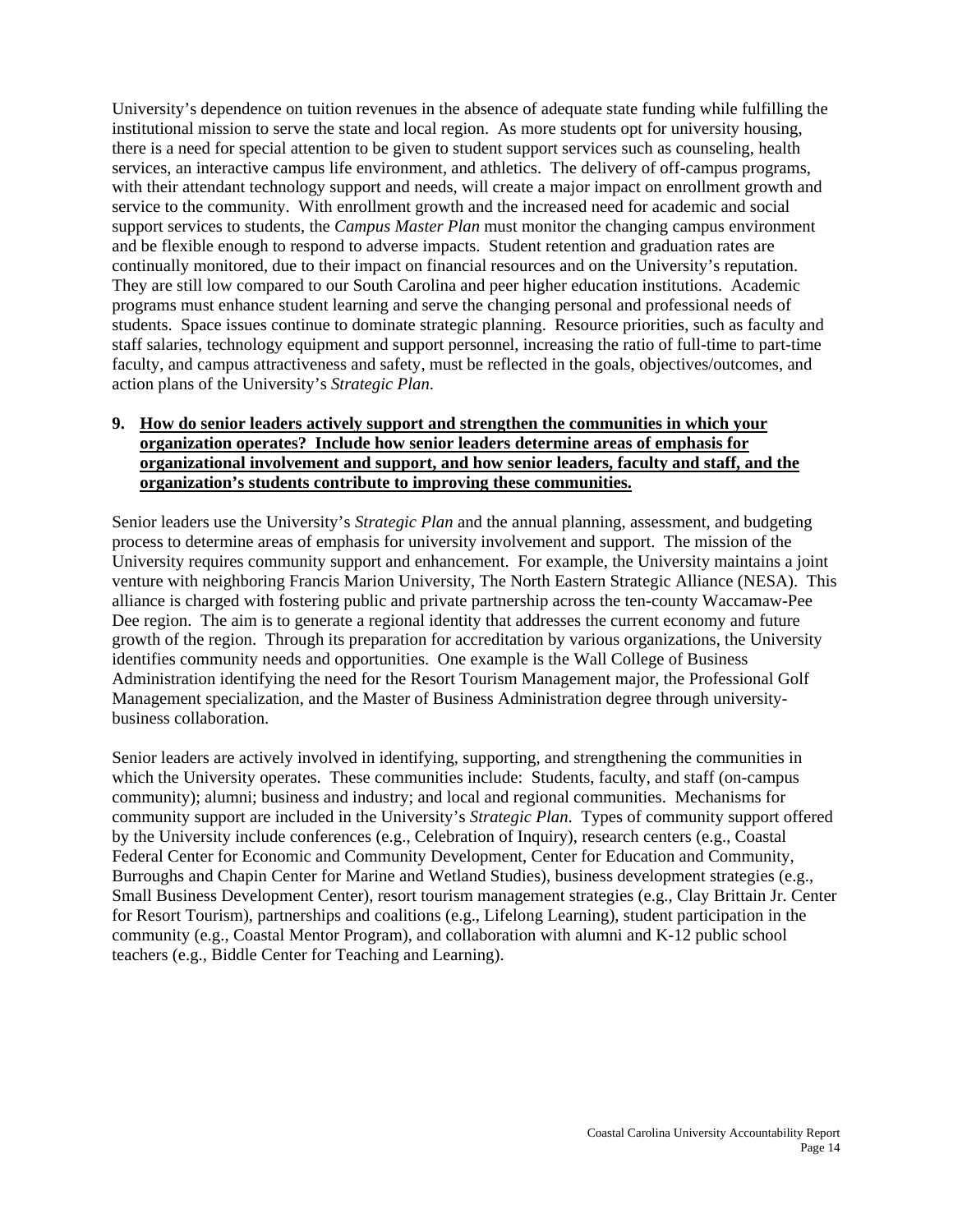#### **Category 2 – Strategic Planning**

#### 1. **What is your Strategic Planning process, including key participants, and how does it address**:

#### *a. Your organizations' strengths, weaknesses, opportunities and threats*

The strategic planning process is coordinated through the Office of the President and administered by the Executive Vice President. A faculty driven committee, with representatives from administration, has historically steered these efforts to review the university mission and vision, evaluate CCU's strengths and weaknesses and consider trends in higher education, legislative, social, community, and economic issues as they relate to Coastal Carolina University. The Office of Institutional Research and Assessment provides trending data with which the strategic planning committee can compare Coastal Carolina University to other institutions and benchmark on particular standards. Finally, recommendations from the strategic planning committee are forwarded to Provost and President for review and action.

## *b. Financial, regulatory, and other potential risks*

The strategic planning process focuses on the development of strategic priorities which will guide resource allocation and performance tracking throughout Coastal Carolina University. Regulatory matters are discussed as part of the strategic evaluation performed by the Strategic Planning Committee. Issues and areas of concern are tasked to appropriate divisions (e.g., Facilities) for compliance.

University's Financial Services division is charged as the fiduciary of the University's financial resources while providing quality financial services in support of teaching, learning, and research. Risk Management coordinates efforts to ensure the protection and preservation of Coastal Carolina's human, physical and financial assets. This task is accomplished by identifying potential human, physical, financial, and natural losses, and evaluating the best method for handling the risk whether it is risk avoidance, prevention, assumption or transfer. The Department of Public Safety provides a safe, secure environment conducive to freedom of expression and movement within the constraints of federal, state and local laws, and for people and their property. To fulfill this responsibility, the Department of Public Safety focuses on the following objectives. Provide a safe environment in which the university community can work and live. Provide service equally to all people in a manner that demonstrates dignity and respect for each person. Acknowledge that, in the university community, Public Safety works with a diverse population and that all people are to be treated fairly and equally.

## *c. Shifts in technology, student and community demographics, markets, and competition*

The strategic planning process enables Coastal Carolina University to develop an ongoing cycle of review of student and community demographics. The Office of Institutional Research provides colleges and divisions with appropriate trending reports for the various major programs of study as well as for regional demographics. Gaps or changes in these trends are reviewed by the Strategic Planning Committee for potential action.

Strategic technology planning is conducted on a continuous cycle at Coastal Carolina University and involves all academic and administrative areas. Technology strategic goals and objectives are integrated into the University's *Strategic Plan*. As a member of the Strategic Planning Committee and chair of the University Technology Planning Committee, the Information Technology Services (ITS) Chief Information Officer (CIO) is responsible for the development, integration, and assessment of technology plans. In the fall, the Technology Planning Committee meets to develop college-specific technology plans, to review goals and objectives, to develop new objectives, to assess progress on current objectives, and to use assessment results to develop action plans for the upcoming year. This information is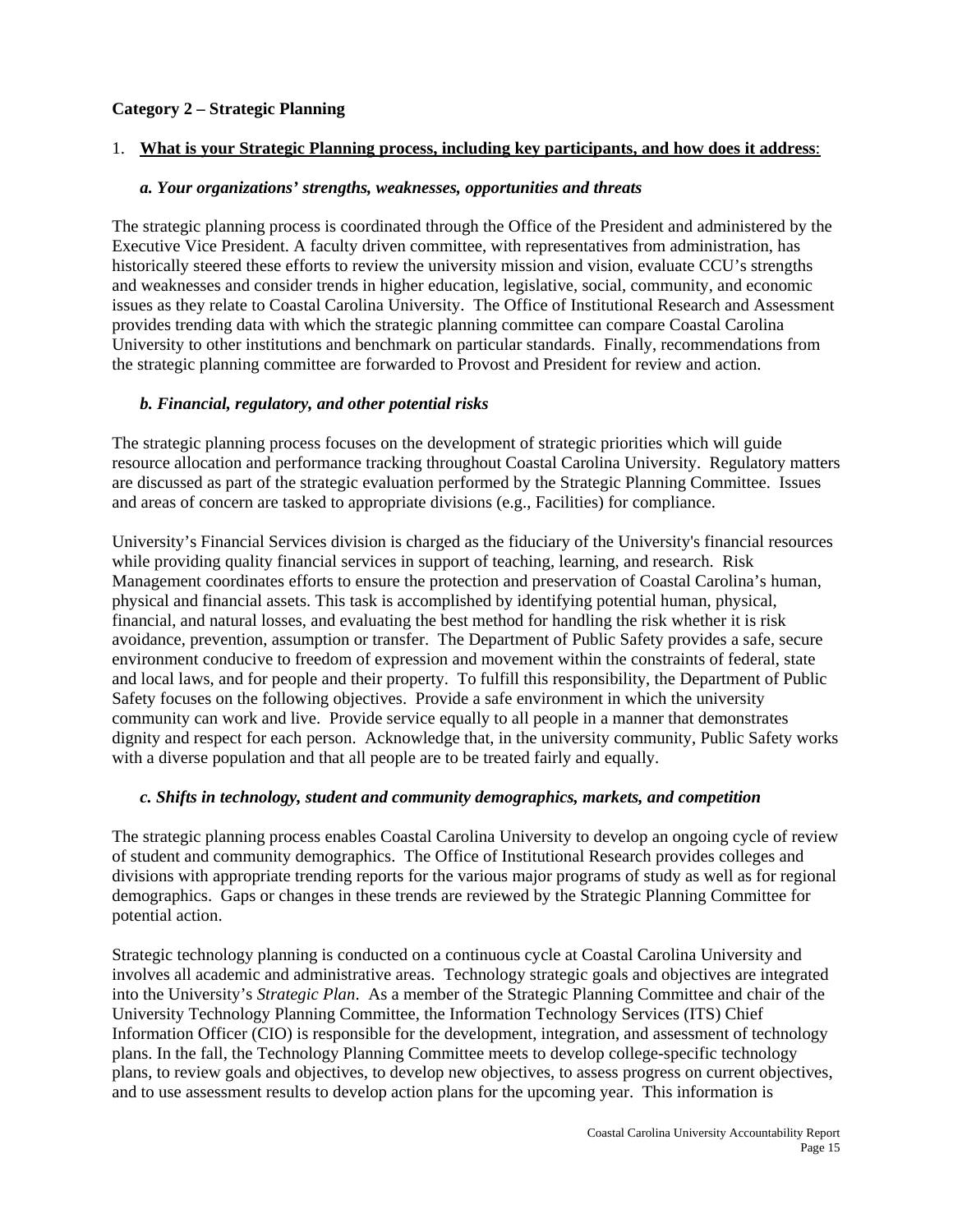integrated into the University's planning, assessment, and budgeting process. By focusing on the completion of objectives rather than on specific technologies, the University's *Technology Plan* allows for flexibility to use the best technology to complete plan objectives. Because the planning process is on a continuous cycle, emerging and converging technologies can be quickly adopted into action plans as technology shifts occur.

# *d. Human resource capabilities and needs*

The strategic planning process includes consultation with ranking administrators throughout Coastal Carolina University, including Vice President of Organizational Development and Human Resources, Academic Deans, Provost, and Executive Vice President. Institutional priorities guide the development and requests for funding slots for additional full-time slots, while also exploring an appropriate match between part-time staffing, institutional responsiveness, and organizational priorities.

# *e. Opportunities and barriers described in the Executive Summary*

The strategic planning process seeks to build broad-based interaction in defining institutional priorities based on a clear understanding and appreciation of the present and future potential challenges faced by the institution. The strategic planning committee seeks to derive questions about future competitiveness from throughout the university, and the resulting barriers and opportunities that are identified from the backbone of future tactical planning within the overall rubric of the strategic planning process.

# *f. Long-term organizational sustainability and organizational continuity in emergencies*

Coastal Carolina has a long history of broad based engagement in strategic planning and assessment. The planning process at Coastal includes not only defining desired outcomes but recognizing the human, physical, and financial resources that will be required to reach the defined goals. This established process leads to long-term organizational sustainability. It is a policy of Coastal Carolina to view each hurricane threat or any other natural disaster as an extremely hazardous condition and to first minimize the risk to students, faculty and staff, and second, to protect university property. See Category 5, Question 7, for more details.

## *g. Your ability to execute the strategic plan*

The strategic planning process seeks to develop consensus between internal and external institutional stakeholders to derive the institutional priorities. As such, implementation issues will be discussed during the planning process itself, and the formulation of the plan takes into consideration its actualization within existing or impending centers and departmental structures. Furthermore, the strategic planning process also creates short-term task force structures to evaluate fit of resource provisions with institutional priorities.

The President, consulting with senior management, sets the stage for executing the University's *Strategic Plan*. This is achieved by first building trust and respect, then reaching consensus on the strategic vision, and finally empowering management to make it happen through specific goals and outcomes.

## **2. How do your strategic objectives address the strategic challenges you identified in your Organizational Profile?**

Each year, the University develops priorities using the mission, values, and goals as its base. The focus of strategic objectives centers on providing high-quality and affordable education to a diverse student body.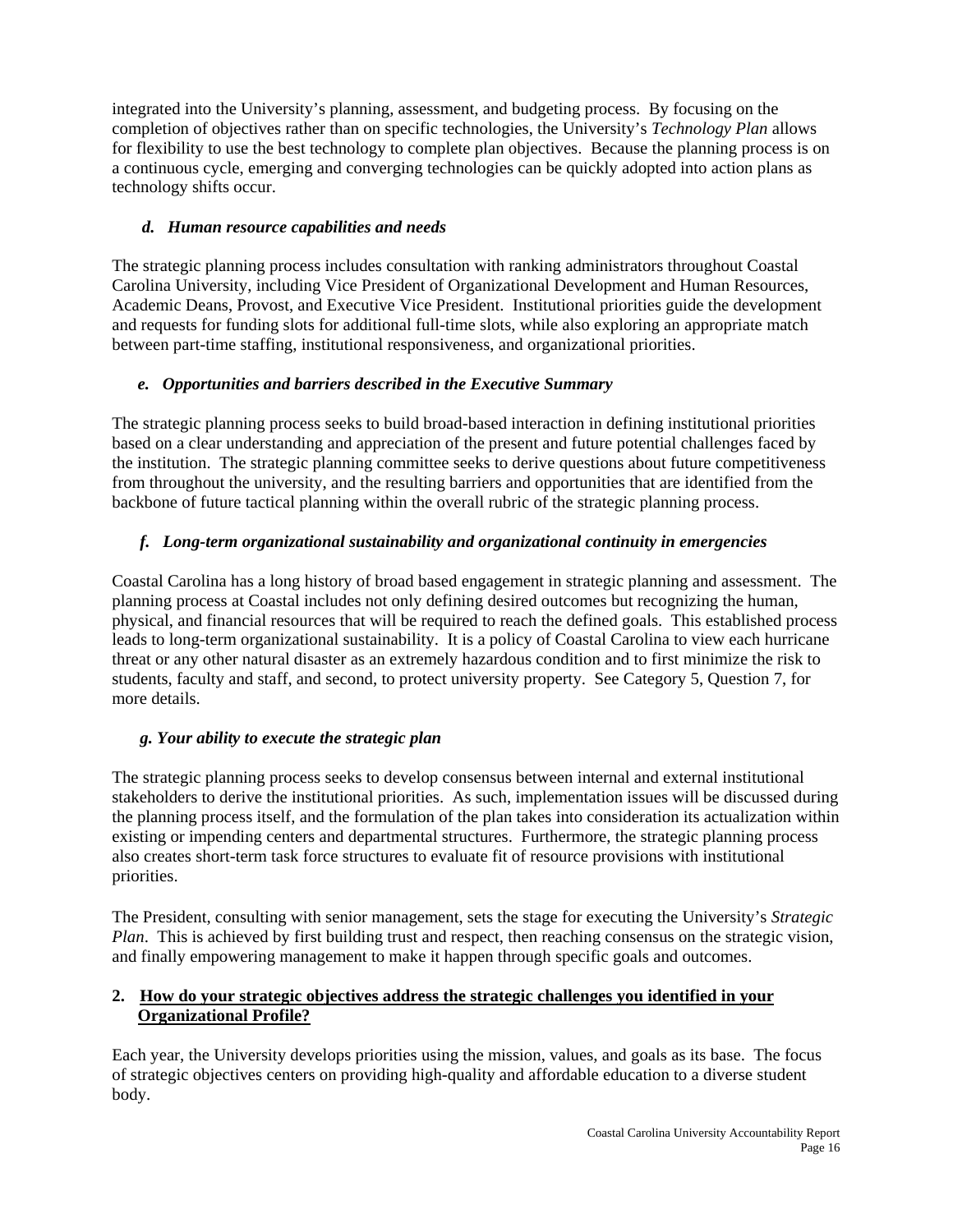## **3. How do you evaluate and improve your strategic planning process?**

We seek, through the strategic planning process, to create and augment existing infrastructural and information sharing resources to develop an integrated system of continuous improvement throughout Coastal Carolina University. Wherever possible, we build information gathering or feedback loops into existing processes, or we discuss goals of the respective input and assessment needs of multiple constituencies to eliminate duplication. Through this approach we revise the processes within the university and also adjust the strategic planning process itself. In this way, we both improve the strategic planning process by involving more in understanding its goals, and build consensus and support from the various parts of the university involved in delivering on the respective institutional priorities.

#### **4. How do you develop and track action plans that address your key strategic objectives? Include how you allocate resources to ensure the accomplishment of your action plans.**

Financial resources will be allocated on a prioritized basis, based on the availability of funding. Individual cost centers are requested to develop zero-based budgeting that ties to the institutional priorities and university mission. Clear articulation of the purpose and desired effect of each requested funding item is demanded. These requests are prioritized according to fit with overall university mission and institutional priorities, and funding is allocated based on funding availability as noted by General Assembly. At the conclusion of each academic year, annual reports are provided by each cost center director to evaluate how effectively he or she achieved the desired goals.

## **5. How do you communicate and deploy your strategic objectives, action plans and related performance measures?**

The *Strategic Plan* deals with institution-wide goals, outcomes, and priorities. Attainment of these goals and outcomes is assessed annually by the Strategic Planning Committee. Because of the interactive nature of the planning process, individual department goals and outcomes feedback into the overall *Strategic Plan*. Measuring outcomes and the assessment process are more specific at the department level than at the college or university levels. The annual report for each major division of the University includes assessments of outcomes and use of results from the assessments.

#### **6. How do you measure progress on your action plans?**

Coastal must assess the degree to which it fulfills its vision and mission and achieves goals and objectives outlined in its *Strategic Plan*. Such assessment must be conducted on a yearly basis, must be responsive to evolving opportunities and other changes, and must be clearly and effectively communicated. Annual reports must be submitted by all academic and administrative units at the end of the academic year. All departments must link their annual reports to the University's *Strategic Plan*. The planning process is designed to link budgeting, planning, and assessment in order to measure progress in the University's action plans.

## **7. The current Coastal Carolina University** *Strategic Plan* **is available at:**  [www.coastal.edu/effect/strategicplan/strategicplan2006.pdf.](http://www.coastal.edu/effect/strategicplan/strategicplan2006.pdf)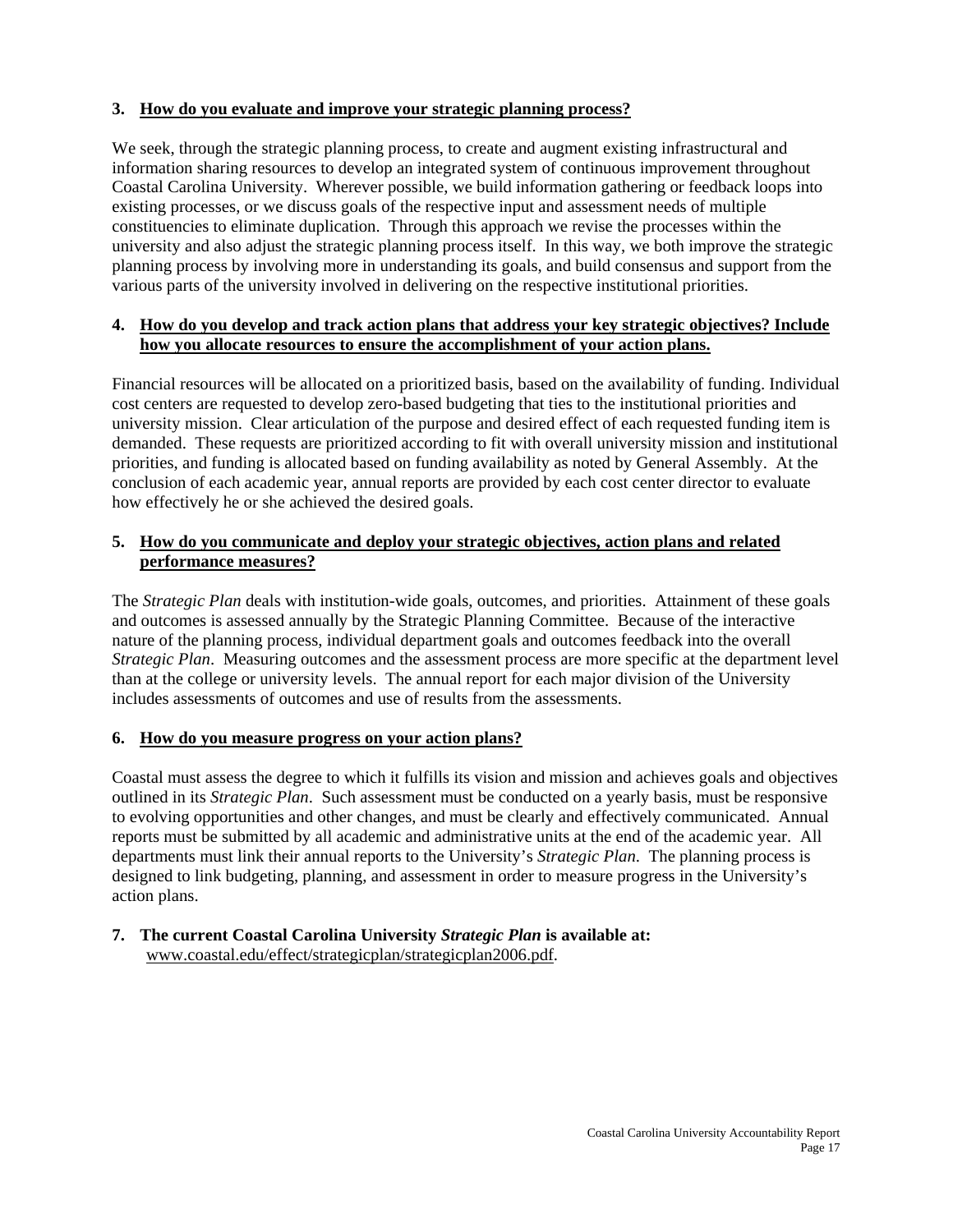## **Category 3 – Student, Stakeholder, and Market Focus**

## **1. How do you identify the student and market segments your educational programs will address? How do you determine which student and market segments to pursue for current and future educational programs, offerings, and services?**

- Coastal Carolina's key student segments, stakeholder groups, and market segments include:
	- o Students
	- o Alumni
	- o Business and industry
	- o Local and regional community
	- o K-12 public school districts
	- o Regional technical colleges

The first step in building a customer driven enrollment plan is to determine the needs of the institution and the prospective student population. Elements to consider include: Headcount of currently enrolled students and enrollment needs of the academic departments (growth, stability, or decline); course availability by major for entering freshmen or transfers; new majors deployed by the institution; changes in market trends for college going population; changes in migration in- and out-rates for college going population; trends for applications, accepts, and matriculants by state, high school, and major; access for local high school graduates and special populations (minority and international students); assessment feedback from surveys of prospective students who visit the campus, from annual reports from the admissions recruitment team, from professional organizations (College Board, AACRAO, SACRAO, etc.), and from current student satisfaction surveys administered at CCU; and assessment of recruitment program evaluations completed by admissions counselors. Each summer, these data are analyzed and a recruitment travel plan is built by cohort, geographic territory and college during early summer and this plan is executed the following fall and spring.

At the end of each recruitment year, the Vice President for Enrollment Services presents data on applicants, accepts, and matriculants by major to the academic administration (Provost, Deans, Chairs, etc.). Follow-up meetings are scheduled, as requested, with each Dean or Department to review population shifts, competitive strategies, and to discuss new initiatives for the upcoming recruitment cycle.

The majority of the new freshmen are recruited from within South Carolina as the primary market, and within a ten state region (GA, NC, VA, MD, PA, OH, NJ, JY, MA, and CT) as a secondary market. The majority of new transfer students are recruited from 2-year feeder technical colleges. Coastal Carolina University has enhanced articulation with Horry-Georgetown Technical College through a joint Bridge Program between the two colleges. The purpose of this program is to provide a seamless transition for recent high school graduates who desire to attend Coastal Carolina but did not possess the academic profile to be admitted as a first-time freshman. Similar articulations agreements will be developed with other primary South Carolina Technical Colleges during 2007-08.

- **2. How do you keep your listening and learning methods current with changing student and stakeholder needs and expectations (including educational programs, offerings, and service features) and their relative importance to these groups' decisions related to enrollment?**
- Coastal Carolina's key student segments, stakeholder groups, and market segments include:
	- o Students
	- o Alumni
	- o Business and industry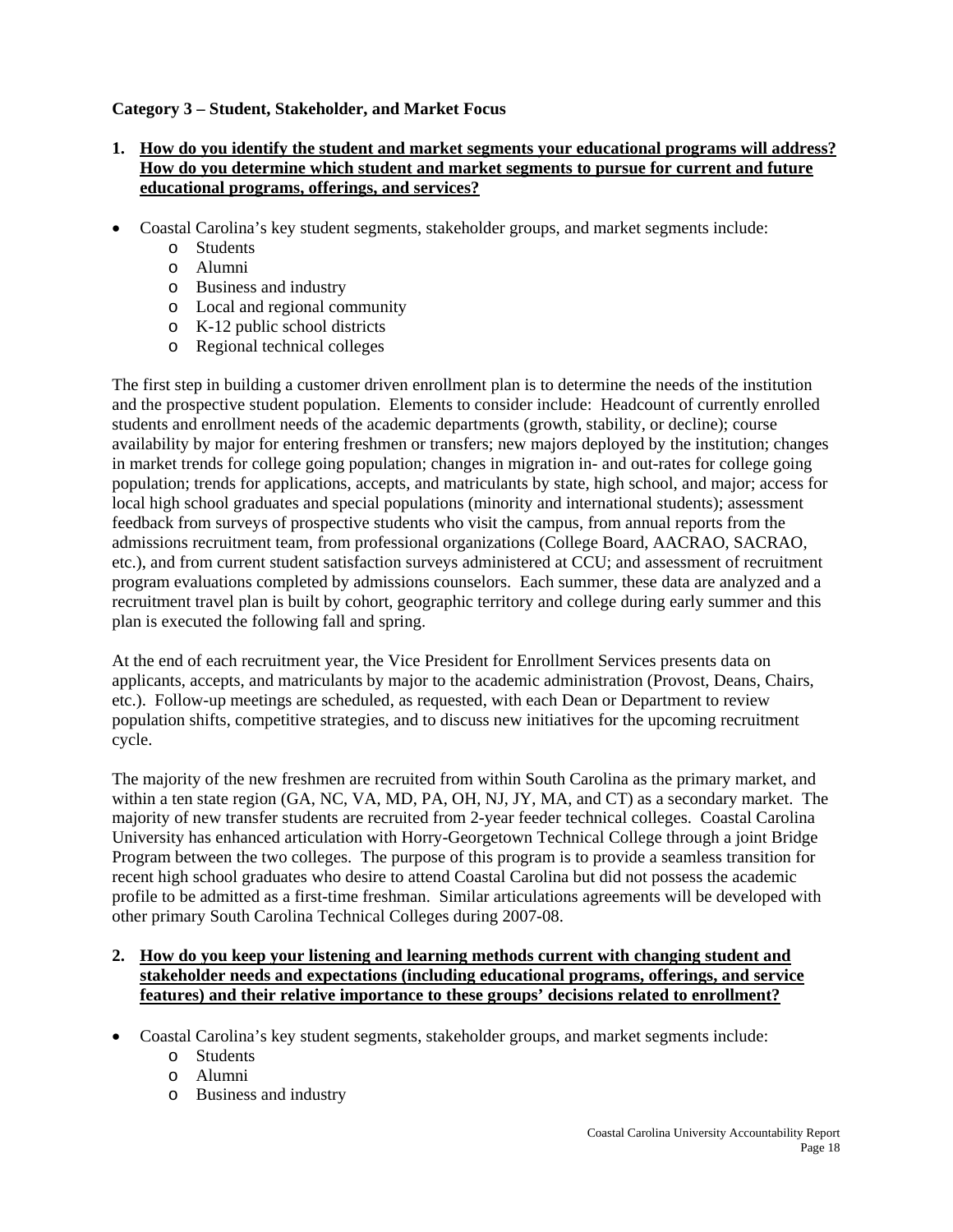- o Local and regional community
- o K-12 public school districts
- o Regional technical colleges

Performance measures enhance communication both internally at the University and externally with customers and stakeholders. The most important element to remain current with the needs and satisfaction levels of all groups is to establish a mechanism to collect, distribute, and discuss the results of the various assessment instruments. The following are examples of how information is collected, shared, and utilized in the enrollment planning process:

*Visitation surveys:* Every prospective student and parent is requested to complete a visitation survey that includes questions as to their satisfaction from the processing of their visit reservation, the pre-tour overview, the campus tour, any special presentations, the appearance of the campus, etc. This information is shared with the tour guides, staff, counselors, and the administration on a routine basis, and is an effective means to listen and learn.

*Routine Visits with Department Chairs and Deans*: As part of our learning process, department chairs, deans, and other key individuals are invited to provide updates on careers, study abroad, majors, etc., either annually or semi-annually, depending on changes or additions to academic programs. The Vice President for Enrollment Services attends monthly meeting for the Deans and Department Chairs to provide ongoing enrollment updates and seek new information to share with the recruitment team.

*Guidance Counselors:* Each year, the Admissions Office hosts information sessions for high school guidance counselors in key markets. The locations of the programs rotate to provide coverage within South Carolina and other key states. In addition, each June the Admissions Office co-sponsors the South Carolina Bus Tour with other public colleges in South Carolina. The purpose of the bus tour is to provide an on-campus visitation experience for 45 high school counselors annually. It has been found that for more than half of the counselors, this is their first opportunity to visit Coastal Carolina University. These sponsored events provide an excellent forum for information sharing between Coastal staff and counselors and is used to design effective plans for the University.

#### **3. How do you use information from current, former, and future students and stakeholders to keep services and programs relevant, and provide for continuous improvement?**

- Coastal Carolina's key student segments, stakeholder groups, and market segments include:
	- o Students
	- o Alumni
	- o Business and industry
	- o Local and regional community
	- o K-12 public school districts
	- o Regional technical colleges

#### *Current students as a resource for continuous improvement:*

A Student Volunteer Visitation Program is implemented whereby current students visit their former high schools during Thanksgiving or Christmas breaks and talk with counselors and prospective students. This program will be expanded over the next few years to seek volunteers overall and also in areas where there is interest in Coastal. With the Get-to-Know-our-Students/Student Tour Guide Program, Tour Guides, known as the Coastal Cruisers, personalize tours by providing real-life information to prospective students about their experiences and challenges. The Tour Guides also serve as a focus group for the Admissions Office and provide an important link between the admissions recruiters and the current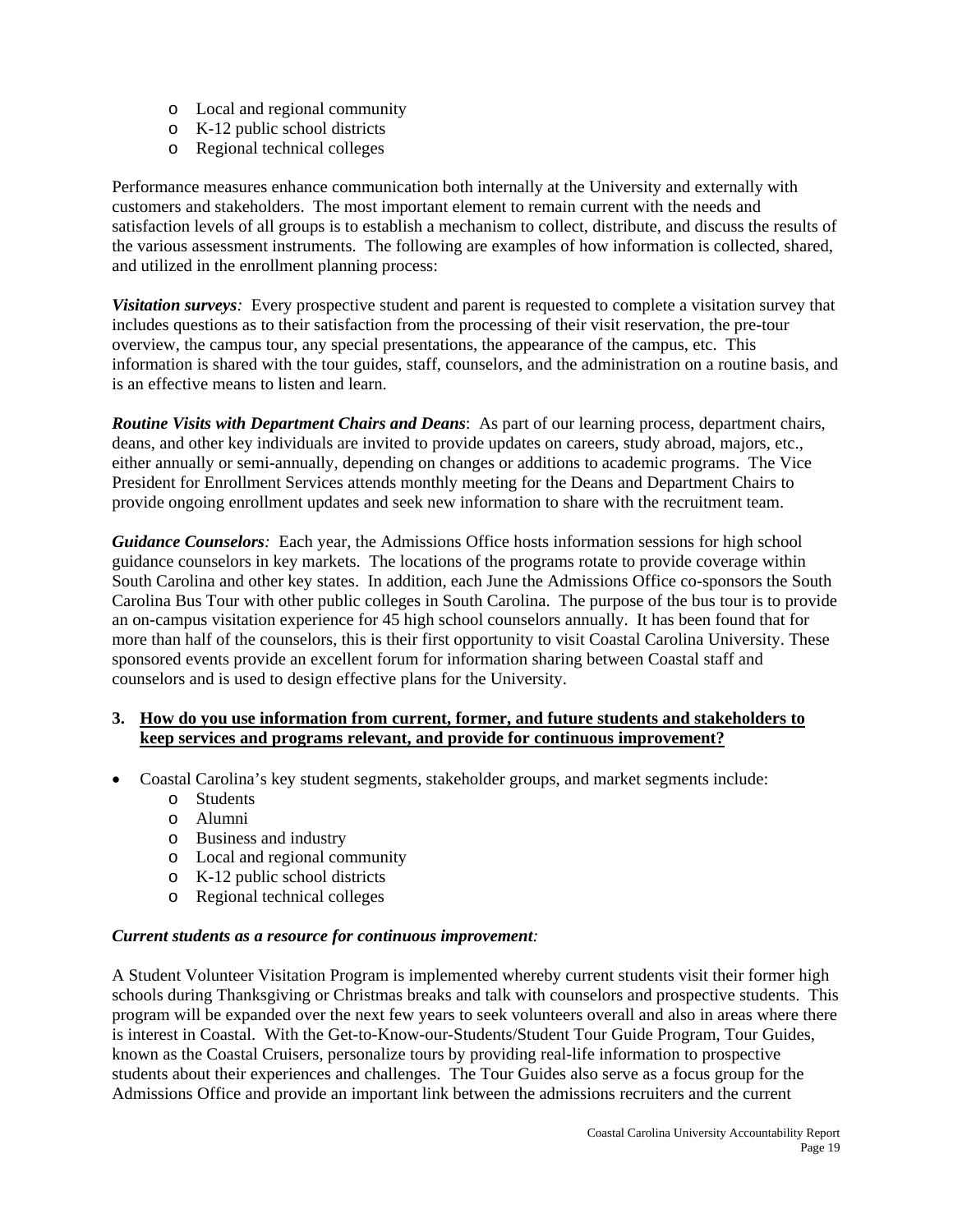student population. The Freshman Focus Group provides insights on transition issues for new students. Information from this group has been used to design two new programs: Orientation II, an enhanced four-day experience for new freshmen that provides a seamless transition to Coastal, and a professional advisement center for new students. The professional advisement center is staffed with counselors who will provide one-stop service for new freshmen and faculty. The center assists students with the separation from their home communities and provides integration experiences and advice for a successful collegiate experience.

Coastal Carolina's Senior Exit Survey was administered during 2006-2007 to assess the integrity of the academic programs and student services from an experienced perspective. The respondents were satisfied with small classes, a campus that promotes student-teacher interaction, like the faculty, and are happy about the beautiful campus and friendly environment. The respondents expressed concerns about not enough course offerings. As a result, the University President has requested that all Department Chairs build a four year master course schedule to ensure that courses are offered with adequate sections/seats to enhance degree progression.

#### *Former students as a resource for continuous improvement:*

For several years, the Admissions Office has attempted to locate alumni who will assist with recruitment efforts. This has been a labor intensive project as a strong alumni database of volunteers does not exist at the University. The Admissions Office has been successful in locating approximately ten alumni willing to assist with recruitment events in their home locations. The University has been most successful in soliciting assistance from alumni who previously worked in the Admissions Office or who served as Tour Guides. The presence and advice provided by alumni at enrollment receptions is highly valued by students and parents. Resources will be dedicated to continue to build this program. The Alumni Postgraduation Survey is available to all alumni through the Office of Alumni Relations website. The purpose of the survey is to find out what graduates are doing, in terms of work or graduate school.

#### *Future students and stakeholders as a resource for continuous improvement:*

Multiple surveys are administered to prospective students and to students who are admitted but do not enroll. Data are collected from all visitors and non-matriculants and used in planning future programs. Surveys indicate that the campus is overall aesthetic and the dorms are spacious and staff friendly. Several areas of concern frequently expressed by visitors include: Inadequate Student Center, inadequate wellness center, and lack of correspondence between NCAA coaches and students. There are planned improvements to the current student center, and a separate workout facility for athletes will be completed by fall that will allow more space and equipment for non-athletes.

## **4. How do you determine student and stakeholder satisfaction and dissatisfaction?**

- Coastal Carolina's key student segments, stakeholder groups, and market segments include:
	- o Students
		- o Alumni
		- o Business and industry
		- o Local and regional community
		- o K-12 public school districts
		- o Regional technical colleges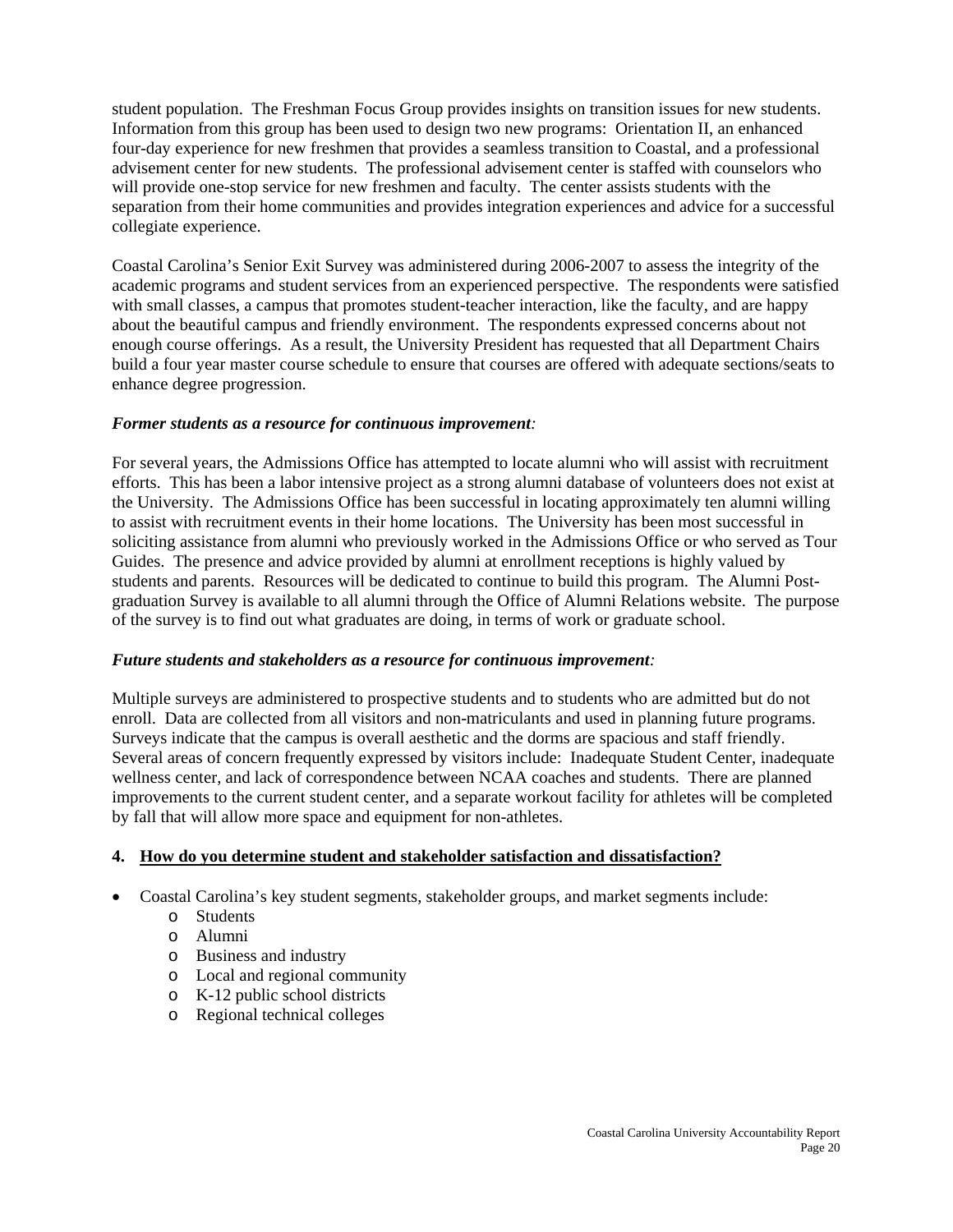## **Figure 3.1: Sample Major Stakeholders, Expectations, and Determining Satisfaction and Dissatisfaction**

| <b>Stakeholder</b> | <b>Identifying Requirements &amp; Measures</b>                                                 | <b>Identifying Expectations &amp;</b><br><b>Preferences</b>       | <b>Determining Satisfaction &amp;</b><br><b>Dissatisfaction</b> |
|--------------------|------------------------------------------------------------------------------------------------|-------------------------------------------------------------------|-----------------------------------------------------------------|
| <b>Students</b>    | Key requirements: Effective student                                                            | Cooperative Institutional                                         | Survey results -                                                |
|                    | academic support services for retention and                                                    | Research Program (CIRP) survey                                    | satisfaction/dissatisfaction items                              |
|                    | academic success; effective student support                                                    | - freshman expectations of                                        | communicated to administration                                  |
|                    | services for social and personal development                                                   | university experiences; freshman                                  | and SRAC for decision-making                                    |
|                    | and satisfaction; high quality, active learning                                                | and senior exit surveys - student                                 | purposes and to identify                                        |
|                    | environment; cutting-edge career- and                                                          | expectations of/satisfaction with                                 | corrective actions; course<br>evaluation forms -                |
|                    | graduate school-oriented programs; high<br>quality lifelong learning programs                  | Coastal programs and<br>experiences; advisor assessment           | satisfaction/dissatisfaction items                              |
|                    | Key distinction with student stakeholder:                                                      | $s$ urvey – student expectations                                  | communicated to administration                                  |
|                    | University responsible for providing high                                                      | of/satisfaction with advising                                     | and instructors and used in                                     |
|                    | quality academic and social support services                                                   | process; annual reports of                                        | promotion and tenure (P&T)                                      |
|                    | that will help students succeed at Coastal                                                     | academic programs and from                                        | process of instructors; annual                                  |
|                    | Key measures: Course evaluation forms;                                                         | administrative units responsible                                  | reports reviewed and corrective                                 |
|                    | advisor assessment survey; freshman survey;                                                    | for student services - student                                    | actions taken to remedy items                                   |
|                    | senior exit survey; ETS Major Field Tests -                                                    | expectations of/satisfaction with                                 | associated with student                                         |
|                    | quality of student performance and of                                                          | academic programs and student                                     | dissatisfaction                                                 |
|                    | curriculum; retention and graduation rates -                                                   | services; Student Retention and                                   |                                                                 |
|                    | student progression; average cumulative                                                        | Assessment Committee (SRAC)                                       |                                                                 |
|                    | grade point average - student progression;                                                     | - identify student expectations                                   |                                                                 |
|                    | completion of core curriculum - student                                                        | and preferences through                                           |                                                                 |
|                    | progression; annual reports of academic                                                        | committee activities and                                          |                                                                 |
|                    | programs and from administrative units                                                         | recommend corrective actions to                                   |                                                                 |
|                    | responsible for student support services (e.g.,<br>career services, student affairs, residence | administration; course evaluation<br>forms – student expectations |                                                                 |
|                    | life); successful completion of Freshman                                                       | of/satisfaction with courses;                                     |                                                                 |
|                    | Year Experience (FYE) - student                                                                | student assessment of lifelong                                    |                                                                 |
|                    | progression; participation of non-traditional                                                  | learning programs                                                 |                                                                 |
|                    | students in lifelong learning programs -                                                       |                                                                   |                                                                 |
|                    | expectations of/satisfaction with continuing                                                   |                                                                   |                                                                 |
|                    | learning programs                                                                              |                                                                   |                                                                 |
| <b>Alumni</b>      | Key requirements: Effective alumni                                                             | Alumni Post-graduation, college                                   | Survey results -                                                |
|                    | support services for social and personal                                                       | alumni, and SC Commission on                                      | satisfaction/dissatisfaction items                              |
|                    | development and satisfaction; cutting-edge                                                     | Higher Education surveys -                                        | communicated to administration                                  |
|                    | career- and post-graduate-oriented programs;                                                   | alumni expectations                                               | and Alumni Relations for                                        |
|                    | continual communications to alumni about                                                       | of/satisfaction with Coastal                                      | decision-making purposes and to                                 |
|                    | events, donations, and University                                                              | programs and experiences,                                         | identify corrective actions;                                    |
|                    | Key distinction with alumni stakeholder:<br>University responsible for providing support       | alumni work/graduate school<br>activities and successes; Alumni   | continual communications with<br>alumni to identify             |
|                    | services that will inform alumni and develop                                                   | Association Board of Directors                                    | satisfaction/dissatisfaction                                    |
|                    | social and financial bonds between alumni                                                      | activities and communications                                     | issues; amounts of financial                                    |
|                    | and Coastal.                                                                                   | with alumni – identify alumni                                     | pledges, donations, and                                         |
|                    | Key measures: Alumni Post-graduation                                                           | expectations; annual reports from                                 | endowments collected from                                       |
|                    | Survey; Alumni Relations website "hits";                                                       | administrative units responsible                                  | alumni - satisfaction                                           |
|                    | annual alumni surveys from colleges;                                                           | for supporting alumni – alumni                                    | with/importance of Coastal                                      |
|                    | periodic alumni placement survey from SC                                                       | expectations of/satisfaction with                                 | Carolina University; annual                                     |
|                    | Commission on Higher Education; annual                                                         | alumni programs                                                   | reports reviewed and corrective                                 |
|                    | reports from administrative units responsible                                                  |                                                                   | actions taken to remedy items                                   |
|                    | for alumni support services (e.g., career                                                      |                                                                   | associated with alumni                                          |
|                    | services, alumni relations); attendance at                                                     |                                                                   | dissatisfaction.                                                |
|                    | alumni events; amount of alumni financial                                                      |                                                                   |                                                                 |
|                    | pledges, donations, endowments - tracked                                                       |                                                                   |                                                                 |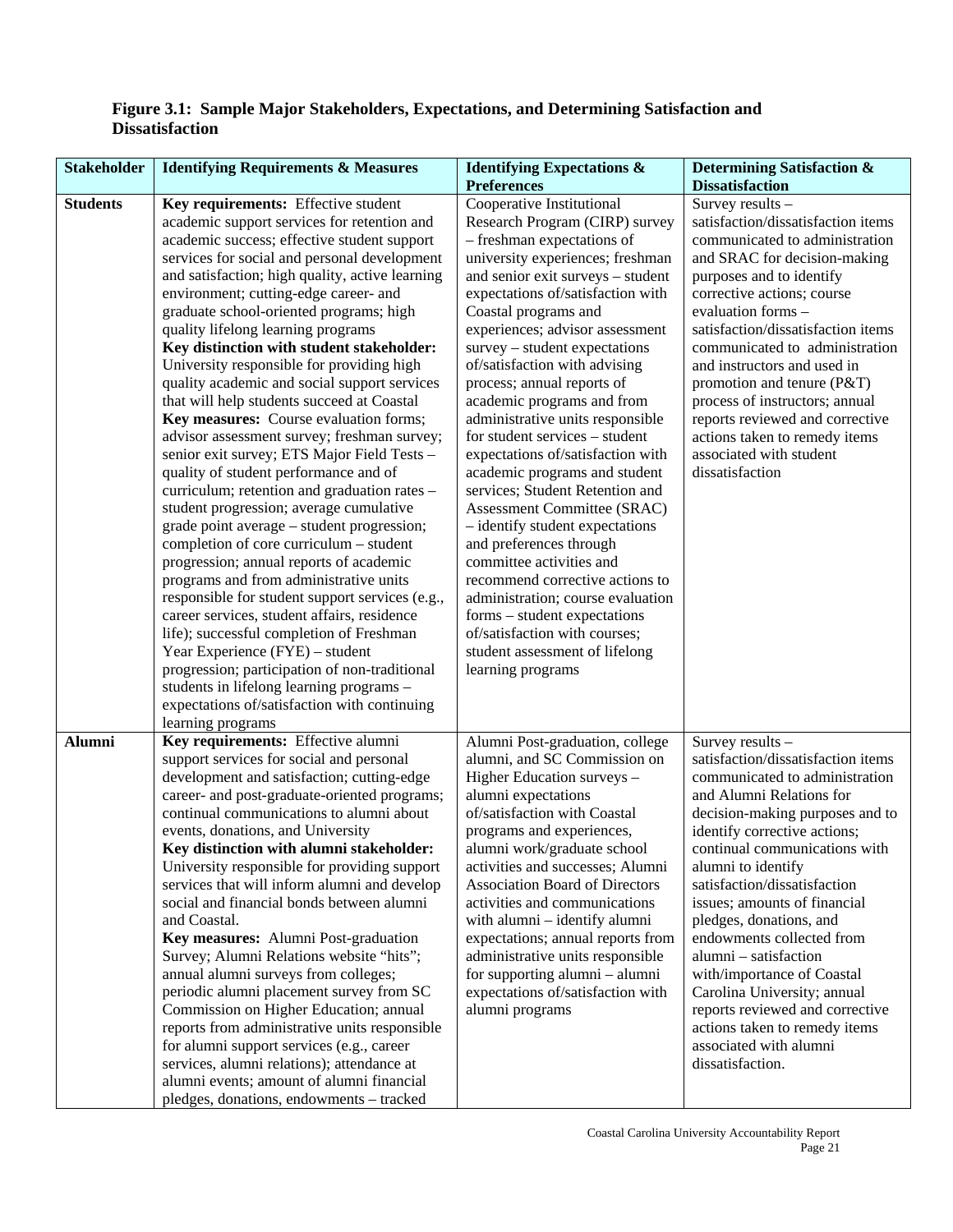| <b>Stakeholder</b>                       | <b>Identifying Requirements &amp; Measures</b>                                                                                                                                                                                                                                                                                                                                                                                                                                                                                                                                                                                                                                                                                                                                                                                                                                                                                                                                                                                                                                                                                                           | <b>Identifying Expectations &amp;</b><br><b>Preferences</b>                                                                                                                                                                                                                                                                                                                                                                                                                                                                                                                                                                                                                                                                                                                                            | <b>Determining Satisfaction &amp;</b><br><b>Dissatisfaction</b>                                                                                                                                                                                                                                                                                                                                                                                                                                                                                                                                                                                                                                                              |
|------------------------------------------|----------------------------------------------------------------------------------------------------------------------------------------------------------------------------------------------------------------------------------------------------------------------------------------------------------------------------------------------------------------------------------------------------------------------------------------------------------------------------------------------------------------------------------------------------------------------------------------------------------------------------------------------------------------------------------------------------------------------------------------------------------------------------------------------------------------------------------------------------------------------------------------------------------------------------------------------------------------------------------------------------------------------------------------------------------------------------------------------------------------------------------------------------------|--------------------------------------------------------------------------------------------------------------------------------------------------------------------------------------------------------------------------------------------------------------------------------------------------------------------------------------------------------------------------------------------------------------------------------------------------------------------------------------------------------------------------------------------------------------------------------------------------------------------------------------------------------------------------------------------------------------------------------------------------------------------------------------------------------|------------------------------------------------------------------------------------------------------------------------------------------------------------------------------------------------------------------------------------------------------------------------------------------------------------------------------------------------------------------------------------------------------------------------------------------------------------------------------------------------------------------------------------------------------------------------------------------------------------------------------------------------------------------------------------------------------------------------------|
|                                          | through database maintained by University<br>Advancement                                                                                                                                                                                                                                                                                                                                                                                                                                                                                                                                                                                                                                                                                                                                                                                                                                                                                                                                                                                                                                                                                                 |                                                                                                                                                                                                                                                                                                                                                                                                                                                                                                                                                                                                                                                                                                                                                                                                        |                                                                                                                                                                                                                                                                                                                                                                                                                                                                                                                                                                                                                                                                                                                              |
| <b>Business &amp;</b><br><b>Industry</b> | Key requirements: Effective student<br>support services provide training for business<br>and industry employment (e.g., internships,<br>cooperatives, applied research projects);<br>cutting-edge career-oriented programs<br>produce a high quality pool of graduates;<br>student and faculty resources available for<br>improving area businesses and industries<br>Key distinction with business and industry<br>stakeholder: University responsible for<br>providing programs that prepare students to<br>succeed in business and industry employment<br>and that improve area businesses and<br>industries<br>Key measures: Participation of small<br>businesses in management training programs<br>sponsored by Small Business Development<br>Center (SBDC); participation in Wall Center<br>of Excellence internships and seminars;<br>participation in applied research opportunities<br>offered through Coastal research centers<br>(e.g., Coastal Federal Center for Economic<br>and Community Development, Center for<br>Education and Community, Center for<br>Marine and Wetland Studies); participation in<br>internships and cooperatives | Alumni Post-graduation, college<br>alumni, and SC Commission on<br>Higher Education surveys -<br>alumni work/graduate school<br>activities and successes; annual<br>report of SBDC program<br>activities – business and industry<br>expectations of/satisfaction with<br>SBDC programs; student<br>assessment of Wall Center of<br>Excellence programs and number<br>of internships leading to full-time<br>employment after graduation,<br>student assessment of applied<br>research opportunities offered<br>through Coastal research centers<br>- student expectations<br>of/satisfaction with opportunities<br>offered; assessment of Coastal<br>students' skills and preparation<br>by area businesses and industries<br>- expectations of/satisfaction<br>with Coastal students and<br>graduates | Survey results -<br>satisfaction/dissatisfaction items<br>communicated to administration,<br>Alumni Relations, and SBDC for<br>decision-making purposes and to<br>identify corrective actions;<br>annual reports from Alumni<br>Relations and SBDC reviewed<br>and corrective actions taken to<br>remedy items associated with<br>dissatisfaction; student<br>assessment of Wall Center of<br>Excellence programs, student<br>assessment of applied research<br>opportunities offered through<br>Coastal research centers -<br>identify<br>satisfaction/dissatisfaction<br>issues; assessment of student<br>skills and preparation by area<br>businesses and industries -<br>identify<br>satisfaction/dissatisfaction issues |
| Community                                | Key requirements: Effective community<br>and public education links; high quality adult<br>non-credit programs<br>Key distinction with community<br>stakeholder: University responsible for<br>providing programs and resources that<br>empower the community and enhance public<br>education<br>Key measures: Participation in CCU<br>Mentor Program; participation in lifelong<br>learning; participation in annual Celebration<br>of Inquiry conferences                                                                                                                                                                                                                                                                                                                                                                                                                                                                                                                                                                                                                                                                                              | Mentor Program survey, lifelong<br>learning survey, and Celebration<br>of Inquiry online evaluation form<br>- expectations of/satisfaction<br>with programs and conference                                                                                                                                                                                                                                                                                                                                                                                                                                                                                                                                                                                                                             | Survey results -<br>satisfaction/dissatisfaction items<br>communicated to administration                                                                                                                                                                                                                                                                                                                                                                                                                                                                                                                                                                                                                                     |

*Admissions:* Approximately 40% of all visitors complete an admissions survey. The following changes have occurred in the past year, based on survey responses: Increased information on the residential experience and employment opportunities; decreased the length of the tour to a maximum of one hour; offered special tour days for the East Campus along with an overview of the Marine Science degree program; and provided tour guide email addresses for additional questions after the campus visit.

*Orientation:* All freshmen are required to attend Orientation and attendance is encouraged for new transfers. A survey is administered to all participants (students and parents) and the surveys consistently indicate that the experience was valuable and that it met the goal of providing a transition to college.

*Financial Aid:* Two surveys are administered annually. A counter survey is used to determine satisfaction with the services rendered through the Financial Aid Office. A noted improvement that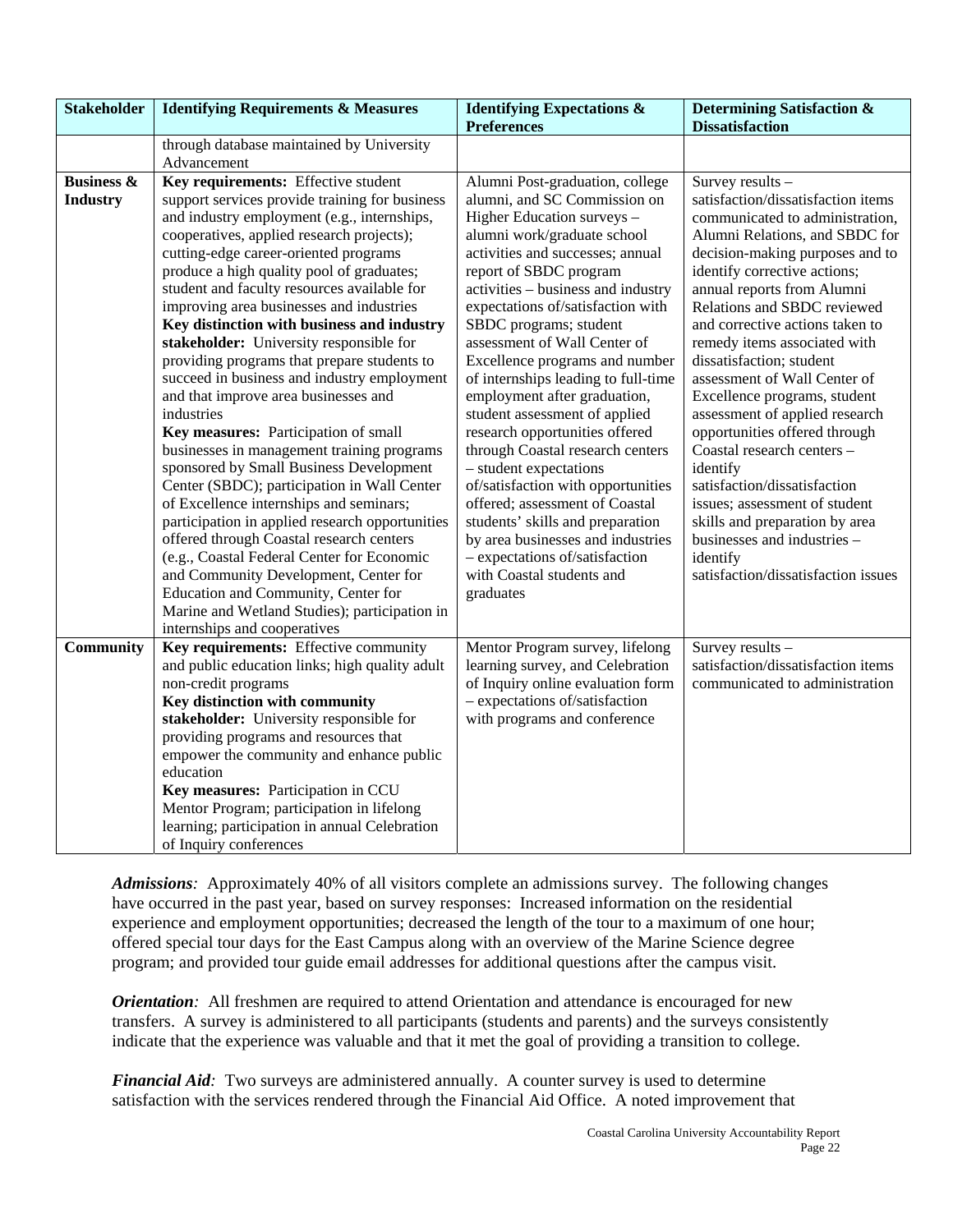resulted due to student input was the expansion of front counter service for students. Two counselors are dedicated to serving the front counter along with a trained student and an administrative assistant. Data are collected annually from students to determine the true cost of attendance for commuters living with a parent, commuters living in an apartment, and residential students. This information is tabulated and compared with students from other benchmark institutions to establish the formulas used in aid packaging.

*Registrar's Office:* The Registrar's Office surveys students annually to determine their level of customer satisfaction with the services that are rendered through their division. During 2006-2007, the survey focused on the use of the automated degree audit system and its functionality. The student-friendly degree audit system provides real-time information to students regarding their degree progress. Survey results will be used to improve customer satisfaction with this tool.

#### **5. How do you build positive relationships to attract and retain students and stakeholders, to enhance student performance, and to meet and exceed their expectations for learning? Indicate any key distinctions between different student and stakeholder groups.**

- Coastal Carolina's key student segments, stakeholder groups, and market segments include:
	- o Students
	- o Alumni
	- o Business and industry
	- o Local and regional community
	- o K-12 public school districts
	- o Regional technical colleges

See Figure 3.1 for major stakeholders, expectations, and determining satisfaction and dissatisfaction.

The following are strategies and systems that attract students by providing a high level of customer information and service. The assignment of admissions counselors to territories helps to attract students. Counselors are knowledgeable about the curriculum within the high schools and the guidance counselors within the regions. This knowledge is beneficial when reading applications and recommendations are submitted regarding an applicant. Admissions counselors correspond regularly with high school counselors and students in the assigned market area.

Recent strategies to retain students include the following. In fall 2005, Coastal changed the policy of submitting mid-term grades from "Satisfactory/Unsatisfactory" to grades " $A - F$ ." This allowed the computation of the GPA and, as a result, there was a significant increase in contact between students and faculty as well as between parents and administrators. In fall 2005, a strengthened probation and suspension policy was implemented that established a more clearly written policy in which students could determine their academic status based upon the GPA and hours earned. Students who were in academic difficulty at the end of the semester were required to attend an academic improvement seminar and maintain close contact with their advisors. Beginning fall 2006, a new program, "Orientation II," will be implemented for all new freshmen that will provide a series of required activities from the move-in date until the first day of classes. Freshmen will begin their academic year three days prior to continuing students so that greater attention can be dedicated to their needs. For fall 2006, all freshmen and undeclared students will be mentored and advised by a team of professional academic counselors. In addition, all freshmen will be required to successfully complete a First Year Experience course that is designed to present key topics in a timely manner that will aid the student's transition and integration into the Coastal community. Further, the First Year Experience course will be linked to a second course so that all freshmen will have the same students in two of the five courses in which they are enrolled.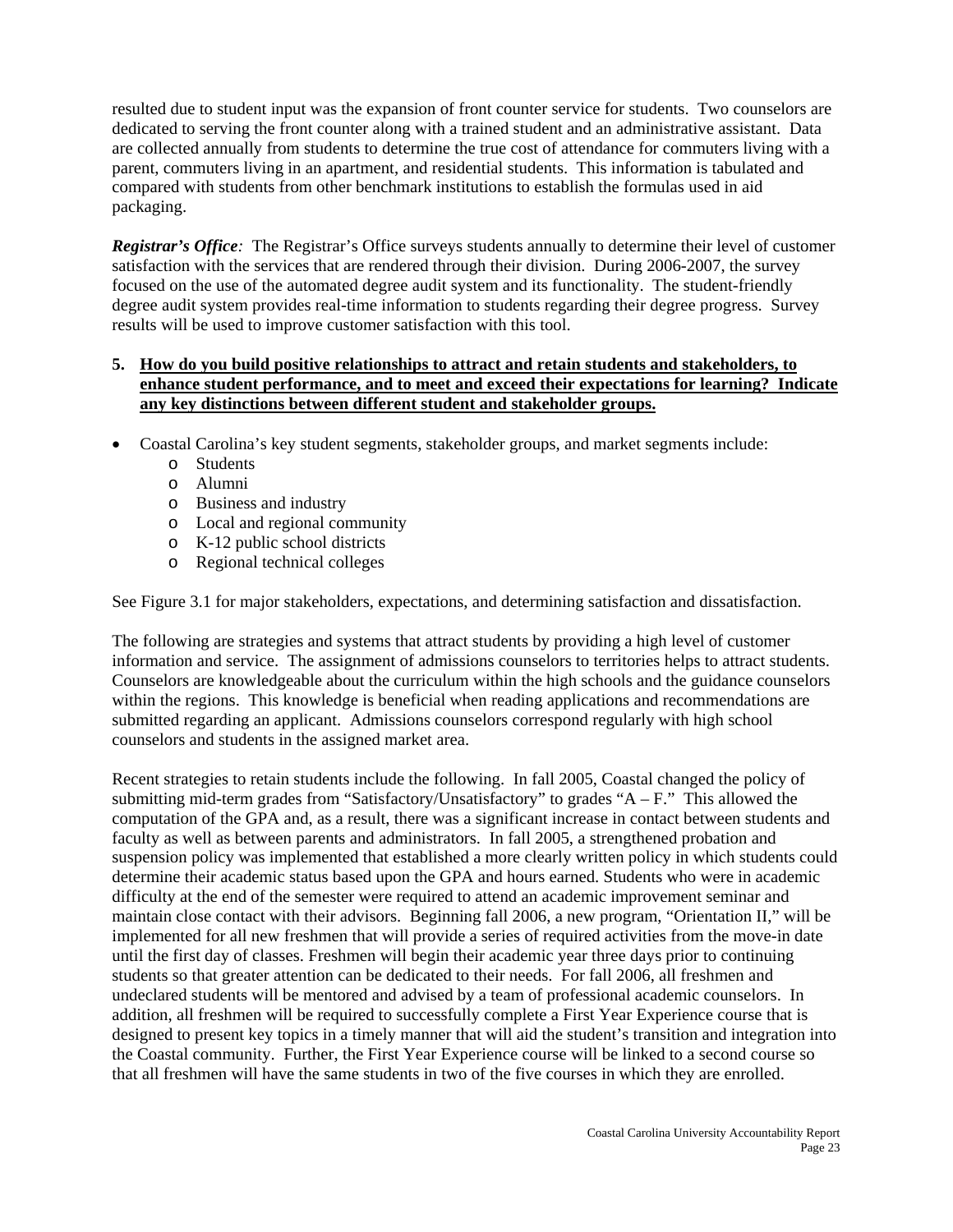#### **Category 4 – Measurement, Analysis, and Knowledge Management**

#### **1. How do you select which operations, processes and systems to measure to determine student learning, and for tracking organizational performance, including progress relative to strategic objectives and action plans?**

The *Strategic Plan* includes goals, objectives/outcomes, and action plans that are assessed annually through the planning, assessment, and budgeting process. This process involves assessment of student learning and of organizational performance. Part of this assessment reporting is providing evidence, through assessment results and use of assessment results, that progress is occurring or, if there is little or none, what can/will be done to continue progress. The operations, processes, and systems that are used to measure student learning depend on the academic programs' student learning objectives. These objectives are delineated in the University's *Catalog* and are reviewed by the academic department on an annual basis. The operations, processes, and systems that are used to track organizational performance depend on the administrative departments' functions. These functions are part of the mission statement that is reviewed during the annual planning, assessment, and budgeting process. University departments are required to submit annual reports that include assessment of strategic objectives and action plans that are linked to the University's *Strategic Plan*.

Coastal Carolina is using an online assessment reporting tool to determine student learning and to track organizational performance. For measuring student learning, academic programs must link their goals to student learning through curricular and/or non-curricular activities and processes. Several student learning measures are used, including ETS' Major Field Tests, LiveText (electronic portfolio), course evaluations, exams, and papers. Coastal's Core Curriculum (i.e., General Education) has been revised and was approved at the September 2006 meeting of the Faculty Senate. During this process, Core Curriculum goals and associated student learning outcomes had to be identified before a proposed course was accepted. Several student learning measures for the Core Curriculum, including ETS' Measure of Academic Proficiency and Progress (MAPP) and internal measures (e.g., course evaluations, exams, and portfolios), are under consideration. To close the assessment "loop," academic departments report their assessment results and how the results are used for continuous improvement.

For tracking organizational performance, administrative departments must link their goals to supporting the academic mission of the University and report their assessment results and use of assessment results. Several organizational performance measures are used, including benchmarks from peer higher education institutions and from national surveys (e.g., the Delaware Study of Institutional Costs and Effectiveness and the Consortium for Student Retention Data Exchange [CSRDE] Survey). Benchmarks include student retention and graduation rates, enrollment trends, faculty salaries, and resource priorities.

## **2. How do you use data/information analysis to provide effective support for decision making throughout your organization?**

The Office of Institutional Research and Assessment (IR&A) is charged with providing research and data analysis for university decision-making purposes as well as providing data to many of the external agencies associated with the University. IR&A assists instructional and administrative areas of the University with their annual planning and assessment activities by providing data, designing research methodologies, analyzing findings, and disseminating results. The Office is the source for the official data reported to federal and state agencies. Data/information analysis used to provide effective support of decision-making include: Trends in enrollment, student retention and graduation rates; academic progress; faculty credit hour production; student-faculty ratio; student demographic data; campus facilities usage; student-athlete reports for the NCAA; and resource allocations. The Office's website is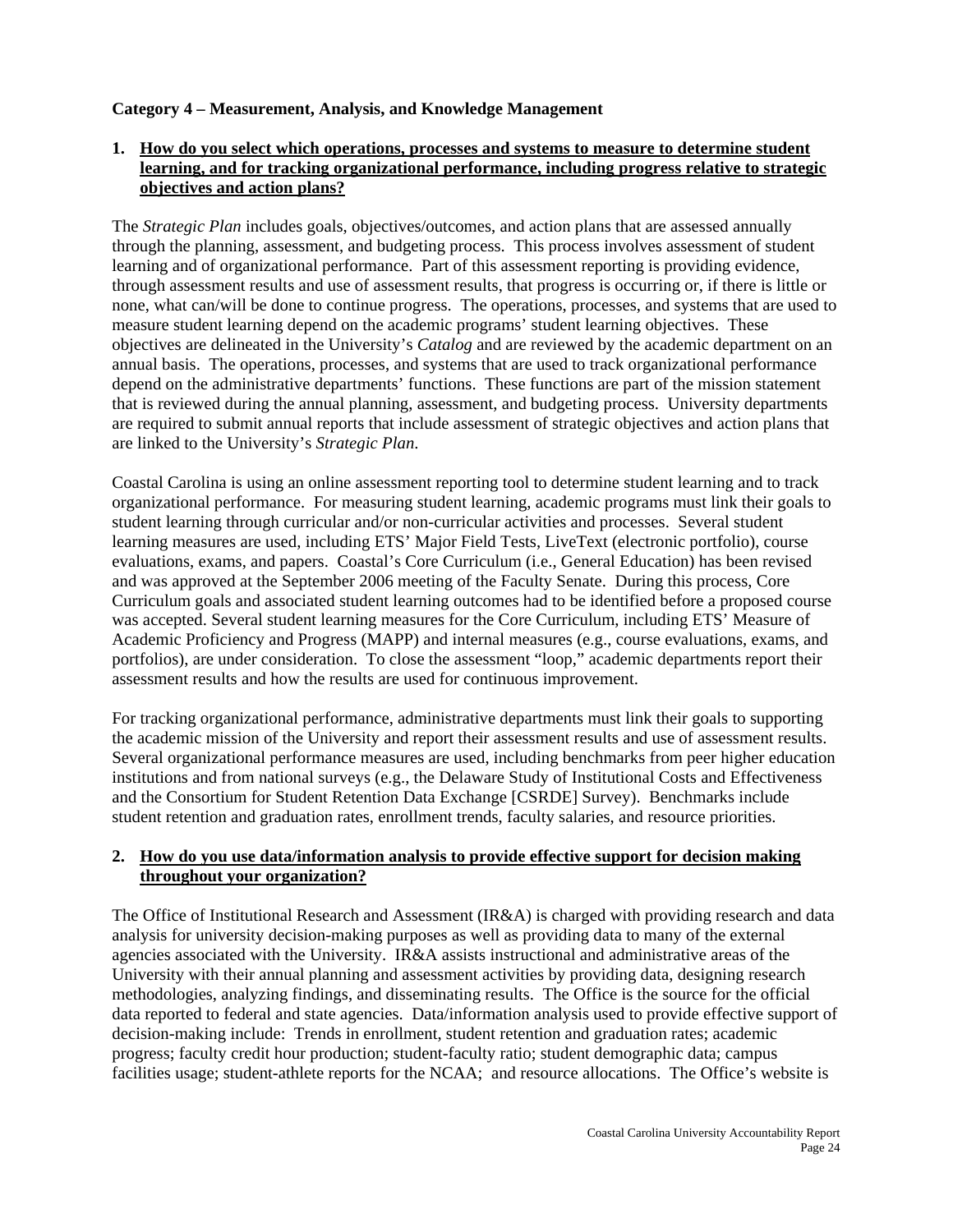<http://www.coastal.edu/effect>. The *Fact Book* and *Assessment Book* are published annually and provide trends, projections, and comparisons.

The Office of Business Affairs includes the Controller and Facilities Planning and Management. This Office is responsible for providing financial data to federal and state agencies and to the university community for use in decision-making. The *Comprehensive Annual Financial Report* (CAFR) and the *Campus Master Plan* provide financial and facilities data/information to university decision-makers. The Office of Information Technology Services (ITS) provides data/information analysis to university decision-makers through publication of the annual *Technology Plan*.

#### **3. What are your key measures and how do you keep them current with educational service needs and directions?**

Key measures are enrollment growth and student life, academic programs, space issues, and resource priorities. Enrollment growth and student life include headcount and FTE, academic records of entering freshmen, retention and graduation rates, student retention programs (e.g., Coastal Mentor Program, Special Interest Housing, Orientation, and Freshmen Year Experience), and delivery of off-campus programs. Academic programs include academic support services, high quality active learning environment, cutting-edge career- and graduate school-oriented programs, assessment of student learning outcomes, and special academic programs that attract state and regional interest (e.g., professional golf management, resort tourism management, and teacher education programs). Space issues include having a master planning process that addresses immediate and long-range space needs. Resource priorities include faculty and staff salary needs, technology equipment and support personnel, campus attractiveness and safety, a campus sustainability program, and linking the University's *Strategic Plan* to resource priorities through the annual planning, assessment, and budgeting process.

To keep these measures current with educational service needs and directions, peer higher education institutions have been identified. The above measures are tracked, using these peers, to ensure that the University is progressing in the direction of continuous improvement. Publications and data from the South Carolina Commission on Higher Education (CHE) and the Southern Regional Education Board (SREB) provide state and regional comparisons and benchmarks for higher education institutions. The Carnegie classification criteria, the Delaware Study of Institutional Costs and Effectiveness, and the College and University Personnel Association (CUPA) salary studies provide benchmarks on various educational needs.

## **4. How do you select and use key comparative data and information from within and outside the academic community to support operational and strategic decision making?**

Coastal Carolina selects and uses key comparative data and information for operational and strategic decision-making based on the University's *Strategic Plan* and the annual planning, assessment, and budgeting process. For student retention and graduation rates, the University uses rates from peer higher education institutions. For financial and resource data, the University uses information from the Southern Regional Education Board (SREB) and the South Carolina Commission on Higher Education Management Information System (CHEMIS), [http://www.che.sc.gov/New\\_Web/Data&Pubs.htm.](http://www.che.sc.gov/New_Web/Data&Pubs.htm) For faculty data, including salaries, the University participates in the Delaware Study of Institutional Costs and Effectiveness and the College and University Personnel Association (CUPA) Survey that provide excellent comparative data.

IR&A is responsible for providing institutional data to various federal, state, and national organizations. This Office uses the resulting data, including comparisons, to provide university administration with information for decision-making. The administration and colleges use CUPA average salaries in hiring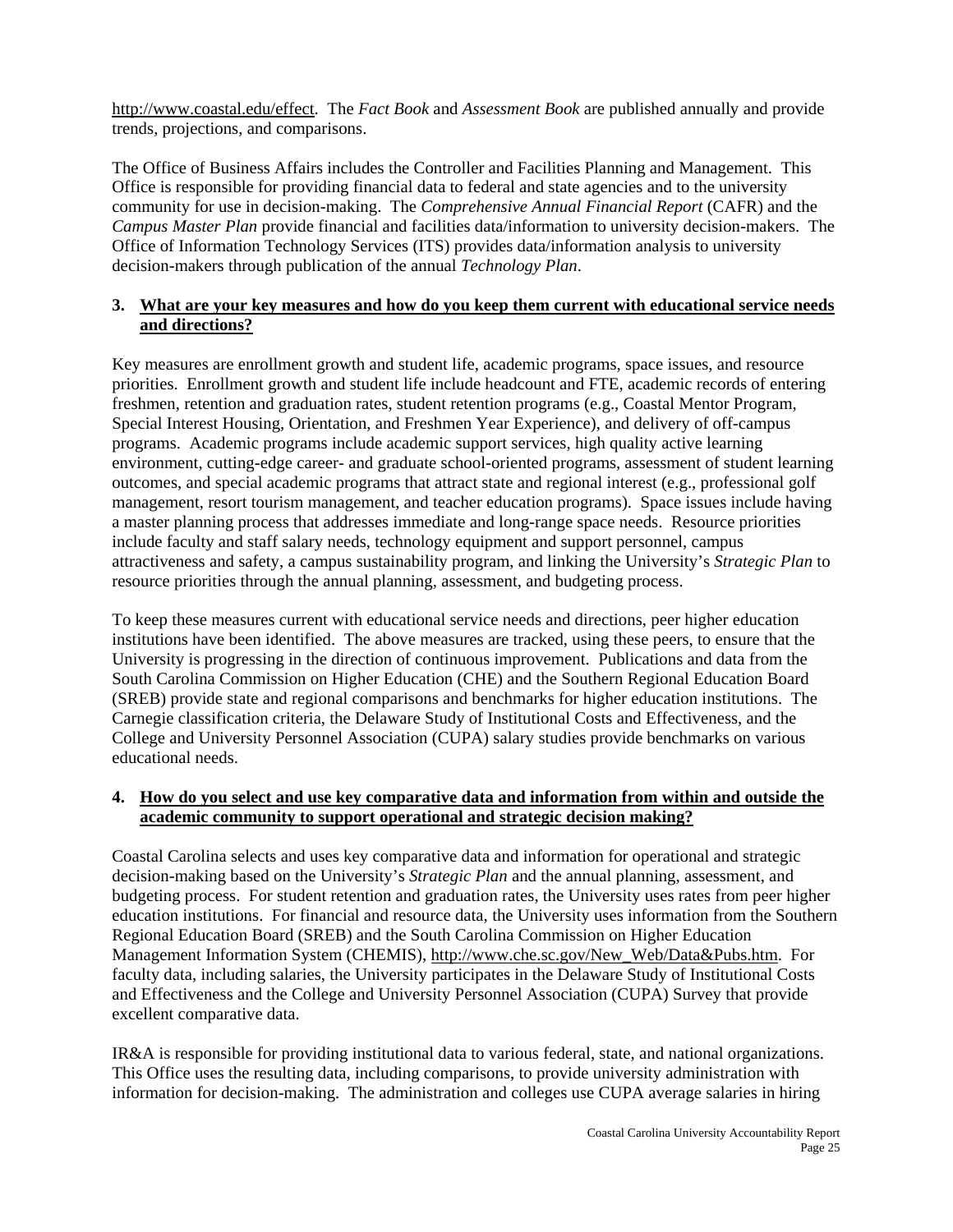and salary decisions and in budget requests. Data from peer higher education institutions are used to track the University's progress and direction in terms of identifying operational best practices.

## **5. How do you ensure data integrity, timeliness, accuracy, security and availability for decision making?**

In general, the University ensures data and information accuracy, integrity, reliability, timeliness, security, and confidentiality through features built into DATATEL and at the individual user level. Features include firewalls, passwords, restricted access levels, local database restrictions, and assignment of data ownership for data integrity purposes. We require user IDs and passwords for faculty and staff, and students must use PINs for class registration and withdrawal. Update access is restricted based on job responsibility. The following are examples of how major data users ensure data integrity, timeliness, accuracy, security, and availability for decision making.

- IR&A is responsible for ensuring data integrity, timeliness, accuracy, security, and availability of data submitted to federal, state, and accrediting agencies and for university decision-making. The Office follows FERPA guidelines that detail the critical nature of student data confidentiality. Within the Office is Records Management that is responsible for ensuring that all stored records meet public records preservation requirements. The Office follows all state and federal guidelines associated with the destruction of records. The Office website includes information on records management requirements.
- Staff in the Office of Information Technology Services (ITS) are responsible for maintaining electronic files and for ensuring that they are available to internal and external constituents for various purposes, including university decision-making. ITS provides leading-edge technology that supports and enhances education, research, administrative functions, and uses back-up processes to ensure data integrity and security.
- Staff in the Controller's Office are responsible for providing accurate financial data to federal and state agencies and to the university administration for decision-making purposes. The Internal Auditor is responsible for ensuring compliance with federal and state auditing requirements, including data integrity.

## **6. How do you translate organizational performance review findings into priorities for continuous improvement?**

Coastal Carolina University's *Strategic Plan* includes priorities for continuous improvement and is assessed annually by the Strategic Planning Committee and through the annual planning, assessment, and budgeting process. Academic and administrative departments submit annual reports to either the President or Provost. The purpose of these reports is to review organizational performance, priorities, and activities, and to translate review findings into priorities for continuous improvement. The Office of Institutional Research and Assessment is collaborating with academic and administrative departments to implement assessment reporting. Using an online tool, organizational performance is reviewed through assessment results and recommendations for continuous improvement are included in the use of assessment results.

## **7. How do you collect, transfer, and maintain organizational and employee knowledge (knowledge assets)? How do you identify and share best practices?**

The *Strategic Plan* and department policies and procedures include organizational and employee knowledge. The *Faculty Manual* and *Student Handbook* include knowledge that is important for faculty and students, respectively. The Internal Auditor ensures that organizational and employee manuals are current by requiring each unit to review and update their sections regularly. The Office of Human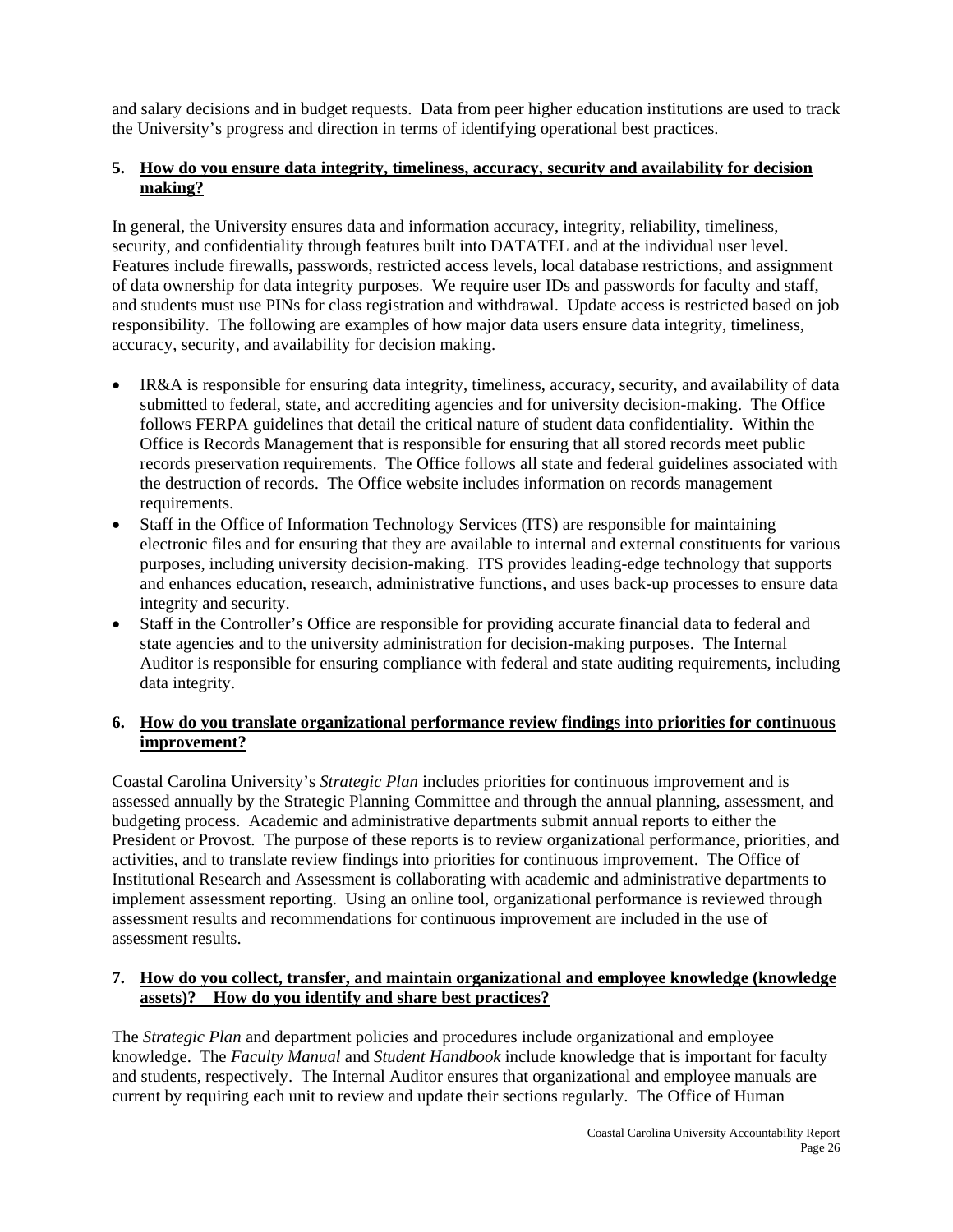Resources is responsible for ensuring the currency and being the repository of the University's *Policies and Procedures*. The University identifies best practices through benchmark comparisons with peer higher education institutions, through activities associated with meeting the requirements of accrediting organizations, and through membership and participation in professional associations. Best practices are shared through university and departmental websites and through professional networking.

## **Category 5 – Faculty and Staff Focus**

## **1. How do you organize and manage work to enable faculty and staff to develop and utilize their full potential, aligned with the organization's objectives, strategies, and action plans and promote cooperation, initiative, empowerment, innovation, and your organizational culture?**

Through the strategic planning process and administrative planning process, Coastal Carolina develops programs and initiatives which in turn provide potential growth opportunities for both faculty and staff. Through the University's EPMS for classified staff, a framework for developing objectives to departmental based on institutional initiatives is developed. Typically, the objectives are intended to provide goals beyond the routine scope of responsibilities and provide opportunities for growth, teamwork, professional achievement and innovation. Staff is assessed at the end of the performance review period to evaluate progress and provide feedback on results.

#### **2. How do you evaluate and improve your organization and human resource related processes?**

At Coastal Carolina, work responsibilities are organized and assessed via the EPMS for staff. This process optimizes functionality and service delivery by giving employees a structured but flexible model upon which to apply and build their capabilities. Components of the EPMS are the planning stage, ongoing performance management, and the evaluation stage. The planning stage includes determination of performance expectations. Ongoing performance management involves continuous communication between employee and supervisor. Employees meet with their supervisors periodically to review their capacities in these areas and to improve their performance. The evaluation stage includes completion of the appraisal document.

Faculty and staff at Coastal have many opportunities to enhance their professional development through continuing training programs offered through the TEAL lab, grant initiatives including Academic Enhancement Grants and Scholarship of Teaching and Learning (SOTL) Grants, and awards for outstanding service including the Distinguished Teacher-Scholar Lecturer Award. Formal processes for professional advancement are directed by the Promotion and Tenure Committee of the Faculty Senate. The University also has tuition assistance and tuition reimbursement programs in place to foster professional growth and achievement through undergraduate and graduate academic courses.

Collaboration and initiative are fostered by special scholarly and artistic events and targeted programs that promote Coastal's organizational culture. The annual Celebration of Inquiry conference, open to the public, is designed to unite learning communities in cross-disciplinary discussions of a common theme. Programs specifically oriented toward connecting and empowering faculty include the General Faculty Program that helps faculty provide instruction of the highest quality possible and assists tenure preparedness and the balancing of responsibilities, and the New Faculty Program that focuses on successful faculty member acclimation to the University as well as the dissemination of information and the offering of activities specific to the enhancement of the faculty member's role as teacher.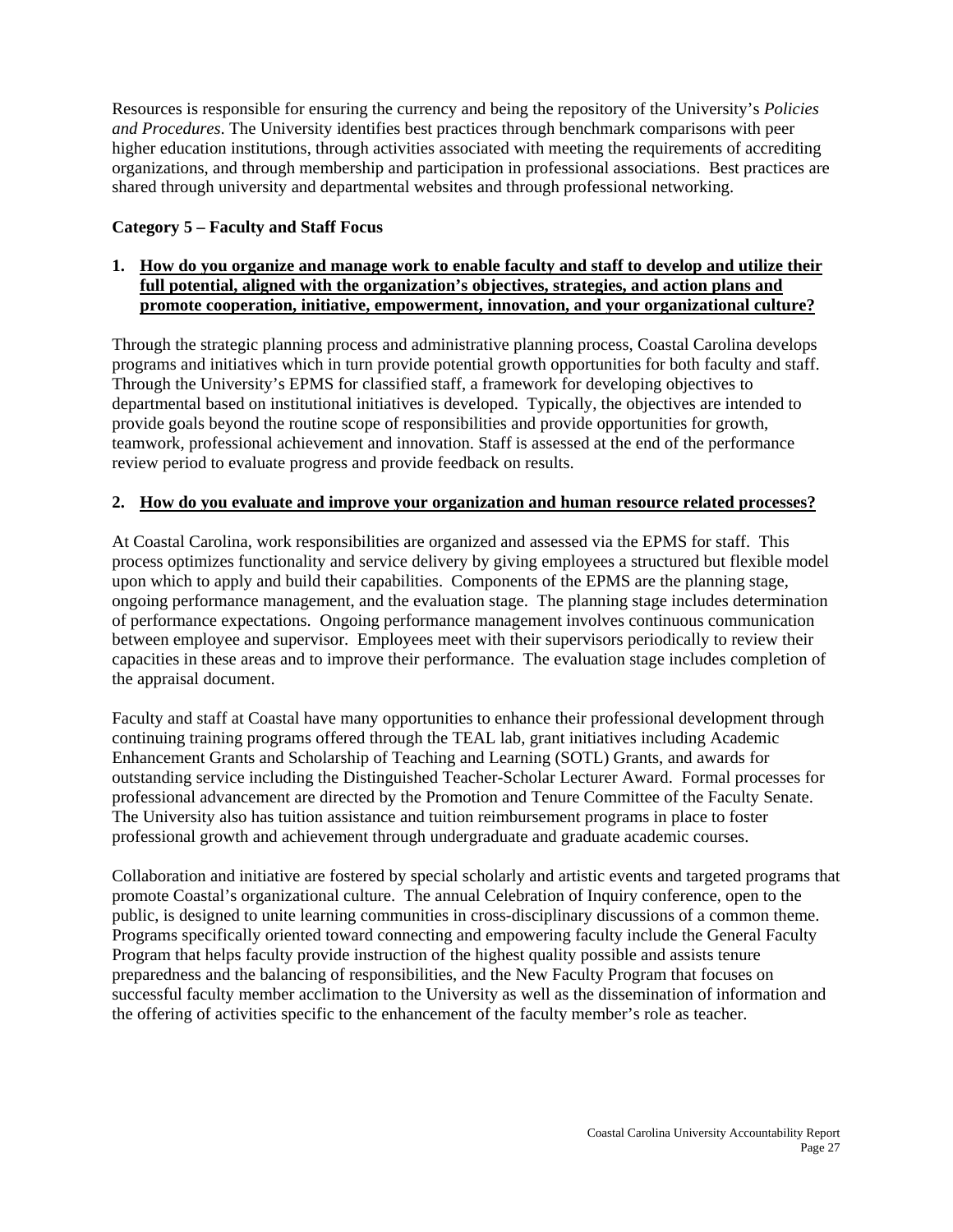#### **3. How do you achieve effective communication and knowledge/skill/best practice sharing across departments, jobs, and locations?**

Coastal Carolina University's Office of Information Technology Services (ITS) provides leading edge technology and related services that connect all administrative, faculty, staff, and student electronic networking systems. The University's web server, Datatel administrative computing system, and Local Area Network facilitate the exchange of information through the sharing of programs such as word processors, spreadsheets, database systems, data files, and peripherals such as hard disks and printers. The University's mail server enables communication between administrative and academic offices, faculty, and students via email. Coastal's website and *myCoastal*, the official institutional web portal, provide access to all information related to individual enrollment, classes, and online resources. The Office of Marketing Communications and Media Relations publishes the Coastal's *Newsletter* and *Magazine* and produces the University's television program, *Coastal Today*, to support the informational and promotional functions of the University. The Office of Human Resources and Equal Opportunity maintains an intranet site for University employees. The website serves as a direct communication link with faculty and staff on campus and includes announcements, resources, policies and procedures, selfservice links and contact information for the human resources staff. The site includes a "Supervisors Toolkit" to enhance knowledge of best employment practices and promotes optimal performance.

## **4. How does your faculty and staff performance management system, including feedback to faculty and staff, support high performance work and contribute to the achievement of your action plans?**

The *Strategic Plan* includes action plans that are developed by the Strategic Planning Committee and are based on the mission statements of academic and administrative departments. The performance management system is based on faculty and staff functions and duties that fulfill the mission of their particular department, and is designed to promote high performance and to ensure successful completion of action plans.

*Faculty:* Coastal Carolina University's *Faculty Manual* includes guidelines for faculty performance evaluation. Each faculty member receives an annual written evaluation of their performance. Criteria for teaching faculty include teaching assignments, advising, other assigned duties and responsibilities, scholarly or artistic pursuits in the discipline, and relevant university or community service. The review is based on criteria for promotion and tenure and becomes part of the faculty member's permanent record that is used for merit raise, promotion, and tenure decisions. Faculty members are evaluated by their department chair or dean, while department chairs, deans, and other administrators are evaluated by their immediate supervisors. Librarians are evaluated based on assigned duties and responsibilities, professional and scholarly activities, and relevant university or community service. Criteria reflect the colleges' academic goals.

*Staff*: The EPMS process provides an effective forum for ongoing feedback between supervisors and employees. The EPMS is designed to optimize functionality and service delivery by giving employees a structured but flexible model upon which to build their competencies. The system's major components, planning, communication, and evaluation, serve the following purposes: Increase efficiency through the annual planning of job duties, objectives, and performance criteria by furnishing employees with a documented reference of supervisor expectations; provide information to supervisors for assistance when making work-related decisions; provide assistance to management in assigning work and delegating responsibility based on a mutual understanding of the employee's skills and abilities; encourage the continued growth and development of classified employees; identify training needs; and maintain a documented history of employee performance. The EPMS process also provides a mechanism to ensure that performance objectives have been met.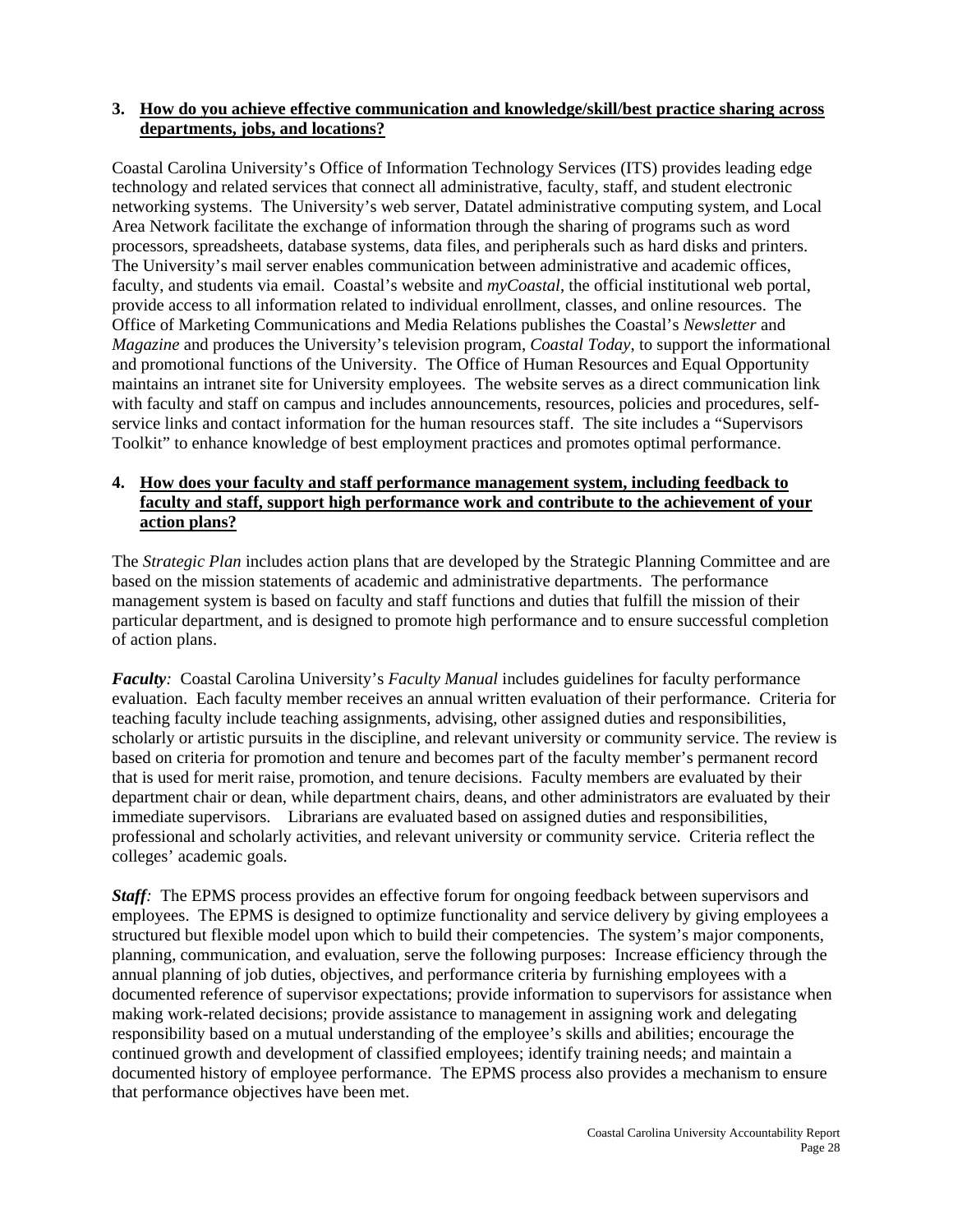#### **5. How do you accomplish effective succession planning? How do you manage effective career progression for all faculty and staff throughout the organization?**

Succession planning at Coastal Carolina takes the form of deliberate and systematic efforts to identify, develop, and retain individuals whose leadership competencies help advance organizational goals. The University's recruitment, assessment, and promotion practices anticipate future institutional needs, discern potential future leaders, inspire leadership aspirations, create pools of talent, and offer multiple paths to leadership. The Office of Human Resources and Equal Opportunity, the CETL Center, the Faculty Welfare and Development Committee, and the Tenure and Promotions Committee are key contributors toward these efforts.

High-performance and high-quality faculty and staff are identified largely through Coastal's annual review process and the EPMS. Faculty assessment areas include instructional activities, scholarly and creative activities, university and public service, professional development, advising, student evaluations and teaching schedule, and faculty members' professional development plans. Staff assessment criteria include the satisfactory achievement of EPMS goals and objectives.

Ongoing training and professional opportunities foster current and future leaders through skills-building that increases employee effectiveness and promotes employee advancement within the University. For faculty, the Welfare and Development Committee assists in all aspects of career development through activities that include organization of seminars or workshops to support continued education, scholarly research and publication, and travel to professional meetings. The CETL Center offers further support via continuing teaching effectiveness seminars and sponsors the New Faculty and General Faculty programs that assist faculty in areas such as balancing obligations and preparing for tenure. Two resources available to classified staff and faculty to further their education and their opportunity for institutional advancement are the Tuition Waiver Program (for attending classes offered by the University) and a program providing tuition assistance for graduate work at other universities. Human Resources is responsible for the administration of training and development programs for non-academic personnel based on University policy.

#### **6. How do your faculty and staff education, training, and development address your key organizational needs? How do you evaluate the effectiveness of this education and training? How do you encourage on the job use of new knowledge and skills?**

Central to the academic mission of Coastal Carolina is teaching students. To improve teaching, the University instituted a vigorous program of faculty development as it relates to effective instruction. A Faculty Teaching Workshop is scheduled before the start of the fall semester. This day-long workshop introduces faculty to the concepts and practices of effective teaching. In addition, monthly career and teaching seminars are held during the academic year. After each session, an evaluation form is completed by each attendee, including questions about how to improve the seminar. Experienced faculty are invited to participate in workshops and seminars that promote the effective use of technology in the classroom as well as general pedagogical workshops. These workshops are also evaluated by participants. For staff, professional development education and training are related to providing excellent customer services to students and to supporting the academic mission of the University. As part of the EPMS process, supervisors may recommend particular professional development opportunities to staff, based on the quality of these opportunities and their appropriateness to the job title. Staff feedback about these opportunities is provided to supervisors during the EPMS evaluation process.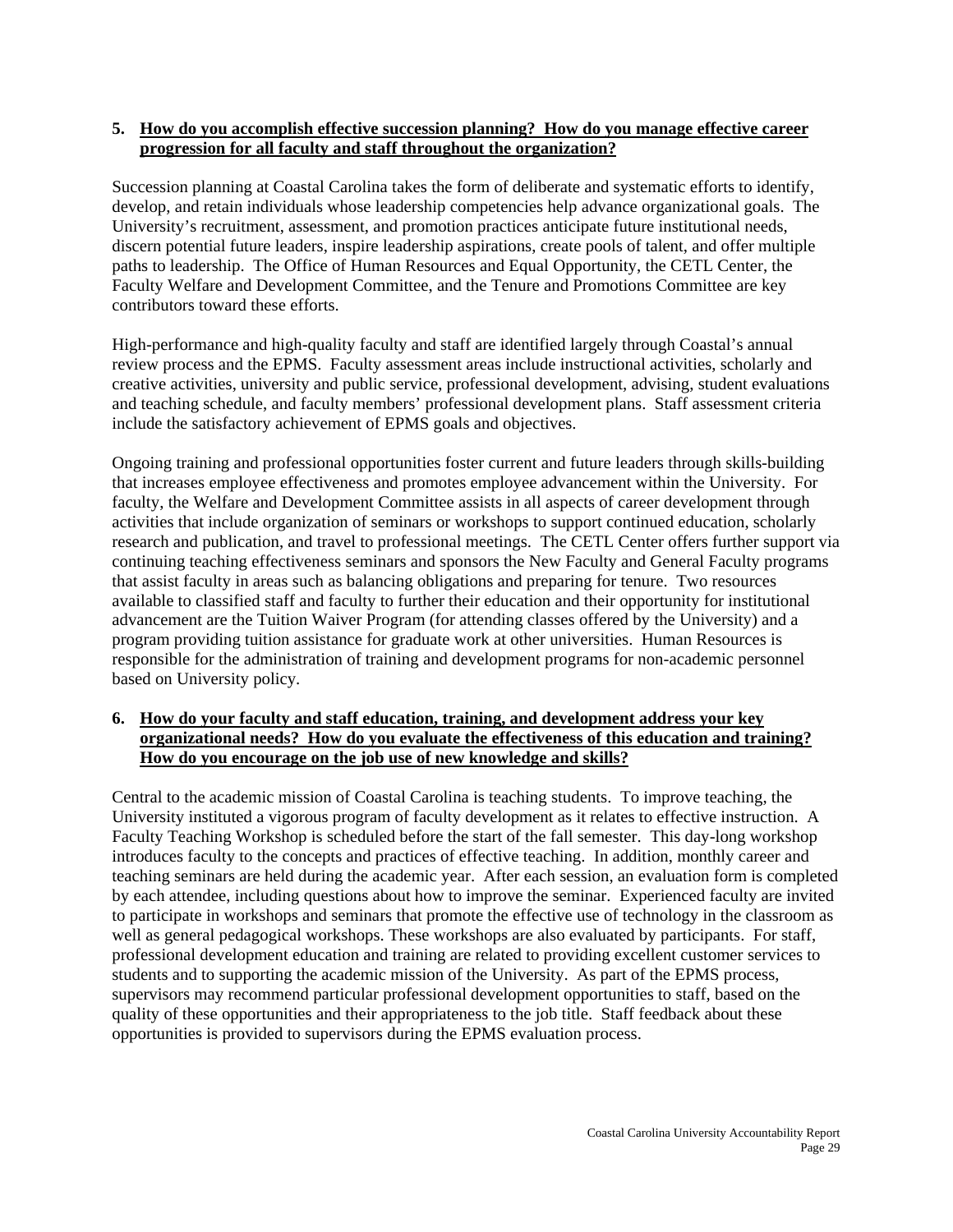## **7. How do you motivate faculty and staff to develop and utilize their full potential?**

Several assessment methods and measures are used to obtain information on faculty and staff well-being, satisfaction, and motivation, and to motivate faculty and staff to develop and utilize their full potential.

*Faculty Welfare and Development:* This committee considers policy matters pertaining to salaries and other aspects of the personal welfare of the faculty and acts as the initial agent of the faculty in matters concerning discipline of its own membership. In addition, this committee assists in all aspects of faculty development, including the organization of seminars or workshops to support continued education, scholarly research and publication, and travel to professional meetings. Recommendations concerning scholarly reassignment applications and the awarding of faculty development grants are forwarded to the Provost.

*Staff*: The EPMS process provides an opportunity for supervisors and employees to discuss the workplace environment and satisfaction issues. This is where the supervisor can motivate employees to perform to the best of their abilities. Based on performance, a supervisor may recommend an employee for promotion and merit increases.

#### **8. What formal and/or informal assessment methods and measures do you use to obtain information on faculty and staff well-being, satisfaction, and motivation?**

Due to the rapidly growing campus community and the recent changes in organizational leadership, the Office of Human Resources and Equal Opportunity is in the process of developing assessment methods and measures to glean information on faculty and staff well-being, satisfaction and motivation. The assessment methods will include surveying employees on these key areas in consultation with the Office of the Provost and other key administrative areas. Once the initial data collection process is complete, key stakeholders will evaluate the results and determine priorities and strategies to address changes or make necessary enhancements.

## **9. How do you use faculty and staff satisfaction assessment findings to identify and determine priorities for improvement?**

Following the conclusion of the data collection process related to faculty and staff well-being, satisfaction and motivation, key stakeholders will evaluate the results. Future decisions on addressing areas for improvement will be based on the survey results and other informal methods which are relevant institutional priorities.

#### **10. How do you maintain a safe, secure, and healthy work environment? (Include your workplace preparedness for emergencies and disasters.)**

At Coastal Carolina, maintaining workforce health and safety is a major focus for the President and university administration. Coastal Carolina University has a corps of law enforcement, fire, safety and security personnel devoted to maintaining a safe and secure University community. Policies and procedures regarding employee health and safety are available on the websites of the offices of Human Resources and Public Safety. Emergency plans for protecting employees during normal work and emergency operations, including building evacuations, have been developed and reviewed by all employees. Periodic reviews of emergency response plans and related exercises serve to validate these plans. Each year, the Office of Human Resources sponsors a preventive health screening for eligible faculty and staff. Other preventive health measures are offered to state employees through Prevention Partners. This program is administered through the Employee Insurance Program and offers monthly wellness opportunities for employees including weight loss seminars, smoking cessation, men's and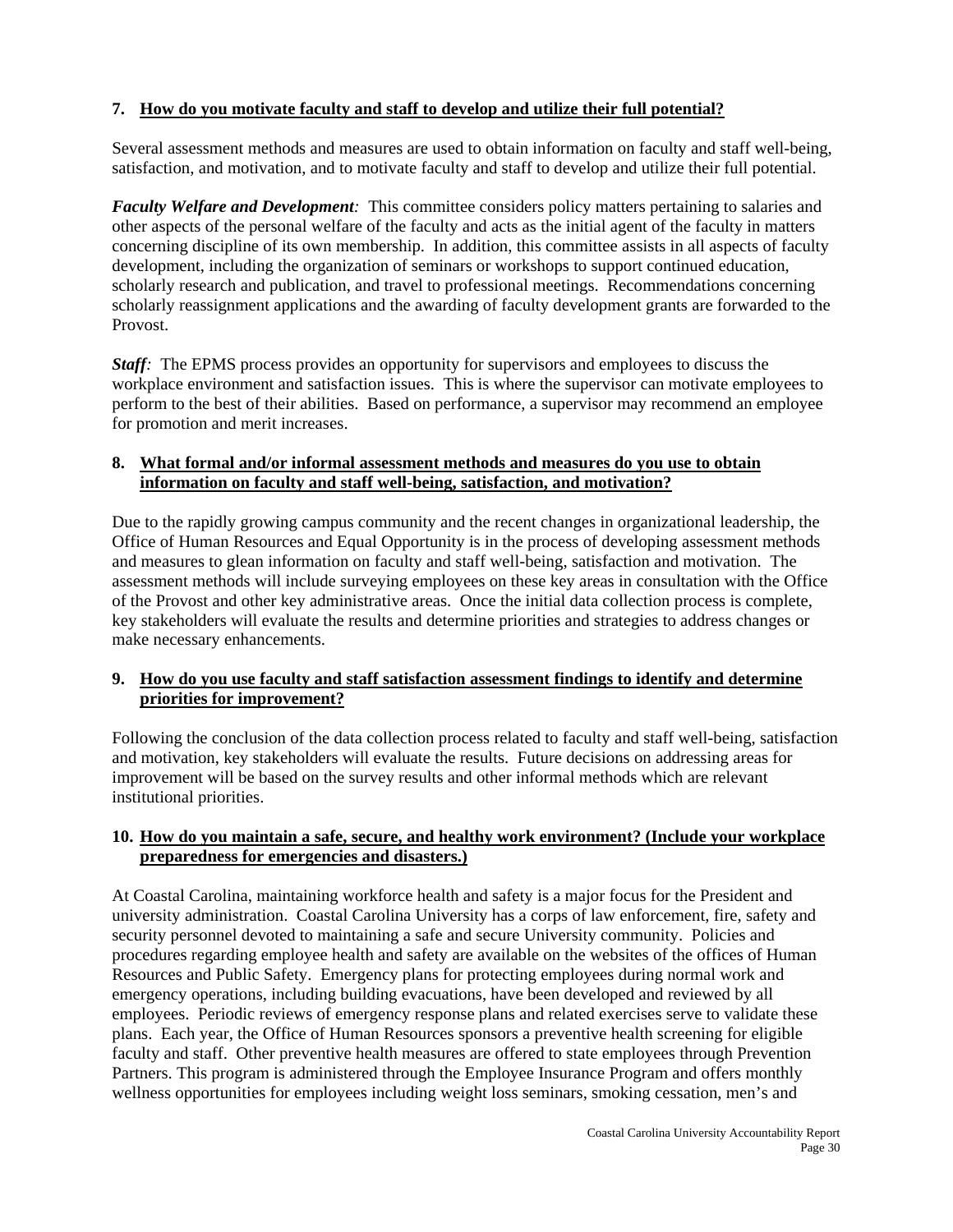women's health issues, and diabetes, just to name a few. Safety and security procedures, including procedures related to hurricanes, are available at [http://www.coastal.edu/safety/fire/index.html.](http://www.coastal.edu/safety/fire/index.html)

## **Category 6 – Process Management**

## **1. How do you determine, and what are your key learning-centered processes that deliver your educational programs, offerings, and student services?**

The University's learning-centered processes promote academic competencies and address the holistic needs and expectations of students, administration, staff, and external constituents in an environment of open engagement. Coastal emphasizes interaction among all groups of stakeholders to help identify, review, assess, and deliver effective programs and services that are responsive to a changing global, technological, political, and environmental economy. Key-learning centered processes are determined by the following criteria: They must engage the major part of our constituents in building value for the University; they must align with the goals and objectives of the mission statement; they must remain accountable to state, federal, and accrediting agencies; they must ensure that programs and services are fiscally, physically, and pedagogically accessible; they must respect and promote diversity; they must honor our responsibility to external community and partnerships; and they must be cost-effective and sustainable. Further, they must remain open to ongoing assessment as they anticipate evolving interests and academic needs. Each of these criteria is met through four key processes of Accessibility, Curriculum Design, Instructional Delivery and Diversity, and Student/Staff/Community Engagement.

| <b>Key Learning-</b>      | <b>Processes and Services</b>       | <b>Process Requirements</b>       | <b>Key Measures</b>                |
|---------------------------|-------------------------------------|-----------------------------------|------------------------------------|
| <b>Centered Processes</b> |                                     |                                   |                                    |
| <b>Accessibility</b>      | - Financial aid and scholarships    | - Increase access to              | - Enrollment demographics          |
|                           | - Work study                        | postsecondary education for in-   | - Degree completion by in-state,   |
|                           | - In-state tuition and fee controls | state, nontraditional,            | nontraditional, underprivileged,   |
|                           | - Course scheduling                 | underprivileged, and historically | and historically underserved       |
|                           | - Higher Education                  | underserved student groups        | student groups                     |
|                           | Centers/outreach                    |                                   |                                    |
|                           | - Distance learning offerings       |                                   |                                    |
|                           | - Electronic technology services,   |                                   |                                    |
|                           | including Student Computing         |                                   |                                    |
|                           | Services (SCS)                      |                                   |                                    |
| <b>Curriculum Design</b>  | - Core curriculum development       | - State and federal standards     | - Demonstration of student         |
|                           | and implementation process          | compliance                        | competencies and skills through    |
|                           | - Joint Core Curriculum             | - SACS accrediting standards      | academic performance               |
|                           | Committee and Academic              | compliance                        | - Student and faculty satisfaction |
|                           | Affairs reviews                     | - Achievement of identified       | - Increased student retention and  |
|                           | - Faculty Senate reviews            | student competencies and skills   | completion rates                   |
|                           |                                     | - Annual review of Core content   | - Students adequately prepared     |
|                           |                                     | to determine suitability to       | for post-baccalaureate education   |
|                           |                                     | emerging needs                    | and/or post-graduate               |
|                           |                                     |                                   | employment                         |
| <b>Instructional</b>      | - Administrative support for        | - Effective delivery of curricula | - Student academic performance     |
| <b>Delivery</b>           | continuing faculty training,        | content, including                | - Student and faculty satisfaction |
| & Diversity               | including grant awards and          | appropriateness of delivery style | - Increased student retention and  |
|                           | access to campus-based and off-     | to topic                          | completion rates                   |
|                           | campus professional teaching        | - Collaborative efforts between   | - Number of Faculty Teaching       |
|                           | venues                              | faculty and administration to     | Grants awarded                     |
|                           | - CETL Center programs related      | provide faculty training          | - Number of teaching resources     |
|                           | to teaching, learning, and          | resources                         | offered through the CETL           |
|                           | technology applications             | - Collaborative efforts between   | Center                             |

Figure 6.1: Sample Key Learning-centered Processes, Requirements, and Key Measures

Coastal Carolina University Accountability Report Page 31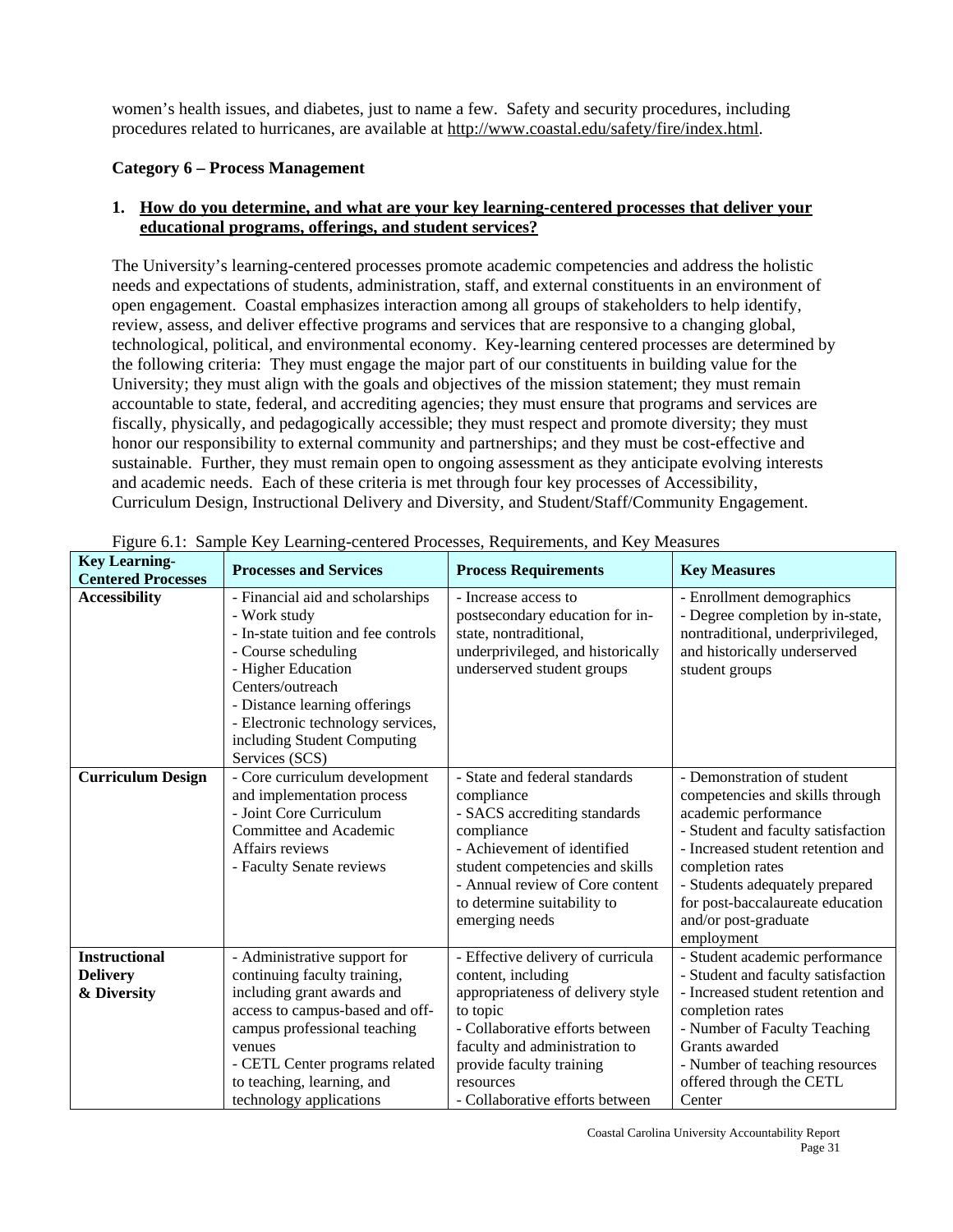| <b>Key Learning-</b><br><b>Centered Processes</b> | <b>Processes and Services</b>                                                                                                                                                                                                                                                                                                                                                                                                                                                                                                                                        | <b>Process Requirements</b>                                                                                                                                                                                                                                                                                                                                                                                                                                                                                                                                                                                                                                                                                                                                                                                                                 | <b>Key Measures</b>                                                                                                                                                                                                                                                                                                                                                                                                                                                                                                                                                                                                                                                                                                                                                                                                                                                                                                                                                                                                                     |
|---------------------------------------------------|----------------------------------------------------------------------------------------------------------------------------------------------------------------------------------------------------------------------------------------------------------------------------------------------------------------------------------------------------------------------------------------------------------------------------------------------------------------------------------------------------------------------------------------------------------------------|---------------------------------------------------------------------------------------------------------------------------------------------------------------------------------------------------------------------------------------------------------------------------------------------------------------------------------------------------------------------------------------------------------------------------------------------------------------------------------------------------------------------------------------------------------------------------------------------------------------------------------------------------------------------------------------------------------------------------------------------------------------------------------------------------------------------------------------------|-----------------------------------------------------------------------------------------------------------------------------------------------------------------------------------------------------------------------------------------------------------------------------------------------------------------------------------------------------------------------------------------------------------------------------------------------------------------------------------------------------------------------------------------------------------------------------------------------------------------------------------------------------------------------------------------------------------------------------------------------------------------------------------------------------------------------------------------------------------------------------------------------------------------------------------------------------------------------------------------------------------------------------------------|
|                                                   | - Distance learning offerings<br>- Electronic technology services,<br>including Student Computing<br>Services                                                                                                                                                                                                                                                                                                                                                                                                                                                        | faculty and students to identify<br>"best practices" in teaching                                                                                                                                                                                                                                                                                                                                                                                                                                                                                                                                                                                                                                                                                                                                                                            |                                                                                                                                                                                                                                                                                                                                                                                                                                                                                                                                                                                                                                                                                                                                                                                                                                                                                                                                                                                                                                         |
| Student/Staff/<br>Community<br><b>Services</b>    | - Academic (placement,<br>advising, and tutoring)<br>- Targeted Populations (first-<br>year, multicultural, disabled<br>students)<br>- Adaptive/Social (mentoring,<br>engagement and outreach,<br><b>Student Affairs and Activities)</b><br>- Health and Safety (Public<br>Safety, Health Services, Human<br>Resources, Dining Services)<br>- Professional Development<br>(Career Services, Human<br>Resources)<br>- Physical Resources (Finance,<br>Facilities, Procurement)<br>- Information Management (ITS,<br><b>Institutional Research, Kimbel</b><br>Library) | - Delivery of effective<br>placement, advising, and<br>tutoring services<br>- Provision of programs to serve<br>the special needs and interests of<br>identified student groups<br>- Structured support mechanisms<br>to meet social, psychological,<br>and recreational needs of<br>students<br>- Structured support mechanisms<br>to meet safety, health, and<br>welfare needs of institutional<br>and community constituents<br>- Resources to serve the<br>professional academic and<br>occupational needs of students,<br>faculty, staff, local/regional<br>business, and community<br>partners<br>- Proper management,<br>maintenance and procurement of<br>institutional physical resources<br>- Enhancement of university<br>effectiveness and efficiency<br>thorough information<br>technology, networking, and<br>data management | - Student academic performance<br>- Competitive student retention<br>and completion rates<br>- Student success at pursuing<br>advanced degrees and/or<br>securing employment within<br>their field of study<br>- Student satisfaction with<br>holistic campus life experience<br>- Student, faculty, and staff<br>participation in campus culture,<br>outreach and community<br>engagement programs<br>- Number of well-advertised and<br>attended university social,<br>educational, and sports activities<br>- Safe campus environment as<br>reflected by Public Safety and<br><b>Health Services logs</b><br>- Faculty/staff retention<br>- Dependable operation of<br>campus computer network<br>system<br>- Adequate and regularly<br>renewed repository of print,<br>multimedia, and electronic<br>resources for research<br>- Consistent production of valid,<br>relevant data to assess the<br>performance of and constituent<br>satisfaction with institutional<br>programs and services for<br>administrative decision-making |

## **2. How do you incorporate input from students, faculty, staff, stakeholders, suppliers, and partners for determining your key learning-centered process requirements?**

The University adheres to guidelines from external regulatory agencies and encourages feedback from several tiers of internal and external stakeholders to identify the requirements that define the University's learning-centered processes. In conjunction with key performance indicators, this input provides the basis upon which institutional programs are designed, implemented, assessed, and modified.

## **3. How do you incorporate organizational knowledge, new technology, cost controls, and offer efficiency and effectiveness factors, such as cycle time, into process design and delivery?**

Process design and delivery at Coastal Carolina is guided by information collected and disseminated from six central service areas: Research and Assessment; Finances; Facilities; Personnel; Computing and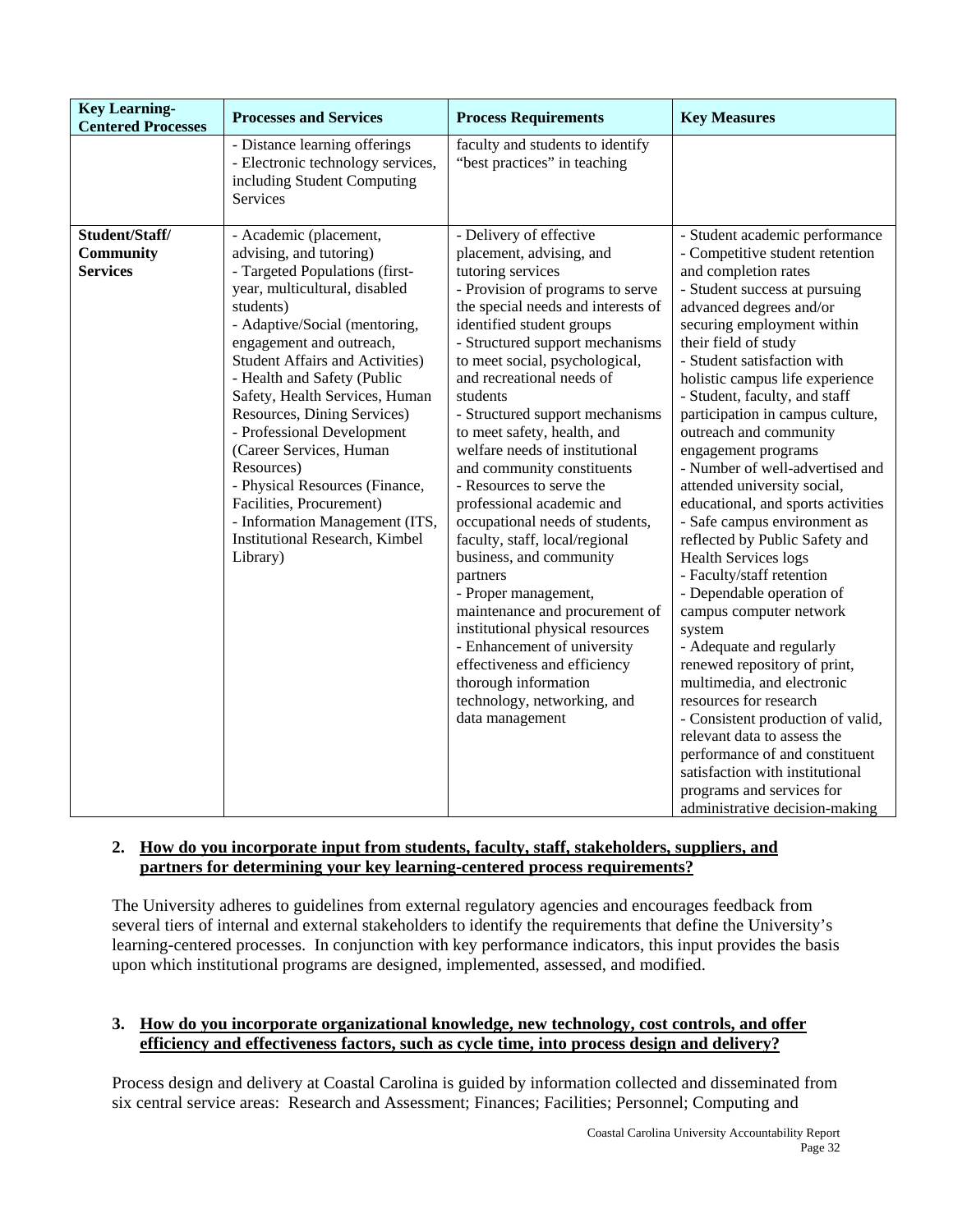Technology; and Partnerships. Collectively, these areas guide both short- and long-range planning in accordance with the institutional mission, *Strategic Plan*, and state and federal standards. Reviews of major directives are found in assessment of the University's *Strategic Plan*, curricular programs, and financial audits that are conducted on an annual basis. Government-regulated policies and procedures, including financial aid and accountability reporting, are subject to revision as requirements change. Assessment of academic advising effectiveness and student reviews of faculty performance take place at the end of every semester. Programs and services subject to ongoing development, such an Information Technology Services, Computing Services, and Facilities Management, undergo evaluation as institutional and constituent needs demand.

| <b>Service Area</b>     | <b>Service</b>              | <b>Material Contributions to</b>            | <b>Outcomes</b>                         |  |  |  |  |
|-------------------------|-----------------------------|---------------------------------------------|-----------------------------------------|--|--|--|--|
|                         | <b>Representatives</b>      | <b>Effectiveness/Efficiency Initiatives</b> |                                         |  |  |  |  |
| Research &              | - Office of Institutional   | - Conducts internal and external            | - Performance trends are communicated   |  |  |  |  |
| <b>Assessment</b>       | Research and                | reporting to track student academic         | to university leaders to inform         |  |  |  |  |
|                         | Assessment                  | performance, retention, and degree          | decision-making                         |  |  |  |  |
|                         |                             | completion trends                           | - Benchmarks for institutional          |  |  |  |  |
|                         |                             | - Implements peer analysis studies          | effectiveness are established           |  |  |  |  |
|                         |                             | - Coordinates Records Management            | - Physical and electronic storage space |  |  |  |  |
|                         |                             | <b>Services</b>                             | is optimized                            |  |  |  |  |
|                         |                             |                                             | - Access to information is improved,    |  |  |  |  |
|                         |                             |                                             | increasing productivity                 |  |  |  |  |
| <b>Finances</b>         | - Office of Financial       | - Supervises institutional revenues,        | - Guidance of financial management      |  |  |  |  |
|                         | <b>Services</b>             | expenditures, and assets                    | practices                               |  |  |  |  |
|                         | - Internal Auditor          | - Carries out annual internal audits        | - Accountability                        |  |  |  |  |
|                         |                             | - Promotes procurement through              |                                         |  |  |  |  |
|                         |                             | centralized bidding and supplier            |                                         |  |  |  |  |
|                         |                             | selection                                   |                                         |  |  |  |  |
| <b>Facilities &amp;</b> | - Facilities Management     | - Performs preventative maintenance         | - Physical resources and operations are |  |  |  |  |
| <b>Resources</b>        | - Operations Services       | - Conducts repairs and renovations          | economized                              |  |  |  |  |
|                         |                             |                                             | - Procurement costs for resources and   |  |  |  |  |
|                         |                             |                                             | supplies are reduced                    |  |  |  |  |
| <b>Personnel</b>        | - Office of Human           | - Oversees personnel quality                | - Employee efficiency is directed by    |  |  |  |  |
|                         | Resources and Equal         | assessment                                  | formal work plan                        |  |  |  |  |
|                         | Opportunity                 | - Source of institutional Policies and      | - Institutional policies and procedures |  |  |  |  |
|                         |                             | Procedures manual                           | are made accessible to employees via    |  |  |  |  |
|                         |                             |                                             | HR website                              |  |  |  |  |
| Computing &             | - Information               | - Manages systems to deliver                | - Online processing of academic and     |  |  |  |  |
| <b>Technology</b>       | Technology                  | information and services to university      | administrative services is facilitated  |  |  |  |  |
|                         | Services (ITS)              | community                                   | - Delivery of course materials over the |  |  |  |  |
|                         | - Technology in             |                                             | web reduces the costs of reserving on-  |  |  |  |  |
|                         | <b>Education to Advance</b> |                                             | site facilities                         |  |  |  |  |
|                         | Learning (TEAL)             |                                             |                                         |  |  |  |  |
| Partnerships            | - Community,                | - Provides insights on current and          | - Program and service development can   |  |  |  |  |
|                         | institutional, and          | emerging high-priority community            | be focused most effectively             |  |  |  |  |
|                         | business stakeholders       | needs                                       | - Services are expanded without         |  |  |  |  |
|                         |                             | - Engages in cost-sharing initiatives       | corresponding expenses to the           |  |  |  |  |
|                         |                             | - Supplies fiscal and in-kind               | institution                             |  |  |  |  |
|                         |                             | contributions                               | - University development and            |  |  |  |  |
|                         |                             |                                             | sustainability are enhanced             |  |  |  |  |
|                         |                             |                                             |                                         |  |  |  |  |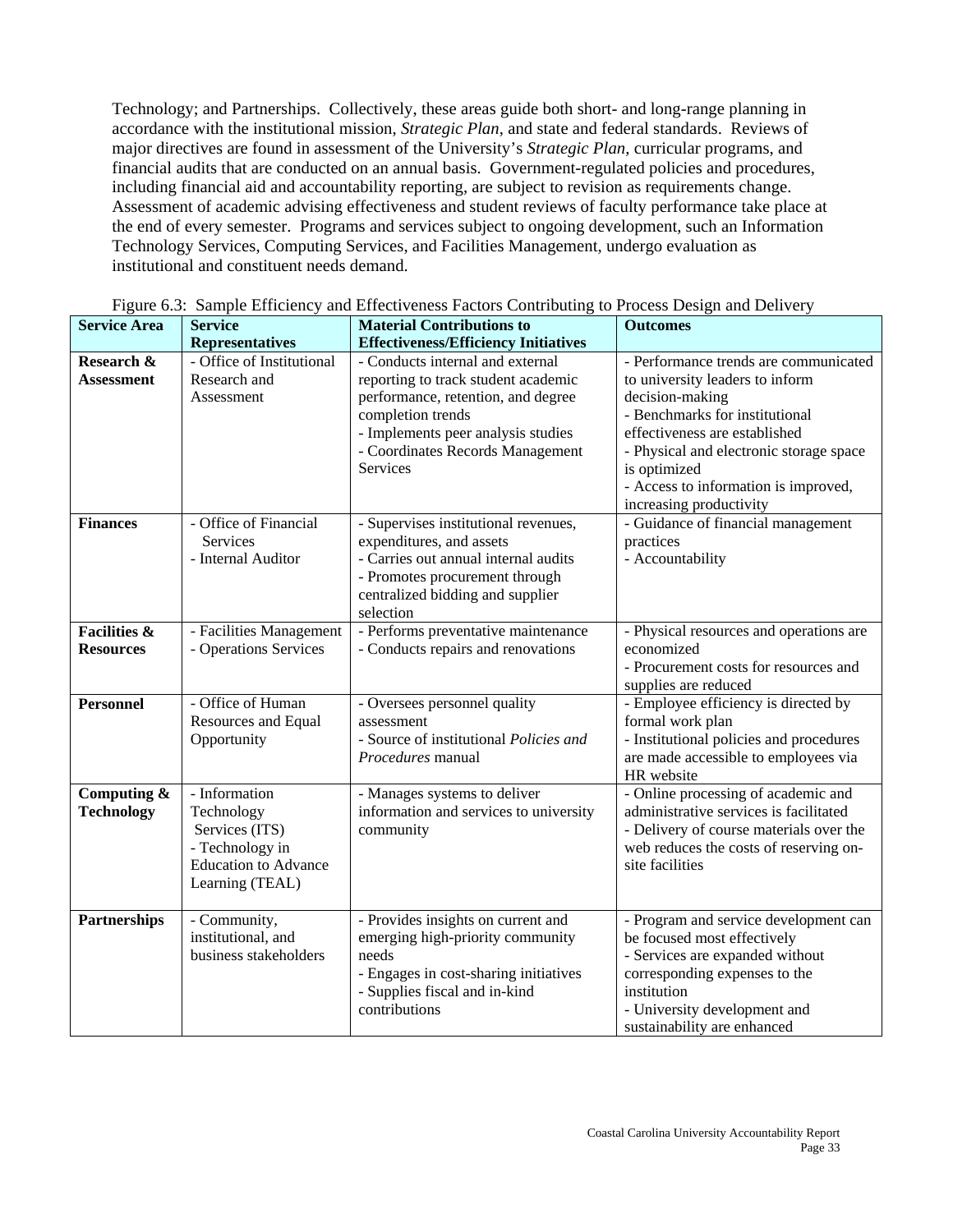#### 4. **How do you systematically evaluate and improve your learning-centered processes**?

See Category 6, Question 1.

#### **5. What are your key support processes, and how do you evaluate, improve and update these processes to achieve better performance?**

The University's key support processes include operations, constituent services, and sustainability. Operations processes are those that constitute the functional infrastructure of the institution, supporting day-to-day physical and fiscal operations. Constituent services processes are those that deliver administrative, staff, student, and other constituent services to strengthen key learning-centered processes. Sustainability processes are those that anticipate future developmental needs and promote sustainability. The review and assessment of key support processes are conducted through formal, periodic reporting and are based on the ongoing identification of need. Needs are generally discerned by higher administration, the Office of Institutional Research and Assessment, or college chairs and deans. Constituent input and university performance indicators are used to determine how effectively strategic goals and objectives are being met. Where performance deficiencies are identified, service delivery systems are scrutinized by the originating service area, focus committees, administrators, and advisors, as appropriate. Updates to support processes may also be mandated by state, federal, and accrediting regulatory agencies. Institutional areas that fall under the jurisdiction of these agencies include Human Resources and Equal Opportunity, Financial Aid, accountability issues, accreditation, curriculum development, etc.

|                                        | <b>Processes and Services</b> | I igure 0.0. Bampic ixcy Bupport I rocesses, ixequirements, and ixcy measures                                                                                  | <b>Performance Measures</b>                                                                                                                                                                          |
|----------------------------------------|-------------------------------|----------------------------------------------------------------------------------------------------------------------------------------------------------------|------------------------------------------------------------------------------------------------------------------------------------------------------------------------------------------------------|
| <b>Key Support</b><br><b>Processes</b> |                               | <b>Process Requirements</b>                                                                                                                                    |                                                                                                                                                                                                      |
|                                        |                               |                                                                                                                                                                |                                                                                                                                                                                                      |
| <b>Operations</b>                      | - Facilities Management       | - Federal and state standards                                                                                                                                  | - Well-maintained and aesthetically                                                                                                                                                                  |
|                                        | - Operational Services        | compliance                                                                                                                                                     | pleasing campus environment                                                                                                                                                                          |
|                                        | - Procurement/Supply          | - Proper management and                                                                                                                                        | - Dependable operation of utilities                                                                                                                                                                  |
|                                        | - Computing/Technology        | maintenance of institutional physical                                                                                                                          | systems                                                                                                                                                                                              |
|                                        | - Financial Management and    | resources                                                                                                                                                      | - Economically competitive                                                                                                                                                                           |
|                                        | <b>Services</b>               | - Adherence to preventative, cost-                                                                                                                             | procurement processes                                                                                                                                                                                |
|                                        |                               | effective practices                                                                                                                                            | - Dependable operation of campus                                                                                                                                                                     |
|                                        |                               | - Adherence to the State Procurement                                                                                                                           | computer and technology networks                                                                                                                                                                     |
|                                        |                               | Code                                                                                                                                                           | - Total Net Assets                                                                                                                                                                                   |
|                                        |                               | - Accurate and timely audits of                                                                                                                                | - External Audit Report                                                                                                                                                                              |
|                                        |                               | revenues, expenditures, and assets                                                                                                                             |                                                                                                                                                                                                      |
|                                        |                               |                                                                                                                                                                |                                                                                                                                                                                                      |
| <b>Constituent</b>                     | - Academic Outreach           | - Federal, state, and SACS standards                                                                                                                           | - Student academic performance                                                                                                                                                                       |
| <b>Services</b>                        | - Student Academic Support    | compliance                                                                                                                                                     | - Competitive student retention and                                                                                                                                                                  |
|                                        | Services                      | - Promotion of student-centered                                                                                                                                | completion rates                                                                                                                                                                                     |
|                                        | - Student Affairs             | learning, directly or indirectly                                                                                                                               | - Student postgraduate                                                                                                                                                                               |
|                                        | - Health Services             | - Increased access to postsecondary<br>education                                                                                                               | marketability/professional                                                                                                                                                                           |
|                                        | - Human Resources             |                                                                                                                                                                | competitiveness                                                                                                                                                                                      |
|                                        | - Public Safety               | - Respect and support for diversity                                                                                                                            | - Constituent satisfaction                                                                                                                                                                           |
|                                        | - Research and Assessment     | - Holistic approach to serving<br>constituent needs                                                                                                            | - Constituent participation in campus<br>culture, outreach, and community                                                                                                                            |
|                                        |                               |                                                                                                                                                                |                                                                                                                                                                                                      |
|                                        |                               | - Promotion of community                                                                                                                                       | engagement programs                                                                                                                                                                                  |
|                                        |                               | engagement and outreach                                                                                                                                        | - Safe, secure campus environment                                                                                                                                                                    |
|                                        |                               |                                                                                                                                                                |                                                                                                                                                                                                      |
|                                        |                               |                                                                                                                                                                |                                                                                                                                                                                                      |
|                                        |                               |                                                                                                                                                                |                                                                                                                                                                                                      |
|                                        |                               |                                                                                                                                                                |                                                                                                                                                                                                      |
|                                        |                               |                                                                                                                                                                |                                                                                                                                                                                                      |
|                                        |                               | - Cost-effective and efficient<br>practices<br>- Employment of appropriate<br>technology<br>- Ongoing review, assessment, and<br>modification to meet emerging | - Faculty/staff retention<br>- Dependable operation of campus<br>computer and technology networks<br>- Consistent production of valid,<br>relevant data to assess the<br>performance of programs and |

|  | Figure 6.6: Sample Key Support Processes, Requirements, and Key Measures |  |
|--|--------------------------------------------------------------------------|--|
|  |                                                                          |  |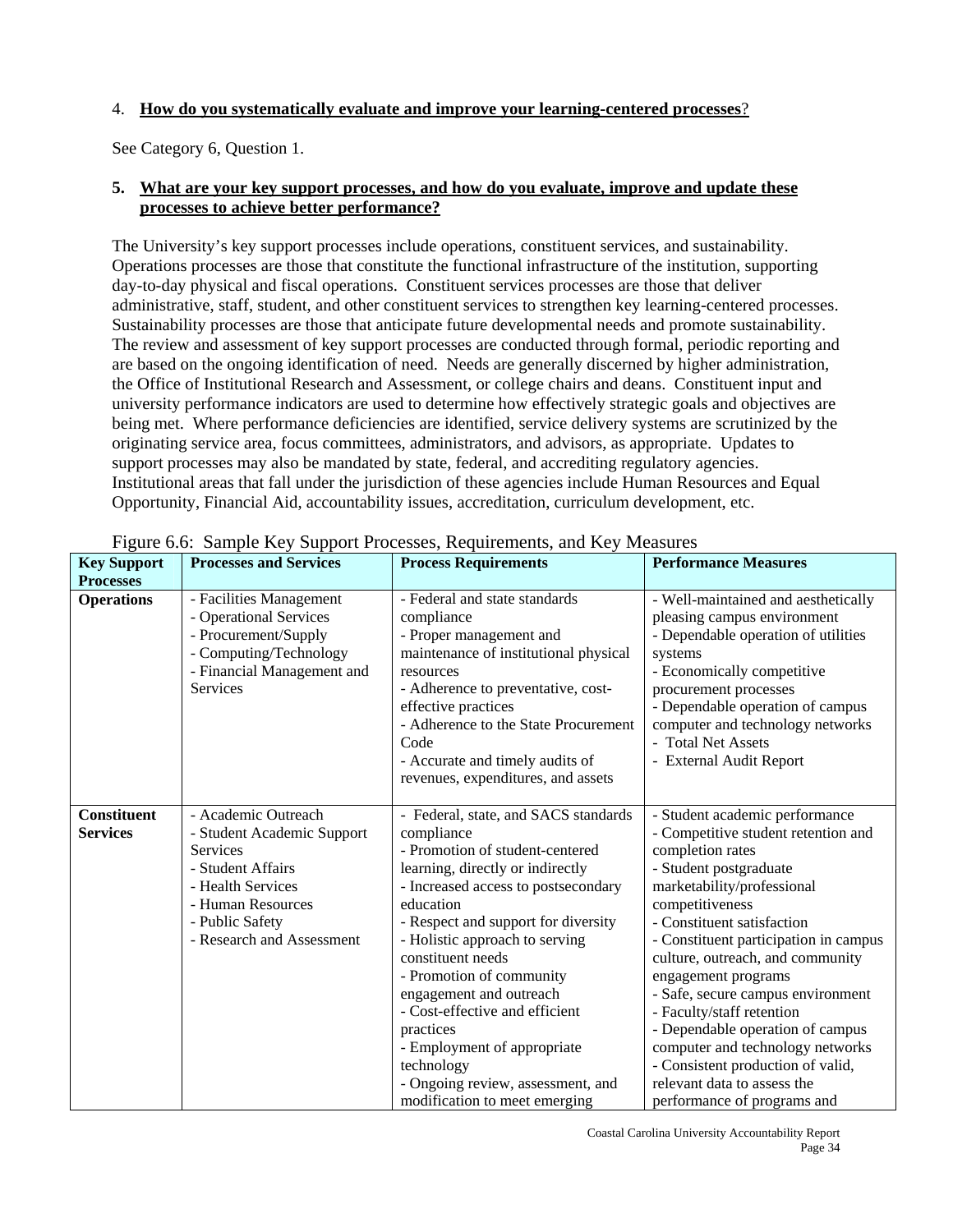| <b>Key Support</b><br><b>Processes</b> | <b>Processes and Services</b>                                                                                                                            | <b>Process Requirements</b>                                                                                                                                                                                                                                                                                                                                                                                                                                                                                                  | <b>Performance Measures</b>                                                                                                                                                                                                                                                                                                                                                                                                                                                              |
|----------------------------------------|----------------------------------------------------------------------------------------------------------------------------------------------------------|------------------------------------------------------------------------------------------------------------------------------------------------------------------------------------------------------------------------------------------------------------------------------------------------------------------------------------------------------------------------------------------------------------------------------------------------------------------------------------------------------------------------------|------------------------------------------------------------------------------------------------------------------------------------------------------------------------------------------------------------------------------------------------------------------------------------------------------------------------------------------------------------------------------------------------------------------------------------------------------------------------------------------|
|                                        |                                                                                                                                                          | constituent needs                                                                                                                                                                                                                                                                                                                                                                                                                                                                                                            | services for decision-making                                                                                                                                                                                                                                                                                                                                                                                                                                                             |
| <b>Sustainability</b>                  | - Facilities Planning<br>- Alumni Relations<br>- Community Relations<br>- Marketing Communications<br>- University Advancement<br>- University Relations | - Use of environmentally sound<br>development and management<br>practices campus-wide<br>- Research and implementation of<br>cost-effective development strategies<br>- Solicitation of input from alumni to<br>identify programming needs<br>- Communication of mission and<br>goals to community<br>- Enhancement of the university<br>profile<br>- Promotion and support of capital<br>campaigns<br>- Engagement of community,<br>business, and institutional partners<br>- Encouragement of cost-sharing<br>partnerships | - Serve as an eco-friendly role model<br>for the community<br>- Minimize costs of maintenance and<br>development<br>- Programming informed by<br>responsiveness to changing student,<br>professional, and institutional needs<br>- Community participation in CCU's<br>goals and objectives<br>- Consistent and sustained fiscal and<br>in-kind support for institutional<br>development<br>- Offset costs of expanding quality<br>programs and services without<br>compromising quality |

#### **6. How does your organization ensure that adequate budgetary and financial resources are available to support your operations? How do you determine the resources needed to meet current budgetary and financial obligations, as well as new education related initiatives?**

The Executive Vice President has primary responsibility for providing assistance to the President in the preparation and control of the University's budget that is approved by the University's Board of Trustees. The Vice President meets periodically with the President to obtain budget decisions on the disposition of excesses or shortages in the current year's budget and to discuss guidelines for, and progress in, obtaining input from the campus community (including Strategic Planning Committee) concerning the following year's proposed budget. The Strategic Planning Committee provides a platform for the debate of macroissues affecting the source and application of new monies. During the planning phase of the new budget, the Budget Director and/or Controller solicit spending proposals from budget officers for each of the University's cost centers. Justification for new spending must be linked to the University's *Strategic Plan*. The Vice President for Organizational Development and Human Resources also coordinates a process by which budget officers request additional permanent faculty and staff. These requests are reviewed and hiring decisions are made by the Vice President for Finance, the Vice President for Organizational Development and Human Resources, the Provost, the Executive Vice President and the President. Final decisions on budget issues are made by the President. This information is communicated to the Associate Vice President for Business Affairs who executes the instructions given by the President.

The University is highly tuition dependent. In light of this reality, the individual responsible for student recruitment, the Vice President for Enrollment Services, reports directly to the Provost. This individual coordinates the recruitment and retention functions of the offices of Admissions, Registrar, and Financial Aid. This Vice President also works closely with the Vice President for University Relations who directs efforts to enhance the institutional image, build relationships with all constituencies, promote sports, academic, cultural, and recreational programs and events at the University. Through the Office of Alumni Relations, graduates are encouraged to remain engaged with Coastal through planned activities, giving, and programmatic input. Online surveys give alumni the opportunity to report on their professional and/or academic pursuits. All of these activities indirectly generate financial support for all functions of the University. The Office of University Advancement is responsible for enhancing Coastal's future economic stability. The Vice President for University Advancement directs staff members who manage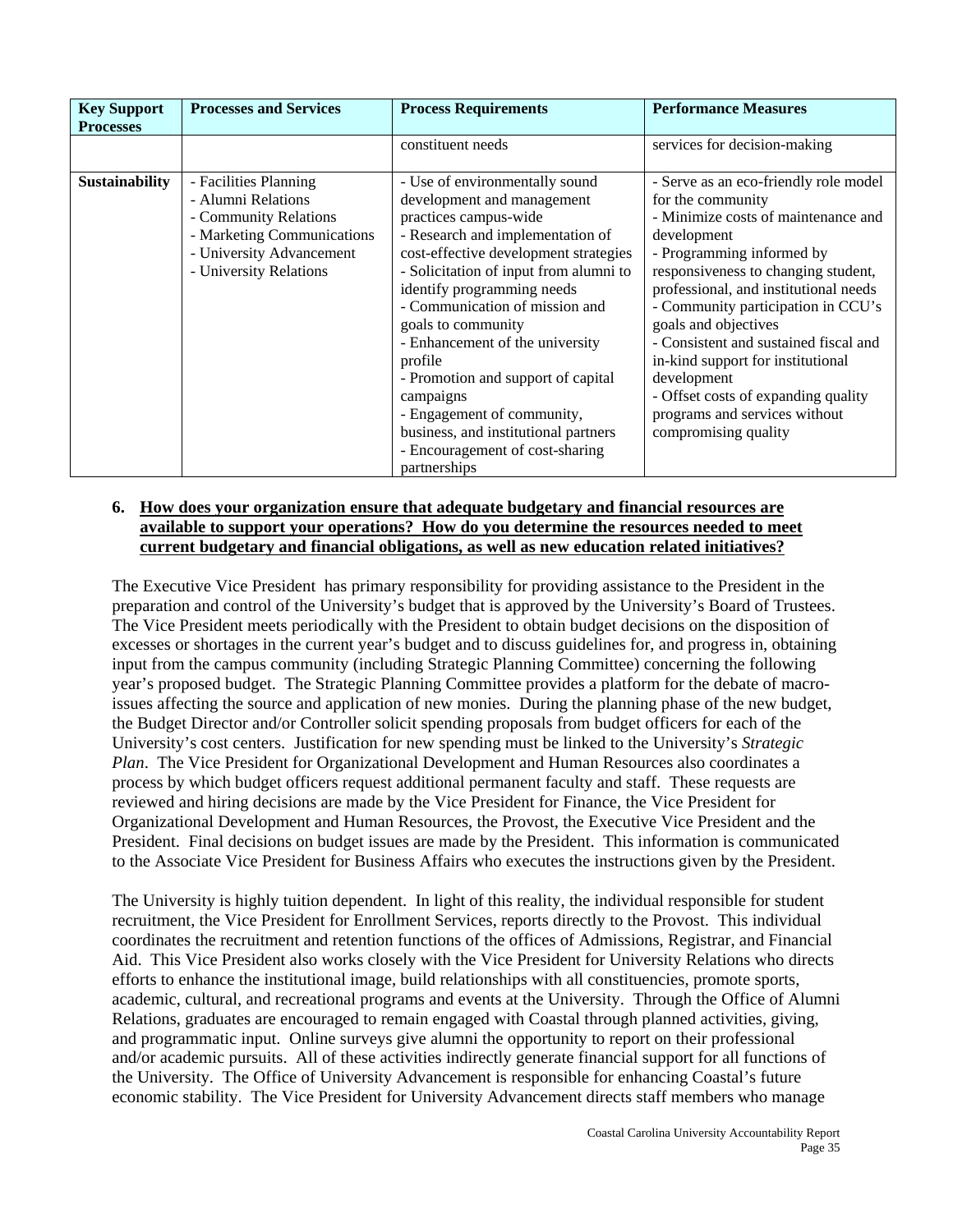endowments, initiate and direct capital campaigns, engage in cost-sharing initiatives, and promote sustained giving opportunities. The Office of University Advancement is assisted by the Coastal Educational Foundation and the Coastal Carolina Booster Club (the Chanticleer Club). These entities actively seek and receive resources for the betterment of the University. The Foundation's board of directors primarily consists of business and community leaders from the University's designated service area who have made significant contributions to the institution's fundraising efforts. Since 1993, the University's endowment has increased from \$3.4 to \$21.9 million and the assets of the Coastal Educational Foundation have increased from \$5.9 to \$28.1 million. Unrestricted gifts allow the University or the Foundation to meet operational needs as they arise. Restricted gifts are held by the Foundation for future use for scholarships or to assist in the activities of a certain college, department, or function of the University. The Chanticleer Club solicits and receives funds in support of university athletics activities and is an umbrella organization for various sport fundraising activities. The Office of University Advancement is also assisted by the Coastal Student Housing Foundation. This entity has borrowed funds, purchased land, and built university-managed housing to enable the University to grow.

The Executive Vice President, the Associate Vice President for Business Affairs and the Controller oversee the recording, reporting and security of all revenues, expenditures, and assets of the University and its various component support entities, and guide the responsible allocation of funding.

#### **Category 7 – Organizational Performance Results**

#### **1. What are your performance levels and trends for your key measures on student learning, and improvements in student learning? How do your results compare to those of your competitors and comparable organizations?**

The University's key measures on student learning and its improvement are preparation for college academic work (e.g., SAT and ACT scores and high school grade point average), progress through academic programs (e.g., retention rates and grade point averages), and successful completion of academic requirements (e.g., graduation rates and number of degrees awarded). Tables 7.1.1 and 7.1.2 summarize SAT and ACT scores and high school grade point averages (GPA) for Coastal freshmen. With SAT scores, Coastal freshmen scored well above the state and national averages. With ACT scores, Coastal Freshmen scored above the state averages and at or above the national averages. With high school GPA, Coastal freshmen have been on par with state and national averages. Table 7.1.3 presents semester and cumulative grade point averages by class level, and show strong student learning.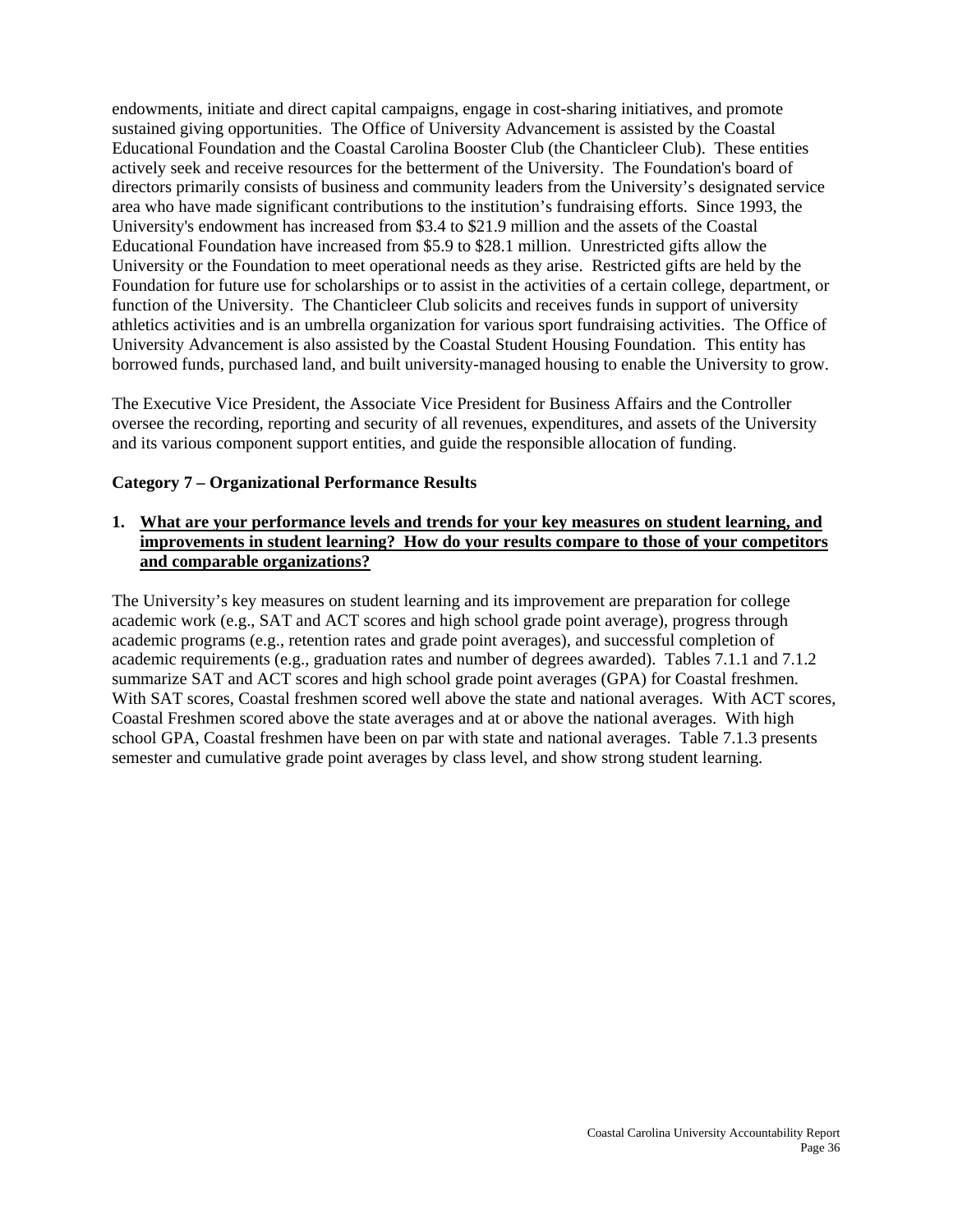| <b>NEW FRESHMEN</b><br><b>SAT AND ACT SCORES</b><br>2005-2006<br>(Table 7.1.1) |      |       |          |       |                            |                |       |      |       |  |
|--------------------------------------------------------------------------------|------|-------|----------|-------|----------------------------|----------------|-------|------|-------|--|
|                                                                                |      | Fall  |          | Fall  |                            |                | Fall  |      | Fall  |  |
|                                                                                |      | 2005  |          | 2006  |                            |                | 2005  | 2006 |       |  |
| SAT TOTAL SCORE                                                                | #    | %     | $\#$     | $\%$  | <b>ACT COMPOSITE SCORE</b> | $\#$           | $\%$  | $\#$ | $\%$  |  |
| < 800                                                                          | 0    | 0.0%  | $\Omega$ | 0.0%  | < 18                       | $\overline{2}$ | 0.7%  | 9    | 2.5%  |  |
| 800-899                                                                        | 13   | 1.1%  | 20       | 1.8%  | 18                         | 3              | 1.1%  | 10   | 2.8%  |  |
| 900-999                                                                        | 442  | 36.5% | 378      | 34.3% | 19                         | 53             | 18.7% | 50   | 14.0% |  |
| 1000-1099                                                                      | 382  | 31.5% | 383      | 34.7% | 20                         | 62             | 21.8% | 83   | 23.3% |  |
| 1100-1199                                                                      | 263  | 21.7% | 223      | 20.2% | 21                         | 35             | 12.3% | 64   | 18.0% |  |
| 1200-1299                                                                      | 88   | 7.3%  | 80       | 7.3%  | 22                         | 32             | 11.3% | 58   | 16.3% |  |
| >1299                                                                          | 21   | 1.7%  | 19       | 1.7%  | $>22$                      | 97             | 34.2  | 82   | 23.0% |  |
| Average SAT Score                                                              | 1046 |       | 1047     |       | Average ACT Score          | 22             |       | 21   |       |  |
| South Carolina Average                                                         | 993  |       | 985      |       | South Carolina Average     | 19             |       | 20   |       |  |
| <b>National Average</b>                                                        | 1028 |       | 1021     |       | <b>National Average</b>    | 21             |       | 21   |       |  |

| NEW COASTAL CAROLINA UNIVERSITY FRESHMEN<br><b>HIGH SCHOOL GRADE POINT AVERAGE</b><br>2005-2006<br>(Table 7.1.2) |           |                           |                        |            |              |              |              |                                            |                                  |                          |                 |
|------------------------------------------------------------------------------------------------------------------|-----------|---------------------------|------------------------|------------|--------------|--------------|--------------|--------------------------------------------|----------------------------------|--------------------------|-----------------|
| <b>High School</b>                                                                                               |           | $\lt$                     | $1.75 -$               | $2.00 -$   | $2.50 -$     | $3.00 -$     |              | <b>Total with</b><br>High<br><b>School</b> | Average<br>High<br><b>School</b> | <b>South</b><br>Carolina | <b>National</b> |
| <b>GPA</b>                                                                                                       |           | 1.75                      | 1.99                   | 2.49       | 2.99         | 3.49         | $>=3.50$     | <b>GPA</b>                                 | <b>GPA</b>                       | Average                  | Average         |
| <b>Fall 2005</b>                                                                                                 | N<br>$\%$ | $\overline{0}$<br>$0.0\%$ | $\theta$<br>0.2%       | 85<br>5.8% | 308<br>20.9% | 484<br>32.8% | 598<br>40.5% | 1,475                                      | 3.30                             | 3.34                     | 3.30            |
| <b>Fall 2006</b>                                                                                                 | N<br>$\%$ | $\boldsymbol{0}$<br>0.0%  | $\overline{0}$<br>0.0% | 60<br>4.2% | 316<br>22.1% | 458<br>32.0% | 599<br>41.8% | 1,433                                      | 3.32                             | 3.37                     | 3.33            |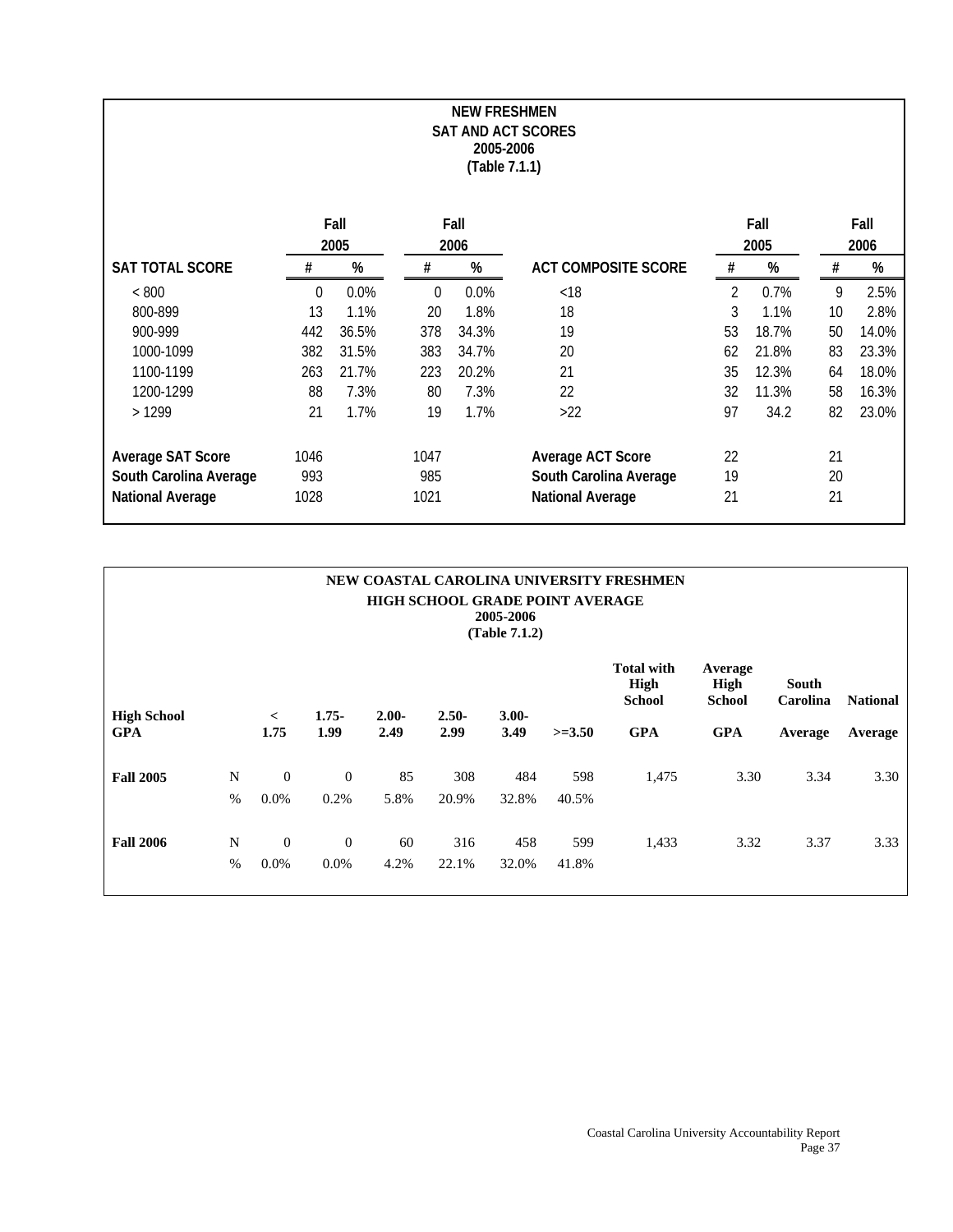| <b>AVERAGE GRADE POINT RATIO FOR</b><br><b>COASTAL CAROLINA UNIVERSITY STUDENTS BY CLASS</b><br>2005-2007<br>(Table 7.1.3) |                                                     |      |      |      |      |      |      |      |      |      |  |
|----------------------------------------------------------------------------------------------------------------------------|-----------------------------------------------------|------|------|------|------|------|------|------|------|------|--|
| <b>Total</b><br>Freshman<br><b>Sophomore</b><br><b>Senior</b><br><b>Junior</b>                                             |                                                     |      |      |      |      |      |      |      |      |      |  |
| <b>Semester</b>                                                                                                            | Sem.                                                | Cum. | Sem. | Cum. | Sem. | Cum. | Sem. | Cum. | Sem. | Cum. |  |
| <b>Fall 2005</b>                                                                                                           | 2.70                                                | 2.71 | 2.73 | 2.84 | 2.90 | 2.96 | 3.06 | 3.04 | 2.83 | 2.87 |  |
| Spring 2006                                                                                                                | 2.67                                                | 2.73 | 2.75 | 2.80 | 2.91 | 2.93 | 3.09 | 3.03 | 2.86 | 2.87 |  |
| <b>Fall 2006</b>                                                                                                           | 2.80                                                | 2.82 | 2.77 | 2.85 | 2.92 | 2.95 | 3.10 | 3.05 | 2.89 | 2.91 |  |
| Spring 2007                                                                                                                | 2.72                                                | 2.83 | 2.77 | 2.84 | 2.91 | 2.92 | 3.04 | 3.01 | 2.87 | 2.90 |  |
|                                                                                                                            | Note: Does not include non-degree seeking students. |      |      |      |      |      |      |      |      |      |  |

Peer higher education institutions from the Consortium for Student Retention Data Exchange (CRSDE) Survey are used to monitor Coastal's progress with selected benchmarks such as retention and graduation rates. The University has instituted several programs (e.g., Freshmen Year Experience and Special Interest Housing) that focus specifically on increasing retention and graduation rates. Charts 7.1.1 and 7.1.2 present retention and graduation rates for four cohorts of Coastal freshmen compared with CRSDE norms or averages. Coastal's retention rates were increasing but started to fall with the Fall 2003 cohort. Coastal's six-year graduation rates continue to increase. Chart 7.1.3 shows total degrees awarded by college. The number of degrees awarded continues to increase for all colleges.

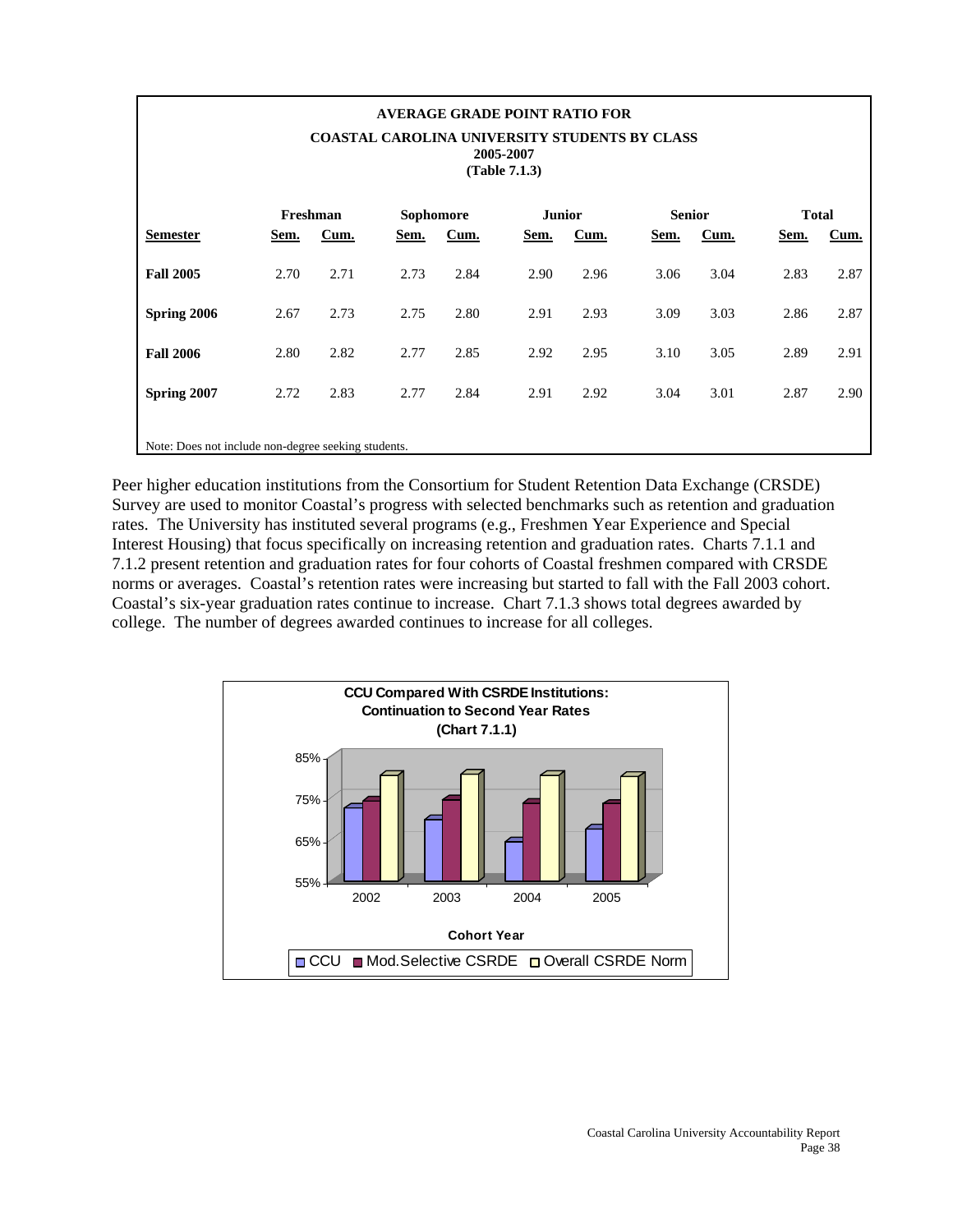



#### **2. What are your performance levels and trends for your key measures on student and stakeholder satisfaction and dissatisfaction? How do your results compare with competitors and comparable organizations?**

The University administers two surveys that have a direct link to student satisfaction and retention, the Senior Exit Survey and the Advisor Assessment Survey. These are relatively recent surveys, are internal, and do not have national comparisons. However, they provide critical planning information. Coastal Carolina administers the Cooperative Institutional Research Program (CIRP) Survey to our incoming freshmen every other year. While this survey provides national data, it is a pre-college survey and does not tell us how we are doing as an institution. See Category 3, Question 1, for our major stakeholders.

The 2006-2007 results from the Senior Exit Survey indicated that graduating seniors enjoy their Coastal experiences. Issues/areas to monitor include: Course scheduling; access to major courses; academic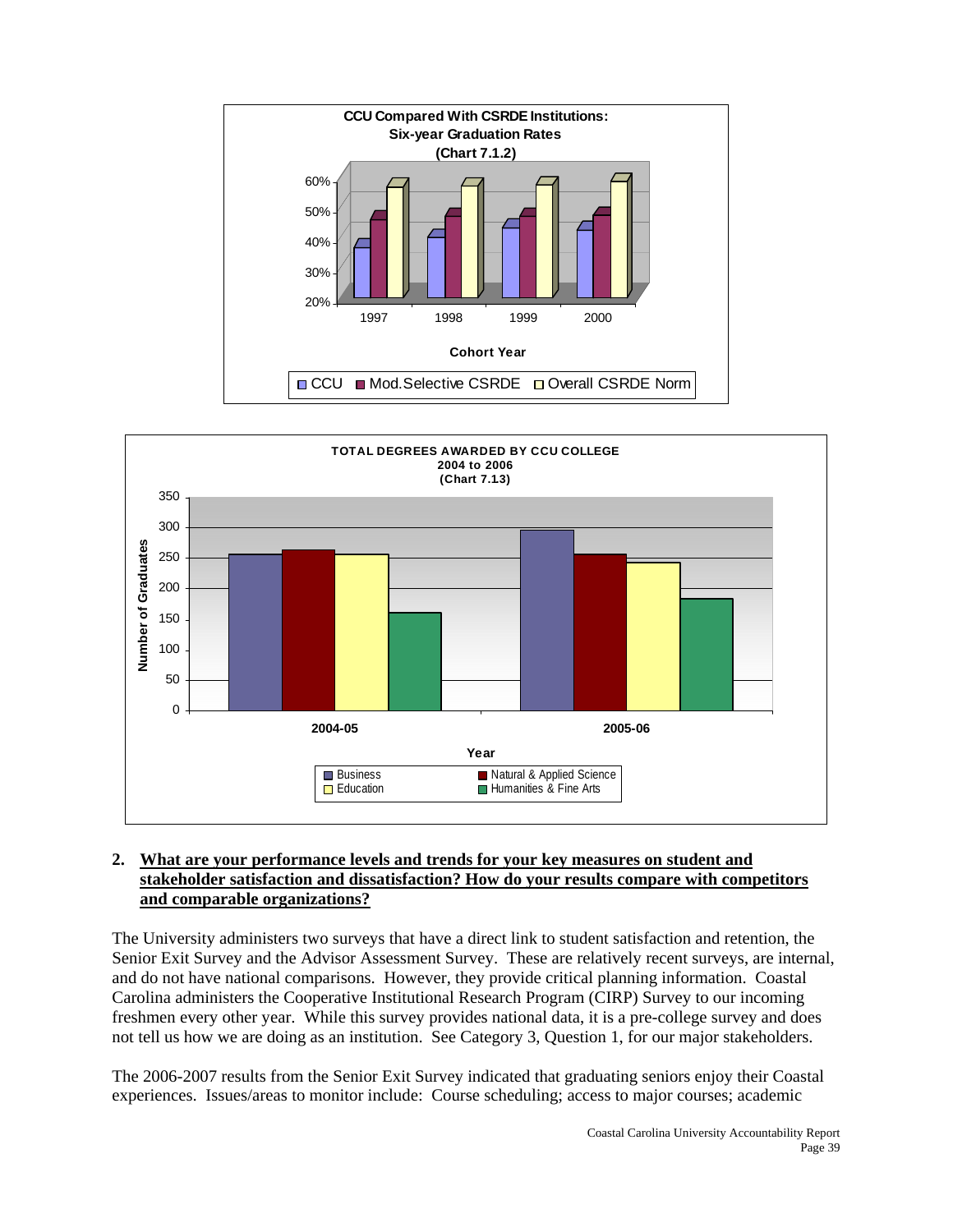advising; student evaluation process; responsiveness from academic and administrative offices to students; tutoring labs/centers; physical activities facilities; career center; counseling center; financial aid customer service; residence life; food services; campus recreation and activities; and transportation services. Chart 7.2.1 summarizes graduating seniors' satisfaction with selected survey items.



The Advisor Assessment Survey is administered to a random sample of freshmen, sophomores, juniors, and seniors. Spring 2007 results indicated that students are generally satisfied with the advising process at Coastal Carolina University. An area to monitor is advisors helping students to connect with campus resources. Chart 7.2.2 summarizes students' satisfaction with selected survey items.

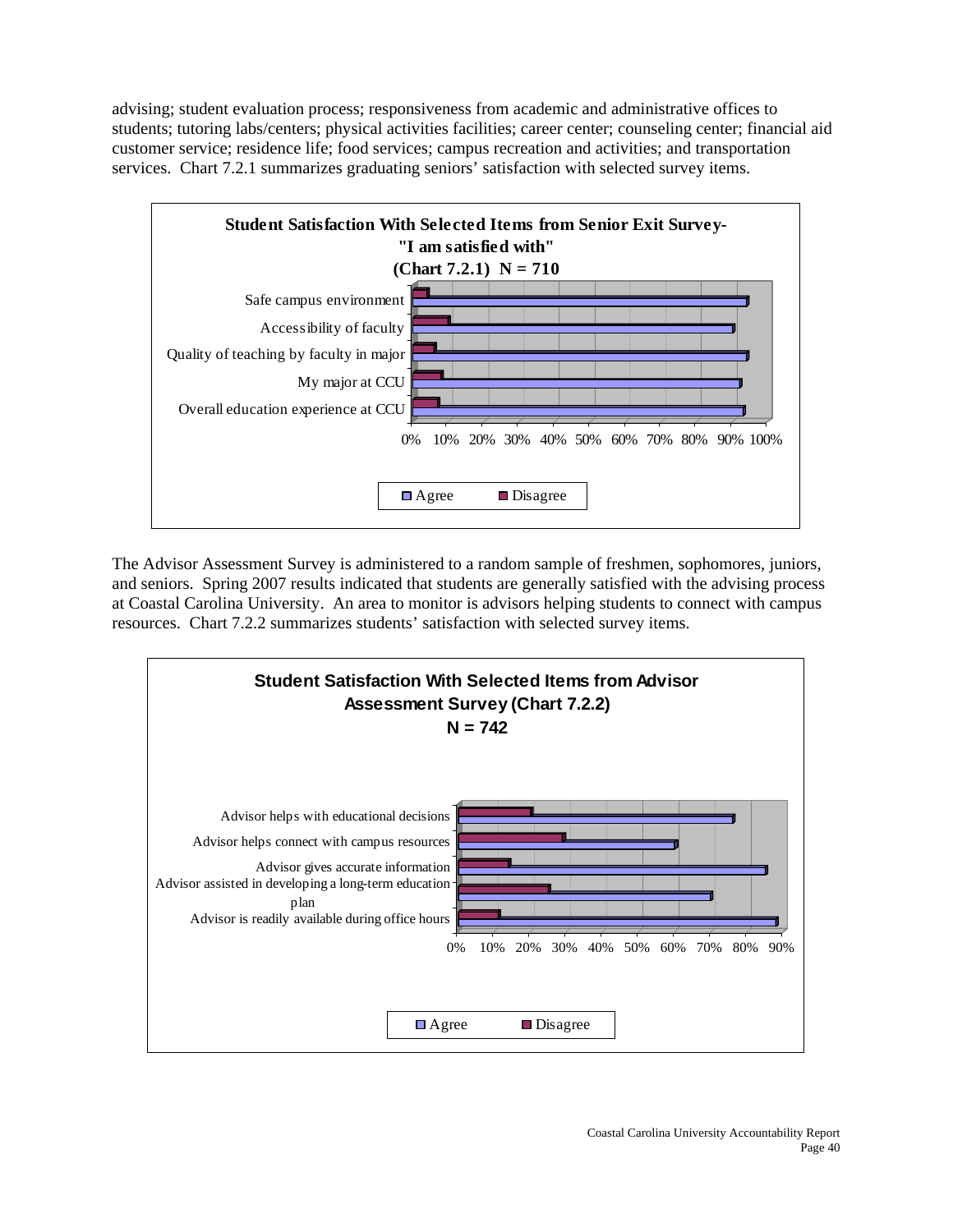#### **3. What are your performance levels for your key measures on budgetary and financial performance, including measures of cost containment, as appropriate?**

The University's key measures on budgetary and financial performance include enrollment growth, state appropriations, tuition, and resource priorities. Chart 7.3.1 illustrates enrollment growth. An enrollment level of over 10,000 students is predicted by 2013.



## **South Carolina Resident Enrollment Growth**

One budget strategy for Coastal Carolina University during the decade of the 1990s and the early years of the current decade was to attract out of state students to help fund a significant budget deficiency in state appropriations. This was a very effective budget strategy, supplementing resources needed to grow the quality of institutional resources, including the appearance of the physical plant and the quality of the faculty and student services.

However, this strategy did not often meet with approval from the legislature since perceptions were that Coastal was neglecting state residents to cater to out-of-state constituencies.

The chart below will demonstrate that over the past six years Coastal has taken on a much larger share of its responsibility to educate South Carolina residents. Coastal's growth in South Carolina resident students by geographic origin (Table 7.3.1 and Chart 7.3.2) represents 71.1% of the total growth by these students in the public comprehensive institution sector.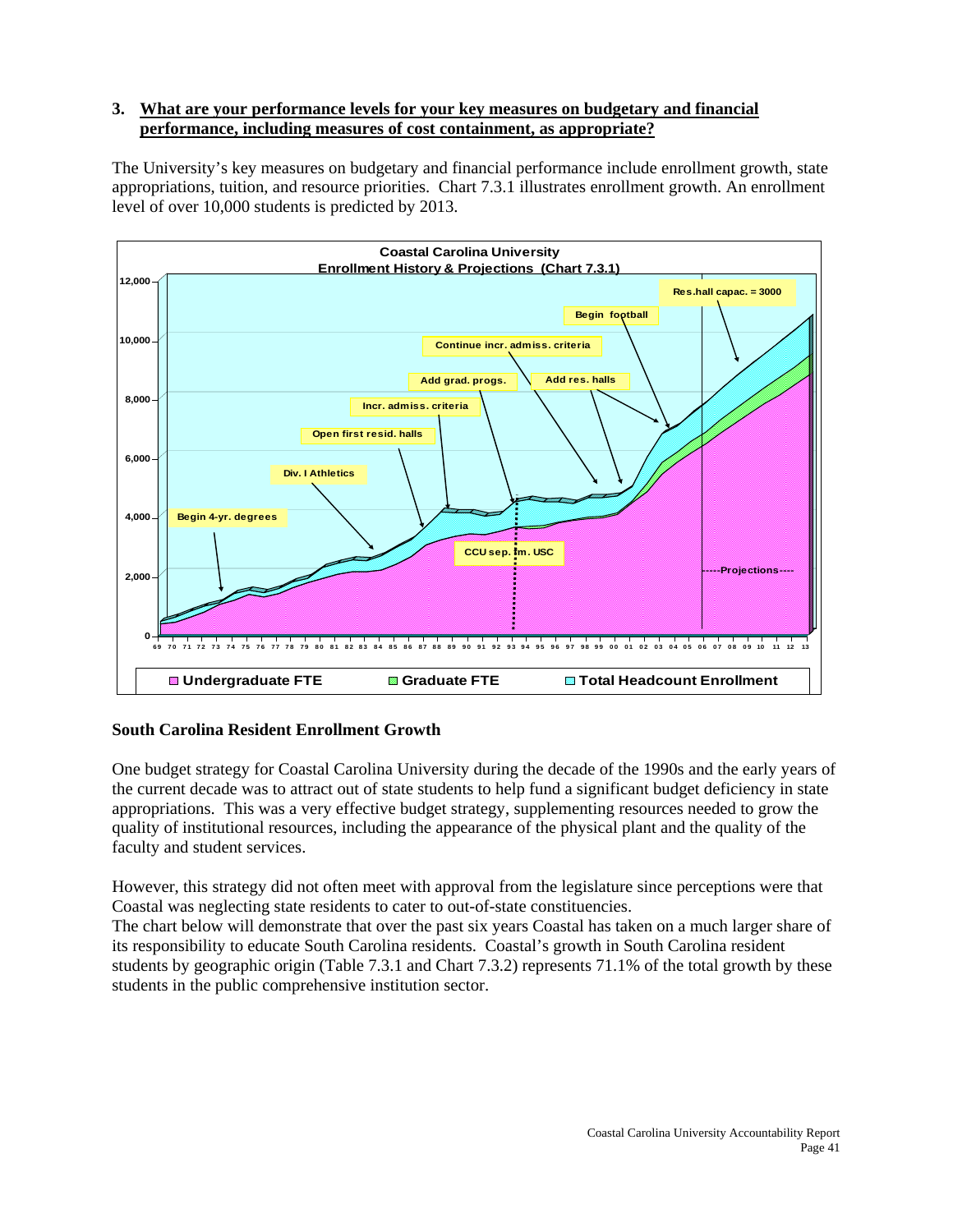|                           |        | TOTAL # IN STATE STUDENTS by GEOGRAPHIC ORIGIN |        | (Table 7.3.1)<br><b>Fall Semesters</b> | S. C. Public Comprehensive Universities |        |        | Change  |
|---------------------------|--------|------------------------------------------------|--------|----------------------------------------|-----------------------------------------|--------|--------|---------|
|                           | 2000   | 2001                                           | 2002   | 2003                                   | 2004                                    | 2005   | 2006   | 2000-06 |
| <b>Citadel</b>            | 2,795  | 2.777                                          | 2,843  | 2,456                                  | 2,108                                   | 2,065  | 1,995  | $-800$  |
| <b>Coastal Carolina</b>   | 2,761  | 2,743                                          | 3,599  | 4,106                                  | 4,241                                   | 4,605  | 4.799  | 2,038   |
| <b>College of Charls</b>  | 7,179  | 7,538                                          | 7,588  | 7,498                                  | 7,498                                   | 7,229  | 7,057  | $-122$  |
| <b>Francis Marion</b>     | 3,321  | 3,290                                          | 3,273  | 3,381                                  | 3,500                                   | 3,818  | 3,862  | 541     |
| Lander                    | 2,782  | 2,556                                          | 2,798  | 2,804                                  | 2,782                                   | 2,564  | 2,554  | $-228$  |
| <b>SC State</b>           | 3,634  | 3,546                                          | 3,548  | 3,580                                  | 3,586                                   | 3,704  | 3,664  | 30      |
| USC - Aiken               | 2,813  | 2,798                                          | 2,922  | 2,885                                  | 2,936                                   | 2,893  | 3,037  | 224     |
| <b>USC - Beaufort</b>     | 892    | 923                                            | 952    | 904                                    | 985                                     | 1,052  | 1,103  | 211     |
| <b>USC - Upstate</b>      | 3,457  | 3,695                                          | 4,058  | 4,181                                  | 4,067                                   | 4,201  | 4,331  | 874     |
| Winthrop<br><b>TOTALS</b> | 5,223  | 5,358                                          | 5,468  | 5,522                                  | 5.464                                   | 5,463  | 5,322  | 99      |
| <b>Compr Univ</b>         | 34,857 | 35,224                                         | 37,049 | 37,317                                 | 37,167                                  | 37,594 | 37.724 | 2,867   |

From the Fall 2000 through the Fall 2006, the Comprehensive Teaching Institutions saw a net increase in total IN STATE enrollment based on Geographic Origin of **2,867**. Coastal Carolina accounted for **2,038** students or **71.1%** of the total net increase in this sector. If we look only at instutions with an enrollment increase, **50.7%** of the total increase of 4,017 is attributable to Coastal Carolina.



#### **South Carolina Resident Graduate Enrollment Growth**

Coastal Carolina University is taking on a growing role in the education of South Carolina residents seeking graduate study. Among public comprehensive institutions, the past six years has witnessed a positive overall graduate enrollment growth by only three universities. Ninety-six percent of Coastal's graduate students are South Carolina residents by geographic origin. The graduate enrollment growth (Table 7.3.2 and Chart 7.3.3) represents 86.1% of the total combined FTE increase in this sector.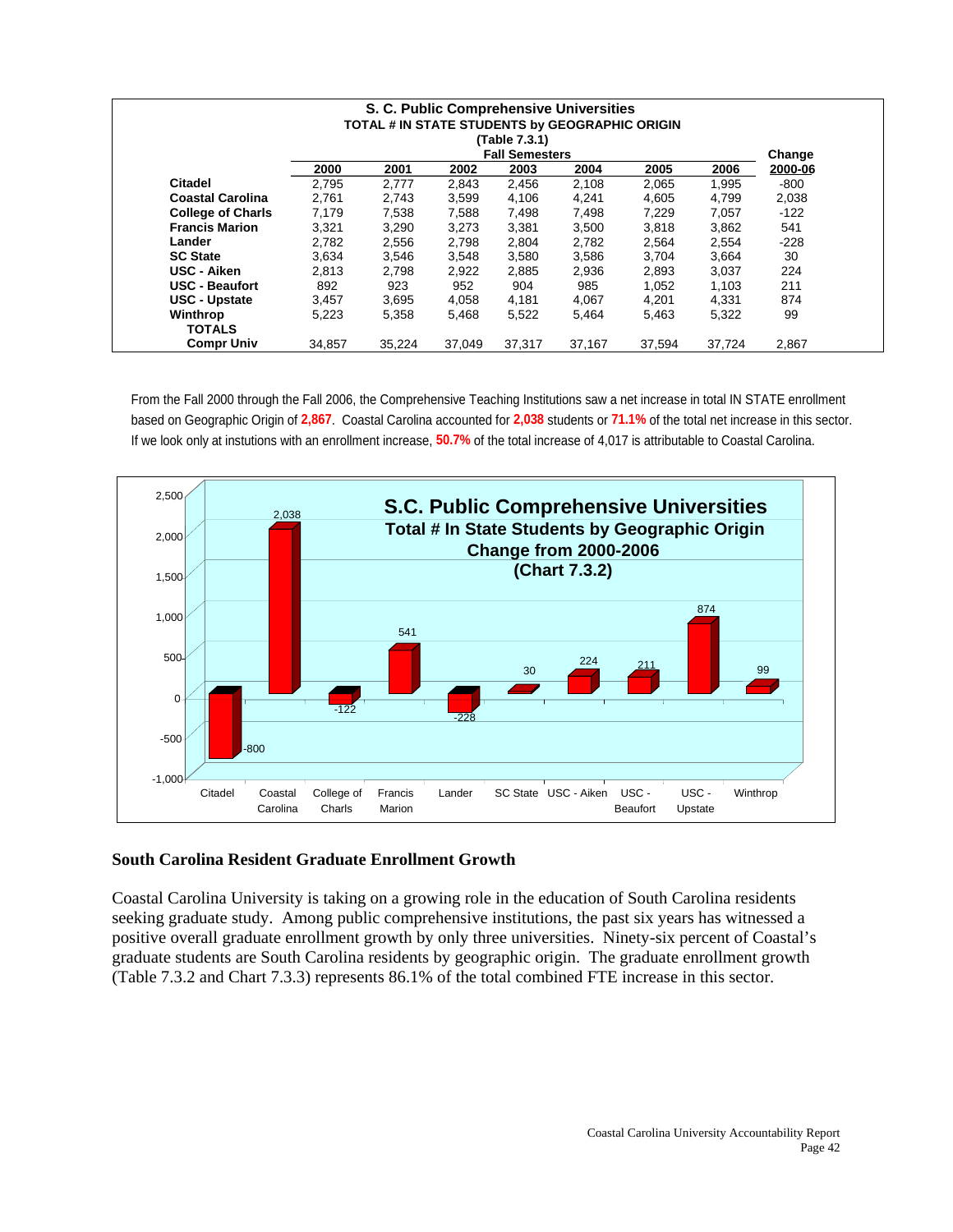|                          |         |         | <b>S. C. Public Comprehensive Universities</b><br><b>GRADUATE FTE ENROLLMENT</b><br>(Table 7.3.2) |         |         |         |         |         |
|--------------------------|---------|---------|---------------------------------------------------------------------------------------------------|---------|---------|---------|---------|---------|
|                          |         |         |                                                                                                   |         |         |         |         | Change  |
|                          | Fa 2000 | Fa 2001 | Fa 2002                                                                                           | Fa 2003 | Fa 2004 | Fa 2005 | Fa 2006 | 2000-06 |
| Citadel                  | 645     | 664     | 690                                                                                               | 594     | 489     | 481     | 457     | $-188$  |
| <b>Coastal Carolina</b>  | 75      | 59      | 299                                                                                               | 405     | 334     | 436     | 546     | 471     |
| <b>College of Charls</b> | 458     | 548     | 549                                                                                               | 593     | 614     | 526     | 529     | 71      |
| <b>Francis Marion</b>    | 245     | 229     | 185                                                                                               | 175     | 167     | 185     | 202     | -43     |
| Lander                   | 133     | 66      | 102                                                                                               | 92      | 57      | 23      | 20      | $-113$  |
| <b>SC State</b>          | 478     | 396     | 439                                                                                               | 396     | 302     | 266     | 284     | $-194$  |
| USC - Aiken              | 46      | 43      | 48                                                                                                | 42      | 48      | 61      | 51      | 5       |
| <b>USC - Beaufort</b>    | 0       | 0       | 0                                                                                                 | 0       | 0       | 0       | 0       | 0       |
| <b>USC - Upstate</b>     | 27      | 23      | 26                                                                                                | 29      | 28      | 24      | 12      | $-15$   |
| Winthrop                 | 559     | 542     | 548                                                                                               | 568     | 531     | 533     | 524     | $-35$   |
| <b>TOTALS</b>            |         |         |                                                                                                   |         |         |         |         |         |
| <b>Compr Univ</b>        | 2,666   | 2,570   | 2.886                                                                                             | 2,894   | 2,570   | 2,535   | 2,625   | -41     |

From the Fall 2000 through the Fall 2006, the Comprehensive Teaching Institutions saw a net DECREASE of 41 in FTE enrollment. Three institutions in this sector had a total combined FTE enrollment increase of 547. Coastal Carolina accounted for 471 of the FTE increase or 86.1% of the total combined FTE increase. Looking at these graduate students on the basis of Geographic Orgin we see that approximately 96 % are South Carolina residents.

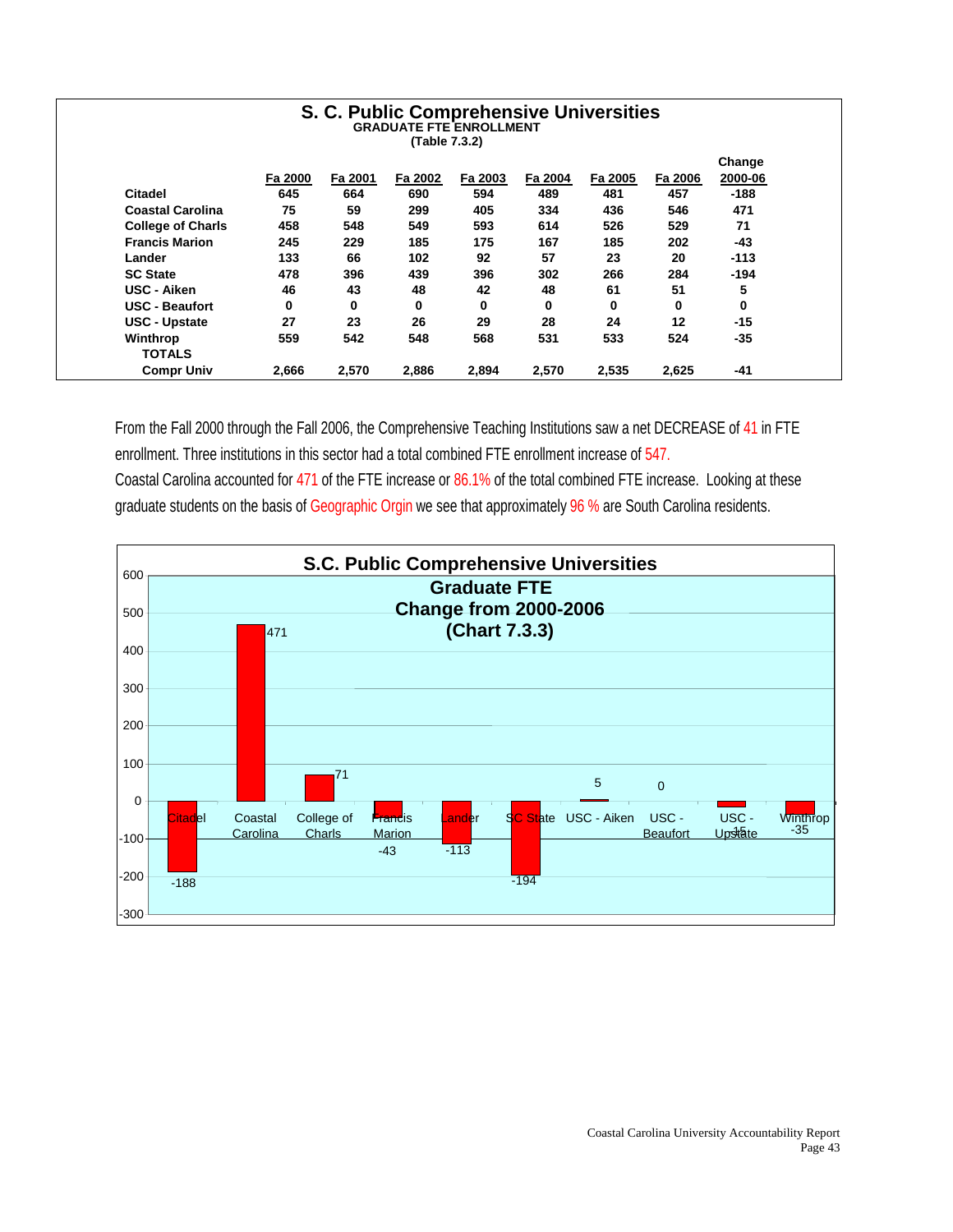#### **Comparative Affordability to State Residents**

Coastal has managed its finances in a way that has allowed the university to remain one of the more affordable, and therefore accessible, among all state public institutions (Chart 7.3.4 and Table 7.3.3). Its 2007-08 tuition of \$7,600 is right at the state average. In addition to keeping tuition at the average, beginning in 2006-07 the institution used local support through Horry County to offer approximately \$50,000 in need-based scholarships to residents of the county. In addition, \$1.9 million of the budget in 2006-07 was used to hire students on campus to assist in affordability and provide many essential services for the campus community. This amount was an increase of 18% over the previous year, part of a concerted effort to retain students and offset the cost of tuition increases.



#### Chart 7.3.4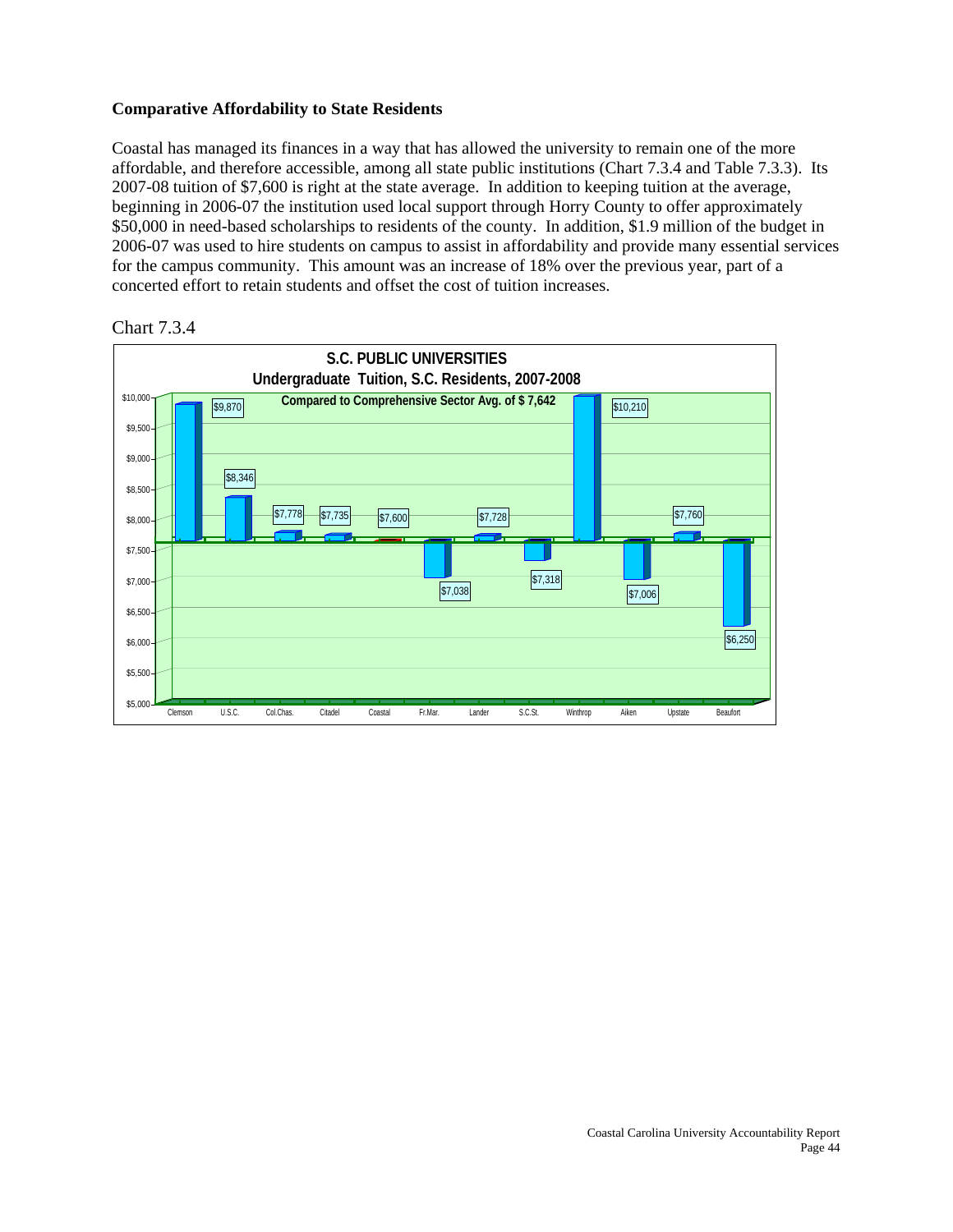#### Table 7.3.3

| In-State Undergraduate Tuition Trends |           |           |           |           |           |           |           |           |                |         |
|---------------------------------------|-----------|-----------|-----------|-----------|-----------|-----------|-----------|-----------|----------------|---------|
|                                       | 2000-2001 | 2001-2002 | 2002-2003 | 2003-2004 | 2004-2005 | 2005-2006 | 2006-2007 | 2007-2008 | <u>1-yr. %</u> | 7-yr. % |
| Clemson                               | \$3,590   | \$5,090   | \$5,834   | \$6,934   | \$7,816   | \$8,816   | \$9,400   | \$9,870   | 5.0%           | 174.9%  |
| <b>U.S.C.</b>                         | \$3,868   | \$4,064   | \$4,984   | \$5,778   | \$6,416   | \$7,314   | \$7,808   | \$8,346   | 6.9%           | 115.8%  |
| Col.Chas.                             | \$3,630   | \$3,780   | \$4,858   | \$5,770   | \$6,202   | \$6,668   | \$7,234   | \$7,778   | 7.5%           | 114.3%  |
| Citadel                               | \$3,404   | \$3,727   | \$4,067   | \$4,999   | \$5,900   | \$6,522   | \$7,168   | \$7,735   | 7.9%           | 127.2%  |
| Coastal                               | \$3,500   | \$3,770   | \$4,350   | \$5,190   | \$6,100   | \$6,860   | \$7,500   | \$7,600   | 1.3%           | 117.1%  |
| Fr.Mar.                               | \$3,600   | \$3,790   | \$4,340   | \$5,082   | \$5,540   | \$5,984   | \$6,512   | \$7,038   | 8.1%           | 95.5%   |
| Lander                                | \$3,888   | \$4,152   | \$4,704   | \$5,400   | \$5,866   | \$6,588   | \$7,162   | \$7,728   | 7.9%           | 98.8%   |
| S.C.St.                               | \$3,724   | \$4,096   | \$4,556   | \$5,570   | \$6,170   | \$6,480   | \$7,278   | \$7,318   | 0.5%           | 96.5%   |
| Winthrop                              | \$4,262   | \$4,668   | \$5,600   | \$6,652   | \$7,816   | \$8,756   | \$9,500   | \$10,210  | 7.5%           | 139.6%  |
| Aiken                                 | \$3,558   | \$3,738   | \$4,404   | \$5,065   | \$5,622   | \$6,156   | \$6,670   | \$7,006   | 5.0%           | 96.9%   |
| Upstate                               | \$3,624   | \$3,868   | \$4,748   | \$5,460   | \$6,060   | \$6,724   | \$7,218   | \$7,760   | 7.5%           | 114.1%  |
| <b>Beaufort</b>                       | \$2,210   | \$2,410   | \$3,080   | \$4,208   | \$4,670   | \$5,214   | \$5,724   | \$6,250   | 9.2%           | 182.8%  |
| Average                               | \$3,695   | \$4,068   | \$4,768   | \$5,627   | \$6,319   | \$6,840   | \$7,431   | \$7,887   | 6.1%           | 113.4%  |
| 4-Yr Sector Av                        | \$3,688   | \$3,954   | \$4,625   | \$5,465   | \$6,142   | \$6,595   | \$7,197   | \$7,642   | 6.2%           | 107.2%  |

#### **Leveraging Out-of-State Enrollment to Benefit All Students**

Coastal has been able to grow its out-of-state enrollment to the benefit of all students. The charts (7.3.5 and 7.3.6) below show the amount of resources provided by out-of-state students above the cost of their education. The amount of "subsidy" has grown every year for the past six years. Since fiscal year 2005, out-of-state students have contributed more to the cost per FTE for all students than state appropriations.

#### **Coastal Carolina University**



**Total Educational Cost per FTE Compared to Funding Sources per FTE**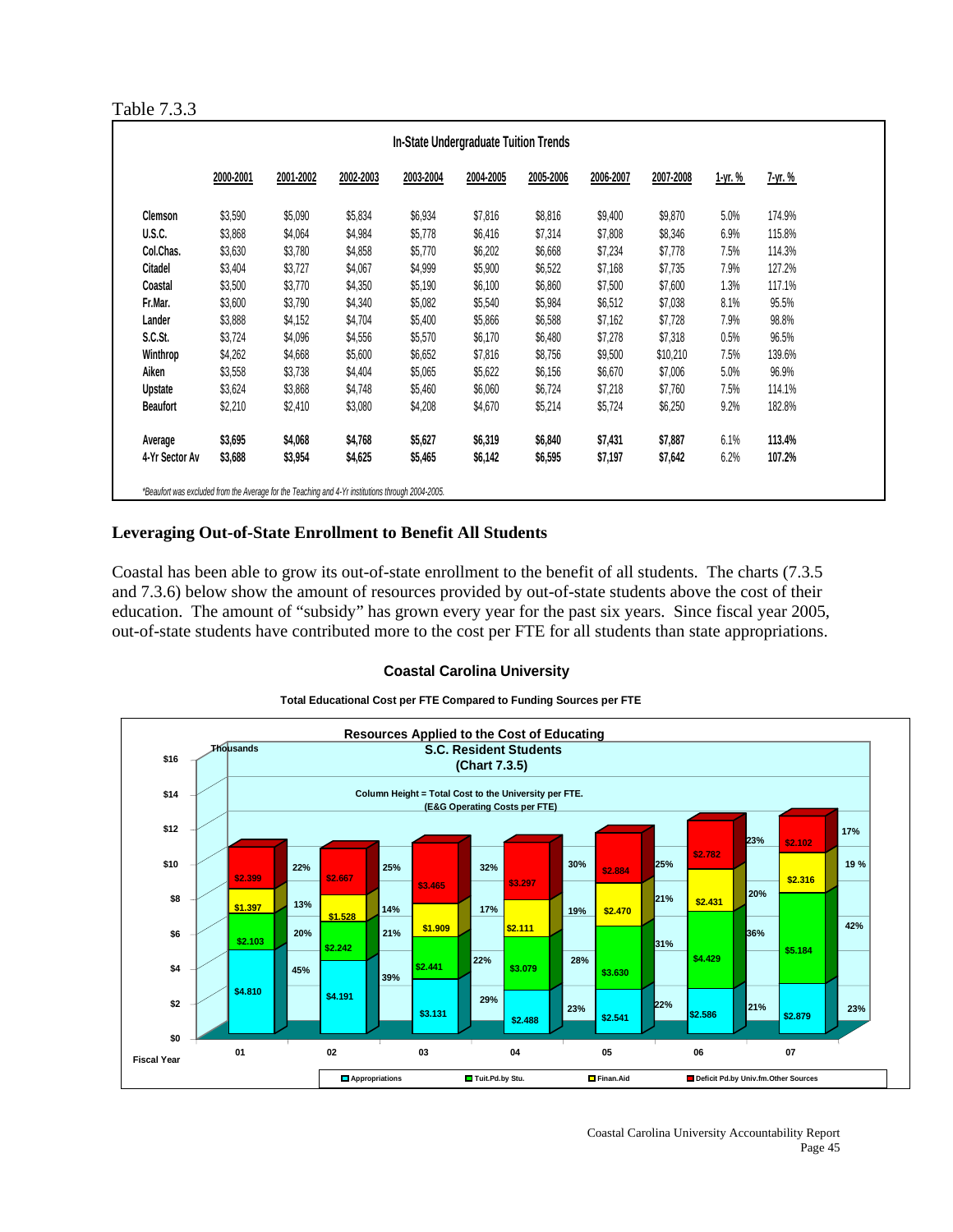The total of all state appropriations is applied toward the cost of educating in-state student sonly, dividing total appropriations by the number of in-state FTE's. The institutional funds used to make up the cost deficit include campus-generated income, admissions and other fees, certain gift and grant funds, and revenues from auxiliary enterprises and non-credit programs.

The University's tot al E&G operating cost per tot al FTE is equal to the tot al column height in the top graph, and to the green column height for FY02-07 in the bottom graph, with the total height equal to the amount paid by each out-of-state student.

The total E&Goperating expenditures per FTE increased by 16.5 % over 6 yrs., from \$10,709 for FY01 to \$12,480 for FY07.



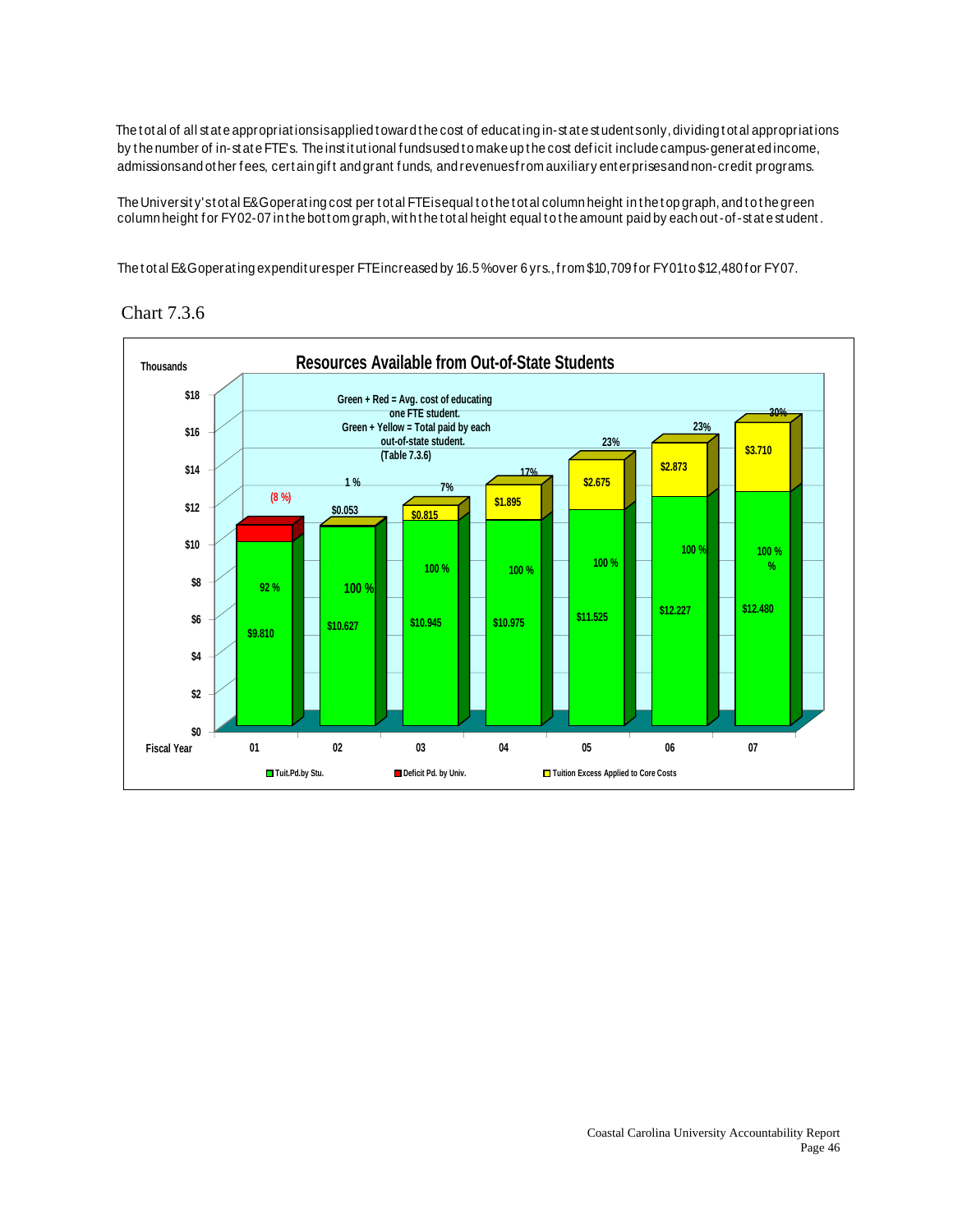#### **Efficient Use of Facilities**

Although Coastal is in need of significant additional academic space and renovation of existing space, the chart (Chart 7.3.7 and Table 7.3.4) below demonstrates the university's efficient use of assignable academic and academic support square feet per FTE.



#### Table 7.3.4

|                 | ASF of Acad./           | FTE               | Sq. Ft. of Acad /Supp |
|-----------------|-------------------------|-------------------|-----------------------|
|                 | <b>Supp. Facilities</b> | <b>Enrollment</b> | <b>Facil Per FTE</b>  |
| S.C.St.         | 629,658                 | 4,105             | 153                   |
| Lander          | 328,826                 | 2,400             | 137                   |
| Aiken           | 361.931                 | 2.749             | 132                   |
| l Clemson       | 2,070,023               | 16,226            | 128                   |
| <b>Beaufort</b> | 127,009                 | 997               | 127                   |
| Winthrop        | 656,690                 | 5.416             | 121                   |
| <b>Citadel</b>  | 365,382                 | 3,036             | 120                   |
| <b>U.S.C.</b>   | 2,814,847               | 23,571            | 119                   |
| Fr.Mar.         | 341,002                 | 3,342             | 102                   |
| Col.Chas.       | 802,478                 | 9,802             | 82                    |
| <b>Upstate</b>  | 310,598                 | 4,199             | 74                    |
| <b>Coastal</b>  | 448,588                 | 6,944             | 65                    |

#### **Effective Use of State Appropriations**

The University has been able to accomplish all of the above measures of performance at a cost to the state per resident FTE which is the second lowest among all institutions. The chart (Chart 7.3.8 and Table 7.3.5) below uses FY08 budget, which is the highest yet for Coastal, applied to fall 2006 resident FTE enrollment.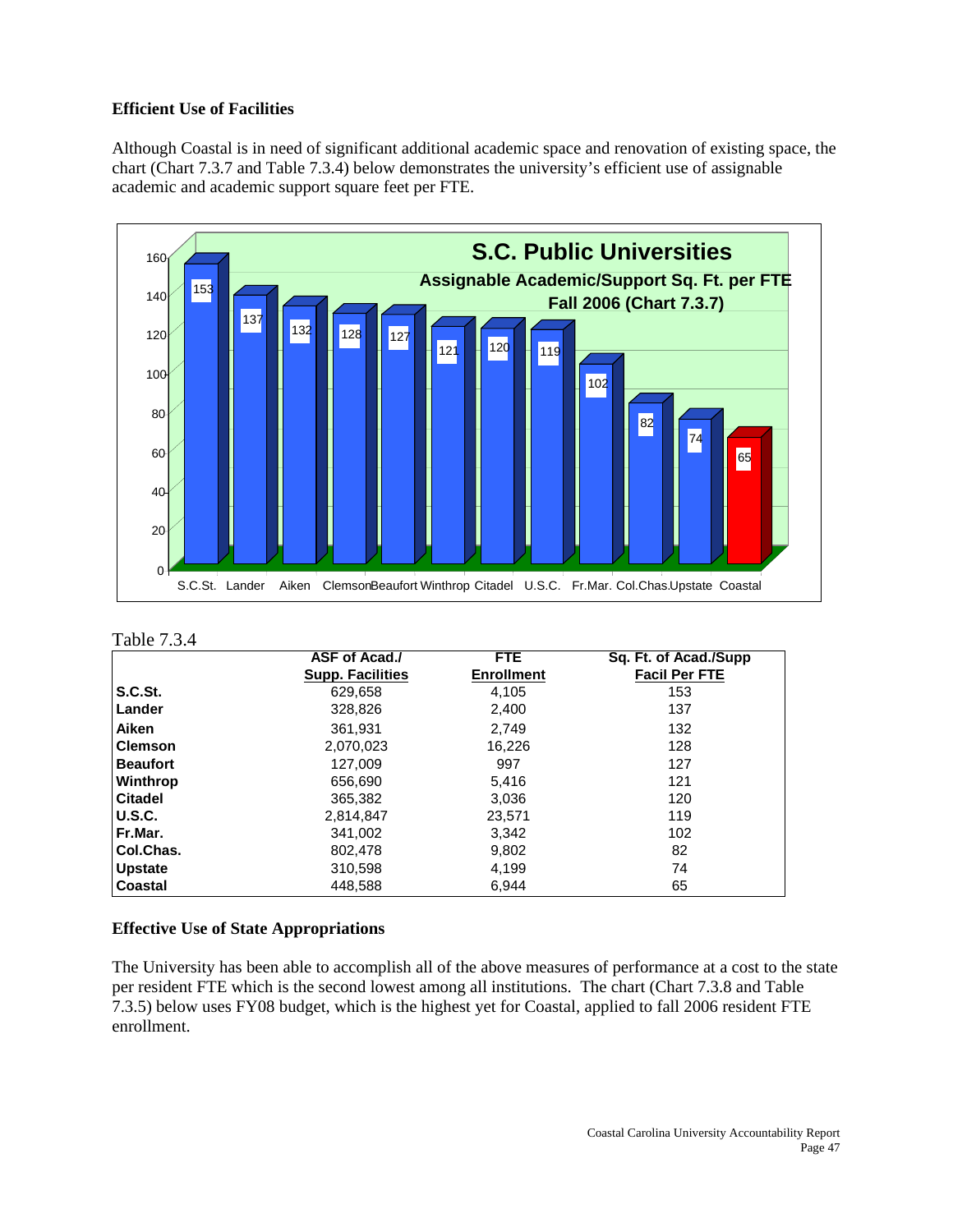

#### Table 7.3.5

|                          | FY 08 Appropriations per In-State FTE Based In-state Students for Fall, 2006<br>Calculated from % of Total Students Classified as In-State |                                       |  |  |  |  |  |  |  |
|--------------------------|--------------------------------------------------------------------------------------------------------------------------------------------|---------------------------------------|--|--|--|--|--|--|--|
|                          | FY 08 Appr. per<br>In-St. Fall 06 FTE                                                                                                      | FY 08 Appr. per<br>In-St. Fall 06 FTE |  |  |  |  |  |  |  |
|                          | <b>Classification by Fee Purpose</b>                                                                                                       | Classification by Geographic Origin   |  |  |  |  |  |  |  |
| <b>Clemson</b>           | \$8,524                                                                                                                                    | \$10,253                              |  |  |  |  |  |  |  |
| U.S.C.                   | \$8,375                                                                                                                                    | \$10,205                              |  |  |  |  |  |  |  |
| Col.Chas.                | \$5,057                                                                                                                                    | \$5,427                               |  |  |  |  |  |  |  |
| Citadel                  | \$8,193                                                                                                                                    | \$8,575                               |  |  |  |  |  |  |  |
| Coastal                  | \$3,169                                                                                                                                    | \$3,951                               |  |  |  |  |  |  |  |
| Fr.Mar.                  | \$5,768                                                                                                                                    | \$5,958                               |  |  |  |  |  |  |  |
| Lander                   | \$4,434                                                                                                                                    | \$4,620                               |  |  |  |  |  |  |  |
| S.C.S <sub>t</sub>       | \$6,735                                                                                                                                    | \$6,876                               |  |  |  |  |  |  |  |
| Winthrop                 | \$4,362                                                                                                                                    | \$4,935                               |  |  |  |  |  |  |  |
| Aiken                    | \$4,034                                                                                                                                    | \$4,376                               |  |  |  |  |  |  |  |
| <b>Upstate</b>           | \$3,557                                                                                                                                    | \$3,601                               |  |  |  |  |  |  |  |
| <b>Beaufort</b>          | \$2,998                                                                                                                                    | \$3,533                               |  |  |  |  |  |  |  |
| Comprehensive Univ. Avg. | \$4,831                                                                                                                                    | \$5,185                               |  |  |  |  |  |  |  |